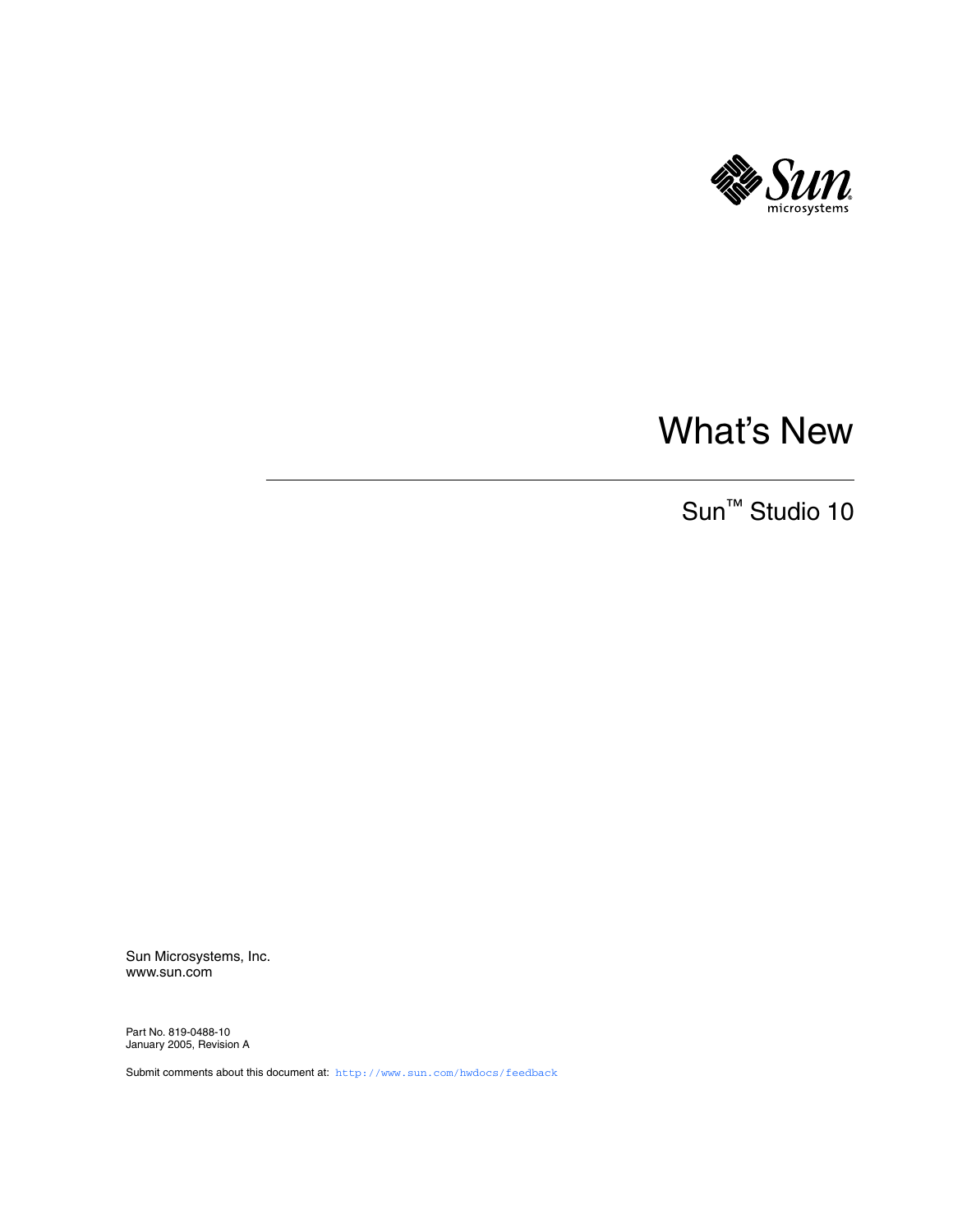Copyright © 2005 Sun Microsystems, Inc., 4150 Network Circle, Santa Clara, California 95054, U.S.A. All rights reserved.

U.S. Government Rights - Commercial software. Government users are subject to the Sun Microsystems, Inc. standard license agreement and applicable provisions of the FAR and its supplements. Use is subject to license terms.

This distribution may include materials developed by third parties.

Parts of the product may be derived from Berkeley BSD systems, licensed from the University of California. UNIX is a registered trademark in the U.S. and in other countries, exclusively licensed through X/Open Company, Ltd.

Sun, Sun Microsystems, the Sun logo, Java, and JavaHelp are trademarks or registered trademarks of Sun Microsystems, Inc. in the U.S. and other countries.All SPARC trademarks are used under license and are trademarks or registered trademarks of SPARC International, Inc. in the U.S. and other countries. Products bearing SPARC trademarks are based upon architecture developed by Sun Microsystems, Inc.

This product is covered and controlled by U.S. Export Control laws and may be subject to the export or import laws in other countries. Nuclear, missile, chemical biological weapons or nuclear maritime end uses or end users, whether direct or indirect, are strictly prohibited. Export or<br>reexport to countries subject to U.S. embargo or to entities identified on U.S. persons and specially designated nationals lists is strictly prohibited.

DOCUMENTATION IS PROVIDED "AS IS" AND ALL EXPRESS OR IMPLIED CONDITIONS, REPRESENTATIONS AND WARRANTIES, INCLUDING ANY IMPLIED WARRANTY OF MERCHANTABILITY, FITNESS FOR A PARTICULAR PURPOSE OR NON-INFRINGEMENT, ARE DISCLAIMED, EXCEPT TO THE EXTENT THAT SUCH DISCLAIMERS ARE HELD TO BE LEGALLY INVALID.

Copyright © 2005 Sun Microsystems, Inc., 4150 Network Circle, Santa Clara, California 95054, Etats-Unis. Tous droits réservés.

L'utilisation est soumise aux termes de la Licence.

Cette distribution peut comprendre des composants développés par des tierces parties.

Des parties de ce produit pourront être dérivées des systèmes Berkeley BSD licenciés par l'Université de Californie. UNIX est une marque déposée aux Etats-Unis et dans d'autres pays et licenciée exclusivement par X/Open Co

Sun, Sun Microsystems, le logo Sun, Java, et JavaHelp sont des marques de fabrique ou des marques déposées de Sun Microsystems, Inc. aux<br>Etats-Unis et dans d'autres pays.Toutes les marques SPARC sont utilisées sous licence de SPARC International, Inc. aux Etats-Unis et dans d'autres pays. Les produits portant les marques SPARC sont basés sur une architecture développée par Sun Microsystems, Inc.

Ce produit est soumis à la législation américaine en matière de contrôle des exportations et peut être soumis à la règlementation en vigueur<br>dans d'autres pays dans le domaine des exportations et importations. Les utilisat missiles, des armes biologiques et chimiques ou du nucléaire maritime, directement ou indirectement, sont strictement interdites. Les américaines, y compris, mais de manière non exhaustive, la liste de personnes qui font objet d'un ordre de ne pas participer, d'une façon directe ou indirecte, aux exportations des produits ou des services qui sont régis par la législation américaine en matière de contrôle des exportations et la liste de ressortissants spécifiquement désignés, sont rigoureusement interdites.

LA DOCUMENTATION EST FOURNIE "EN L'ÉTAT" ET TOUTES AUTRES CONDITIONS, DECLARATIONS ET GARANTIES EXPRESSES OU TACITES SONT FORMELLEMENT EXCLUES, DANS LA MESURE AUTORISEE PAR LA LOI APPLICABLE, Y COMPRIS NOTAMMENT TOUTE GARANTIE IMPLICITE RELATIVE A LA QUALITE MARCHANDE, A L'APTITUDE A UNE UTILISATION PARTICULIERE OU A L'ABSENCE DE CONTREFAÇON.

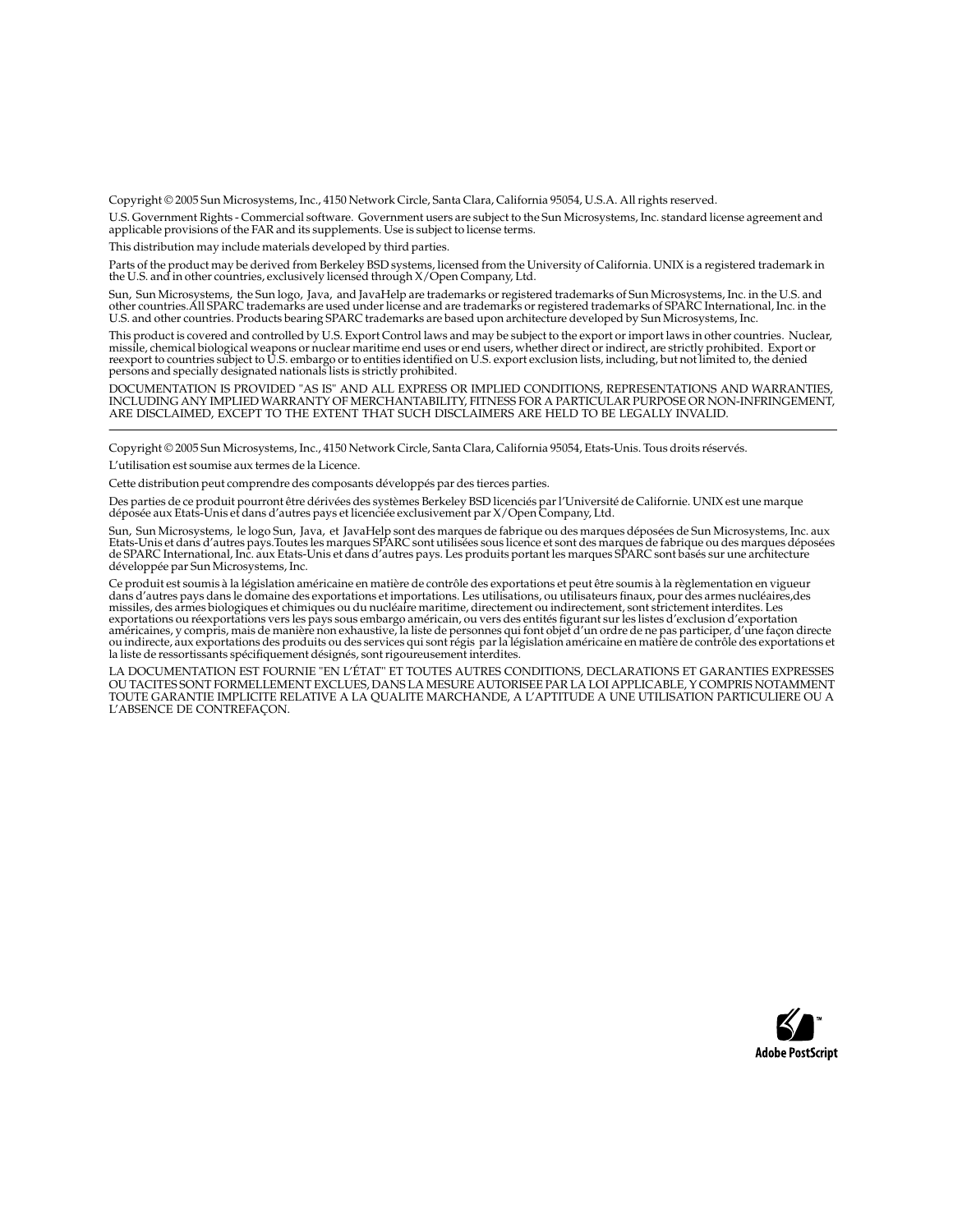#### Contents

**[Before You Begin](#page-4-0) 5**

[Typographic Conventions](#page-4-1) 5 [Shell Prompts](#page-5-0) 6 [Supported Platforms](#page-5-1) 6 [Accessing Sun Studio Software and Man Pages](#page-6-0) 7 [Accessing Sun Studio Documentation](#page-9-0) 10 [Accessing Related Solaris Documentation](#page-12-0) 13

[Resources for Developers](#page-12-1) 13

[Contacting Sun Technical Support](#page-13-0) 14

[Sending Your Comments](#page-13-1) 14

#### **1. [Sun Studio 10 New Features and Enhancements](#page-14-0) 15**

[C Compiler](#page-15-0) 16 [C++ Compiler](#page-16-0) 17 [Examples of Template-Template Parameters](#page-17-0) 18 [Nested Class Access Rules](#page-18-0) 19 [Fortran Compiler](#page-19-0) 20

[Binary File Sharing Between Big-endian and Little-endian Platforms](#page-19-1) 20

[Command-line Debugger](#page-21-0) dbx 22

[OpenMP API](#page-22-0) 23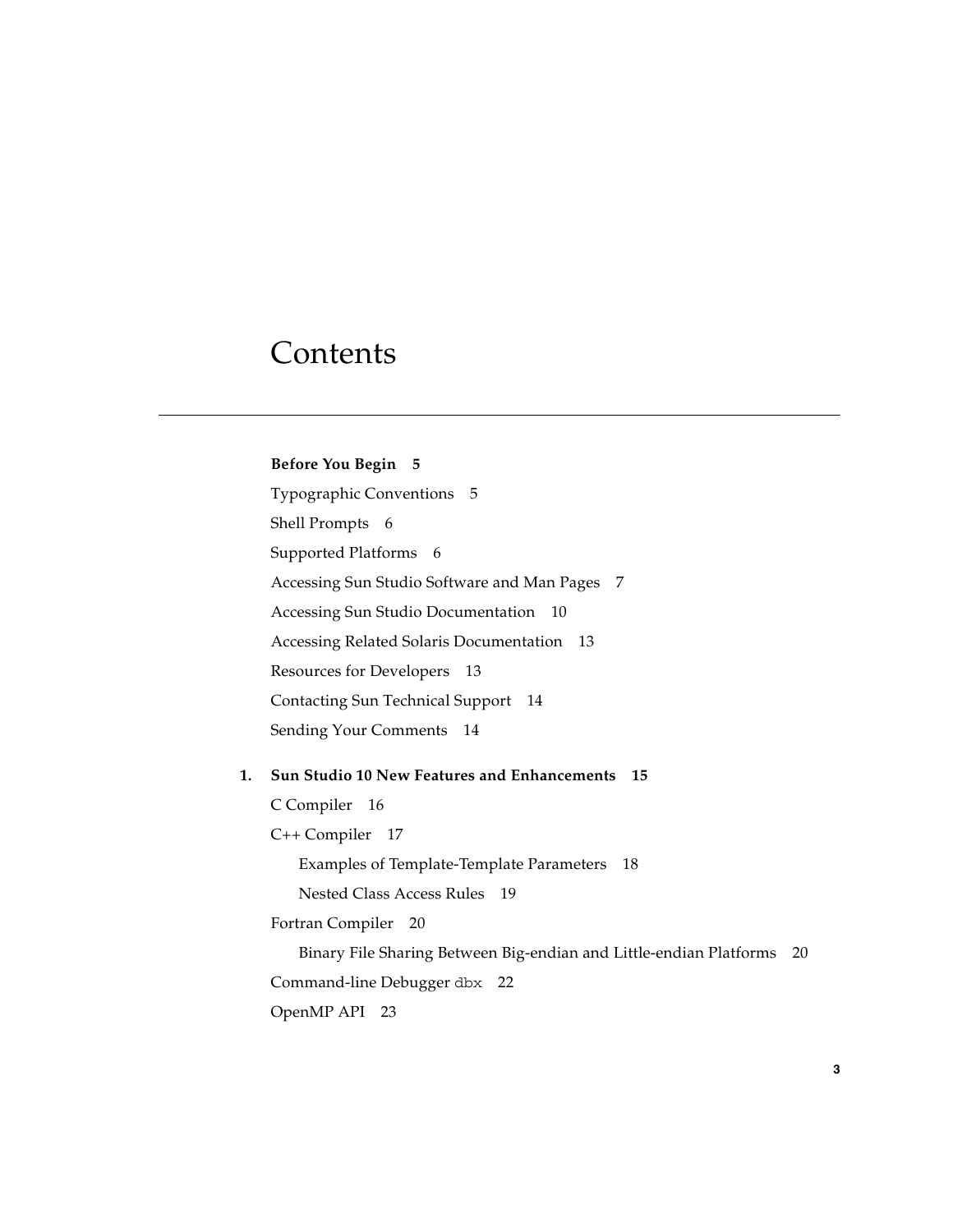[Interval Arithmetic](#page-23-0) 24 [Sun Performance Library](#page-24-0) 25 [dmake](#page-25-0) 26 [Performance Analysis Tools](#page-26-0) 27 [Integrated Development Environment \(IDE\)](#page-28-0) 29 [Documentation](#page-28-1) 29

#### **2. [Sun Studio 9 New Features and Enhancements](#page-30-0) 31**

[C Compiler](#page-31-0) 32 [C++ Compiler](#page-37-0) 38 [Fortran Compiler](#page-42-0) 43 [Command-Line Debugger](#page-47-0) dbx 48 [Interval Arithmetic](#page-47-1) 48 [Sun Performance Library](#page-47-2) 48 [dmake](#page-48-0) 49 [Performance Analysis Tools](#page-49-0) 50 [Integrated Development Environment \(IDE\)](#page-52-0) 53 [Documentation](#page-52-1) 53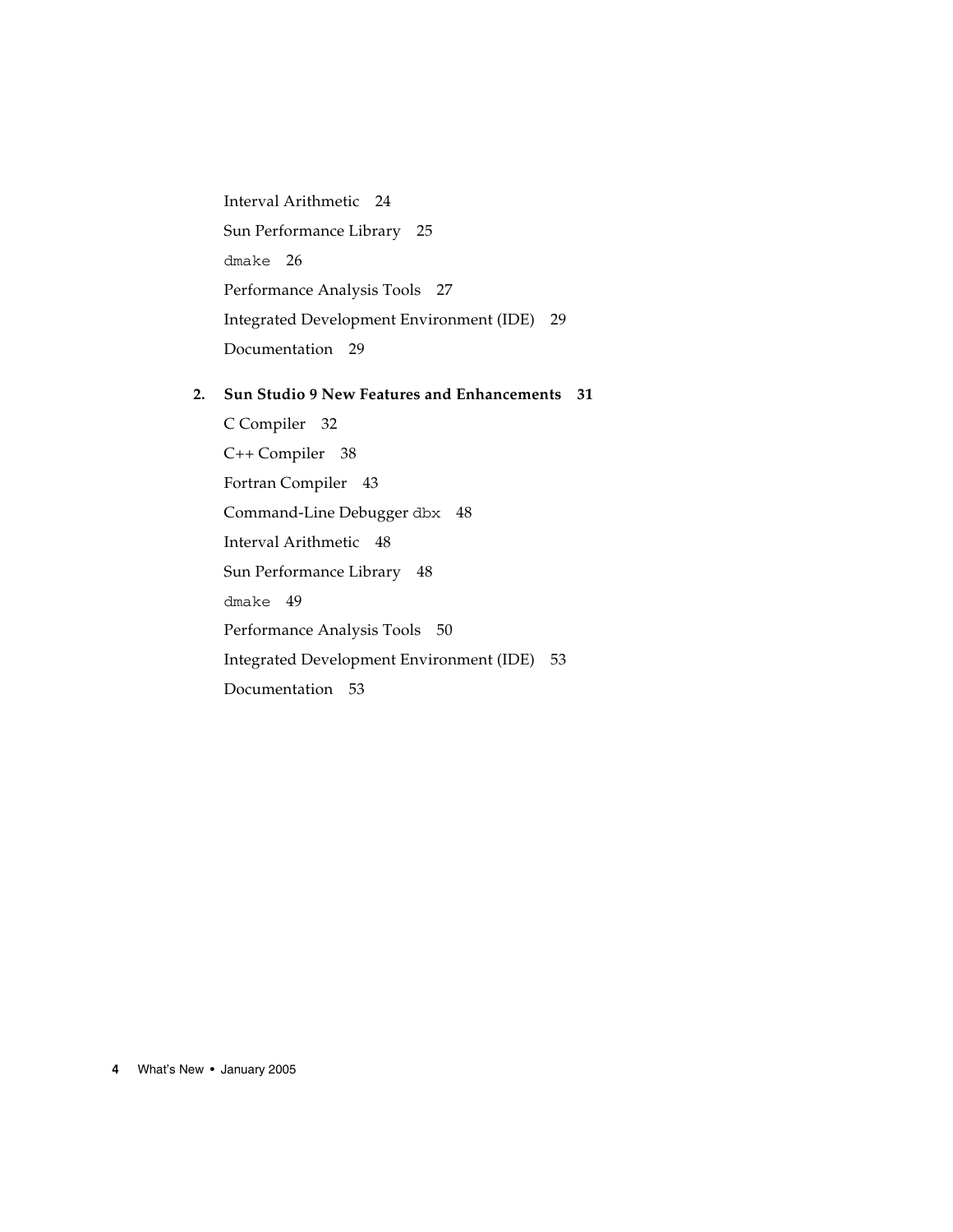## <span id="page-4-0"></span>Before You Begin

The *What's New* describes the new features of the Sun Studio 10 software release and the Sun™ Studio 9 software release, which include new features in the C, C++, and Fortran compilers, libraries, and tools.

# <span id="page-4-1"></span>Typographic Conventions

| <b>Typeface</b> | Meaning                                                                        | <b>Examples</b>                                                                                                           |
|-----------------|--------------------------------------------------------------------------------|---------------------------------------------------------------------------------------------------------------------------|
| $A$ a $BbCc123$ | The names of commands, files,<br>and directories; on-screen<br>computer output | Edit your . login file.<br>Use $1s$ -a to list all files.<br>% You have mail.                                             |
| AaBbCc123       | What you type, when contrasted<br>with on-screen computer output               | $%$ su<br>Password:                                                                                                       |
| AaBbCc123       | Book titles, new words or terms,<br>words to be emphasized                     | Read Chapter 6 in the User's Guide.<br>These are called <i>class</i> options.<br>You <i>must</i> be superuser to do this. |
| AaBbCc123       | Command-line placeholder text;<br>replace with a real name or value            | To delete a file, type <b>rm</b> <i>filename</i> .                                                                        |

#### **TABLE P-1** Typeface Conventions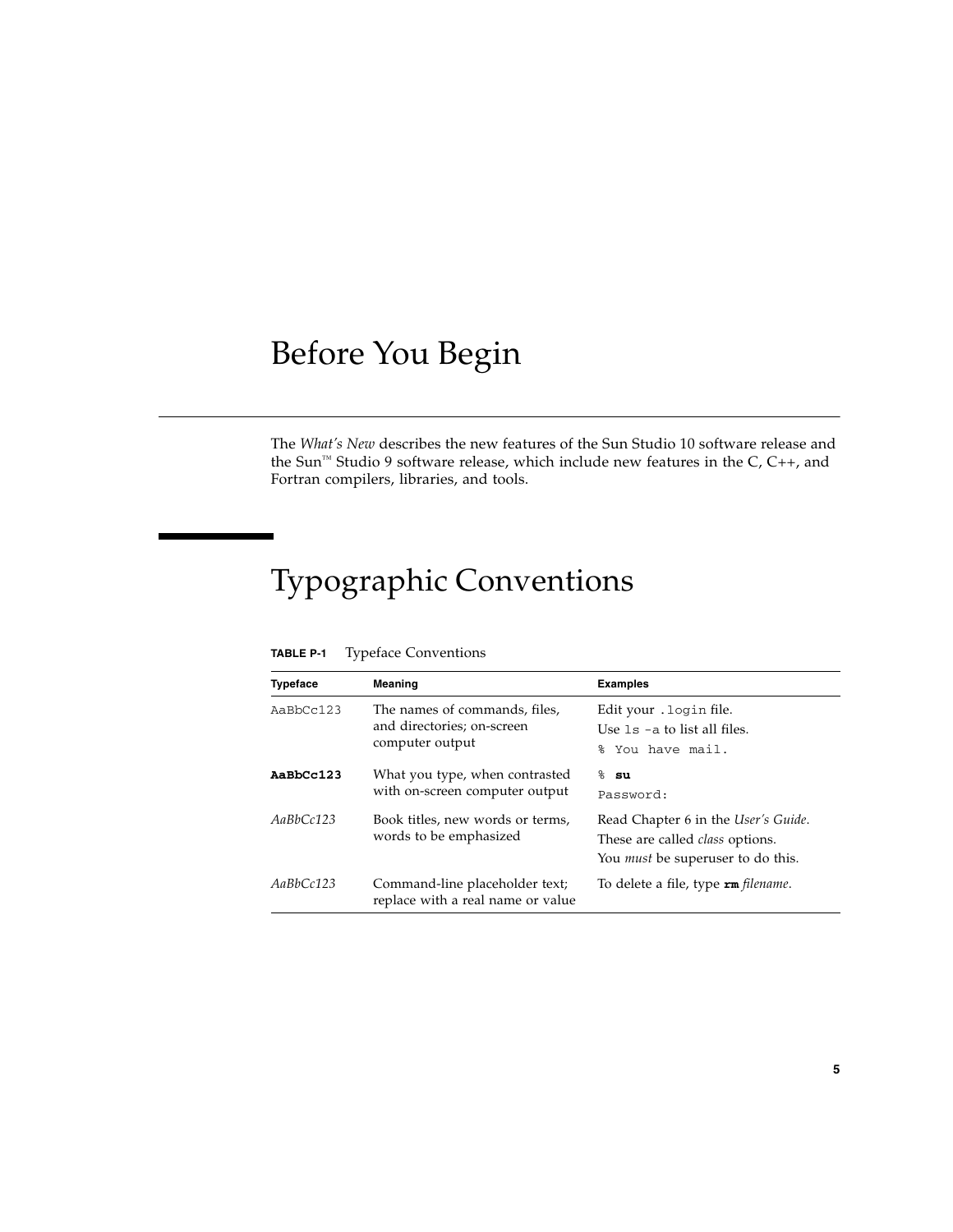| Code<br>Symbol | <b>Meaning</b>                                                                         | <b>Notation</b>        | <b>Code Example</b> |
|----------------|----------------------------------------------------------------------------------------|------------------------|---------------------|
| $\Box$         | Brackets contain arguments<br>that are optional.                                       | O[n]                   | 04,0                |
| $\{\}$         | Braces contain a set of choices<br>for a required option.                              | $d\{y n\}$             | dy                  |
|                | The "pipe" or "bar" symbol<br>separates arguments, only one<br>of which may be chosen. | $B$ {dynamic static}   | Bstatic             |
|                | The colon, like the comma, is<br>sometimes used to separate<br>arguments.              | $Rdir$ : dir $\vert$   | R/local/libs://U/a  |
|                | The ellipsis indicates omission<br>in a series.                                        | xinline= $f1$ [ $fn$ ] | xinline=alpha,dos   |

## <span id="page-5-0"></span>Shell Prompts

| <b>Shell</b>                              | Prompt        |
|-------------------------------------------|---------------|
| C shell                                   | machine-name% |
| C shell superuser                         | machine-name# |
| Bourne shell and Korn shell               | Ŝ             |
| Superuser for Bourne shell and Korn shell | #             |

# <span id="page-5-1"></span>Supported Platforms

This Sun Studio release supports systems that use the SPARC® and x86 families of processor architectures: UltraSPARC®, SPARC64, AMD64, Pentium, and Xeon EM64T. The supported systems for the version of the Solaris Operating System you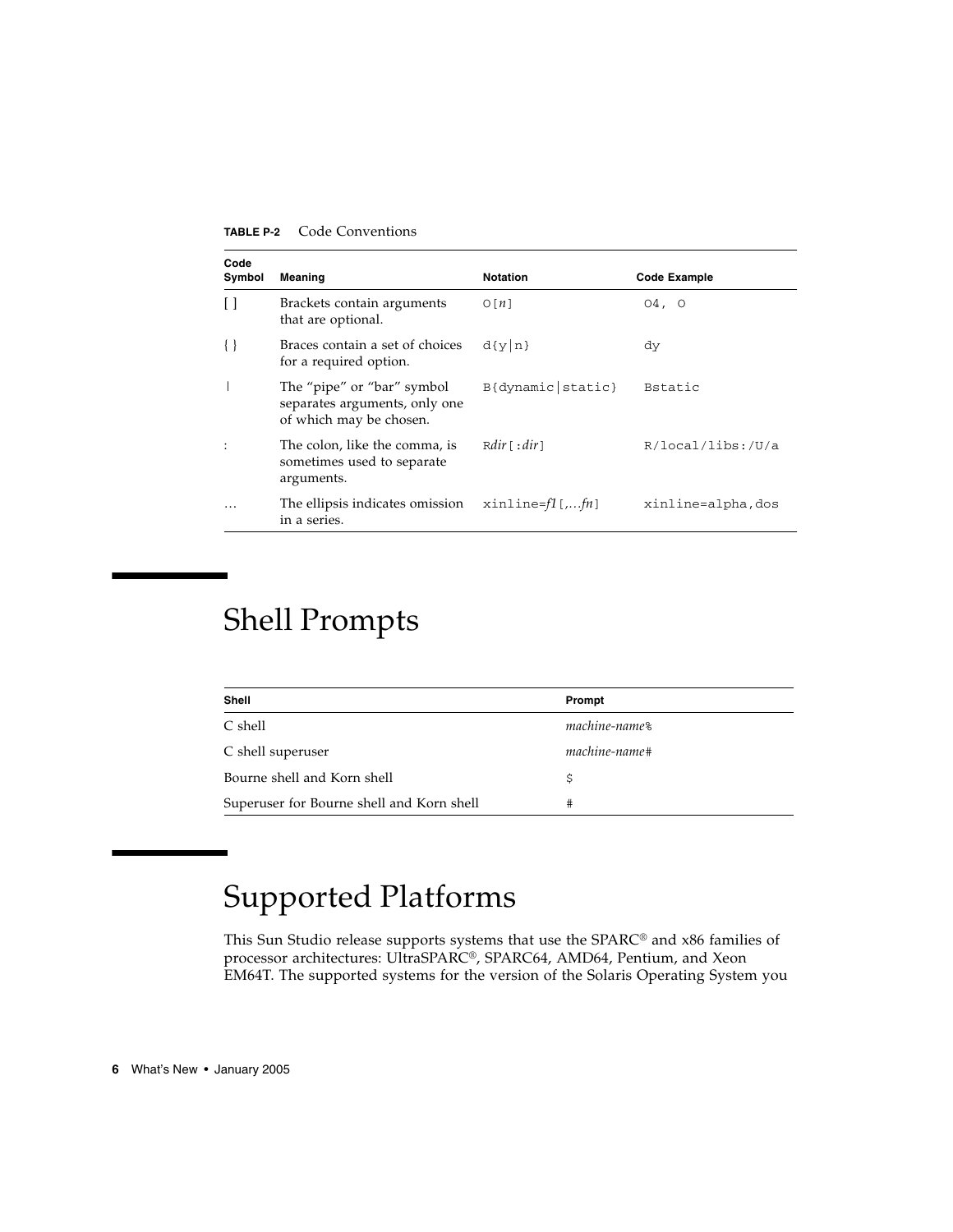are running are available in the hardware compatibility lists at <http://www.sun.com/bigadmin/hcl>. These documents cite any implementation differences between the platform types.

In this document, the term "x86" refers to 64-bit and 32-bit systems manufactured using processors compatible with the AMD64 or Intel Xeon/Pentium product families. For supported systems, see the hardware compatibility lists.

# <span id="page-6-0"></span>Accessing Sun Studio Software and Man Pages

The Sun Studio software and its man pages are not installed into the standard /usr/bin/ and /usr/share/man directories. To access the software, you must have your PATH environment variable set correctly (see ["Accessing the Software" on](#page-6-1)  [page](#page-6-1) 7). To access the man pages, you must have the your MANPATH environment variable set correctly (see ["Accessing the Man Pages" on page](#page-7-0) 8.).

For more information about the PATH variable, see the  $csh(1)$ ,  $sh(1)$ ,  $ksh(1)$ , and bash(1) man pages. For more information about the MANPATH variable, see the man(1) man page. For more information about setting your PATH variable and MANPATH variables to access this release, see the installation guide or your system administrator.

**Note –** The information in this section assumes that your Sun Studio software is installed in the /opt directory on Solaris platforms and in the /opt/sun directory on Linux platforms. If your software is not installed in the default directory, ask your system administrator for the equivalent path on your system.

#### <span id="page-6-1"></span>Accessing the Software

Use the steps below to determine whether you need to change your PATH variable to access the software.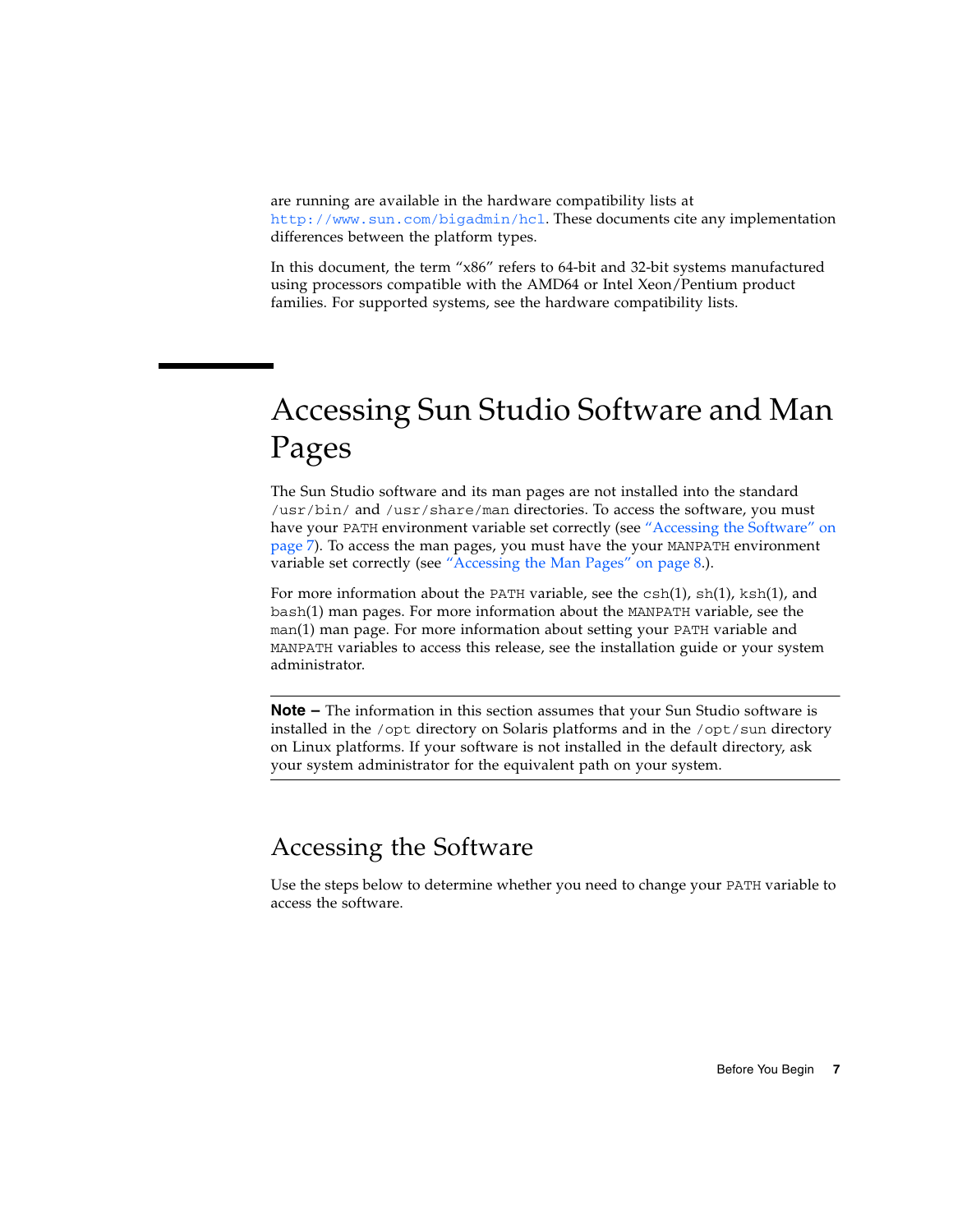To Determine Whether You Need to Set Your PATH Environment Variable

**1. Display the current value of the** PATH **variable by typing the following at a command prompt.**

% **echo \$PATH**

**2. On Solaris platforms, review the output to find a string of paths that contain**  /opt/SUNWspro/bin**. On Linux platforms, review the output to find a string of paths that contain** /opt/sun/sunstudio10/bin**.**

If you find the path, your PATH variable is already set to access the compilers and tools. If you do not find the path, set your PATH environment variable by following the instructions in the next procedure.

To Set Your PATH Environment Variable to Enable Access to the Compilers and Tools

● **On Solaris platforms, add the following to your** PATH **environment variable. If you have Forte Developer software, Sun ONE Studio software, or another release of Sun Studio software installed, add the following path before the paths to those installations.**

/opt/SUNWspro/bin

● **On Linux platforms, add the following to your** PATH **environment variable.**

/opt/sun/sunstudio10/bin

### <span id="page-7-0"></span>Accessing the Man Pages

Use the following steps to determine whether you need to change your MANPATH variable to access the man pages.

#### To Determine Whether You Need to Set Your MANPATH Environment Variable

**1. Request the** dbx **man page by typing the following at a command prompt.**

% **man dbx**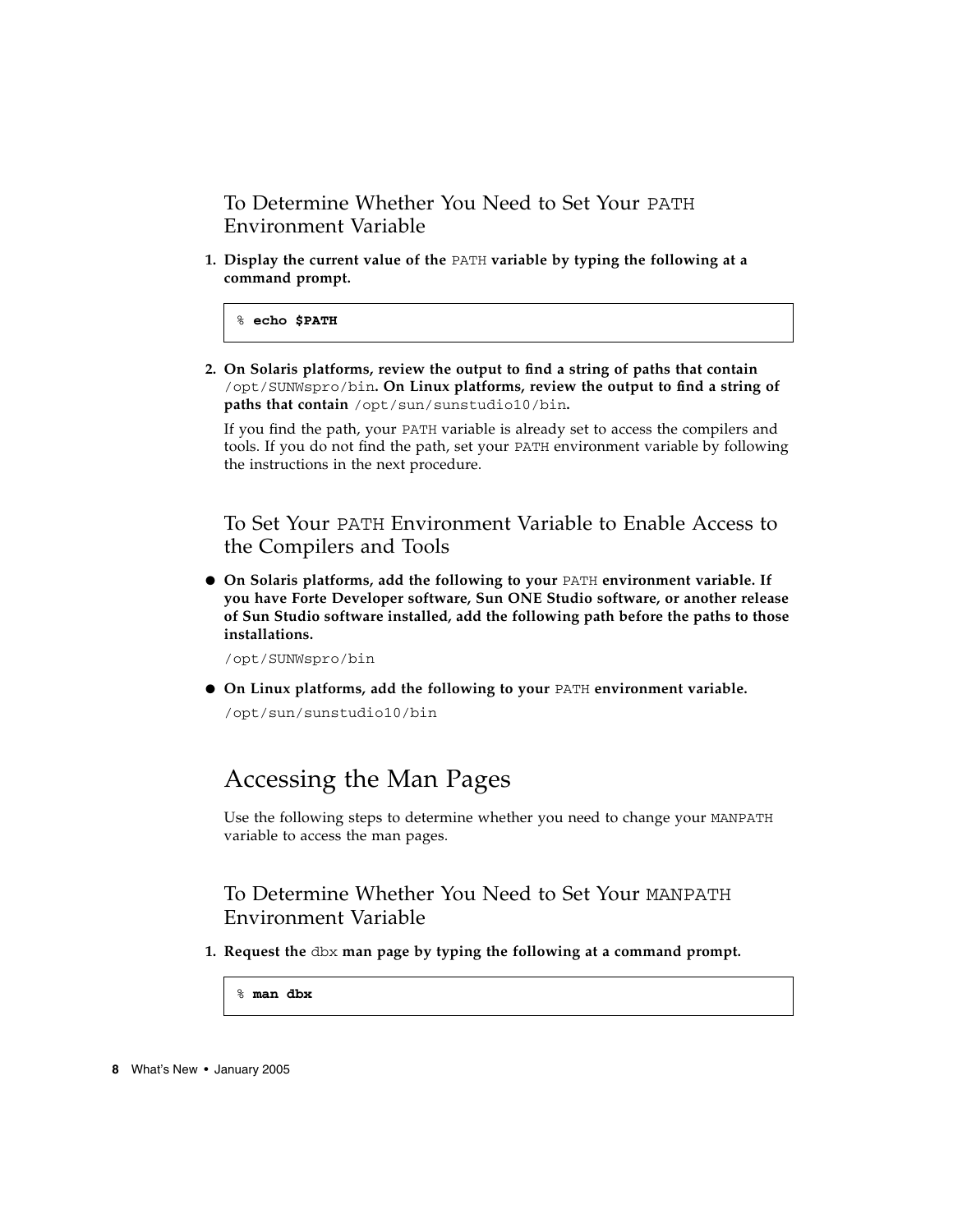#### **2. Review the output, if any.**

If the dbx(1) man page cannot be found or if the man page displayed is not for the current version of the software installed, follow the instructions in the next procedure for setting your MANPATH environment variable.

To Set Your MANPATH Environment Variable to Enable Access to the Man Pages

- **On Solaris platforms, add the following to your** MANPATH **environment variable.** /opt/SUNWspro/
- **On Linux platforms, add the following to your** MANPATH **environment variable.**

/opt/sun/sunstudio10

#### Accessing the Integrated Development Environment

The Sun Studio 9 integrated development environment (IDE) provides modules for creating, editing, building, debugging, and analyzing the performance of a  $C$ ,  $C$ ++, or Fortran application.

The command to start the IDE is sunstudio. For details on this command, see the sunstudio(1) man page.

The correct operation of the IDE depends on the IDE being able to find the core platform. The sunstudio command looks for the core platform in two locations:

- The command looks first in the default installation directory, /opt/netbeans/3.5V on Solaris platforms and /opt/sun/netbeans/3.5V on Linux platforms.
- If the command does not find the core platform in the default directory, it assumes that the directory that contains the IDE and the directory that contains the core platform are both installed in or mounted to the same location. For example, on Solaris platforms, if the path to the directory that contains the IDE is /foo/SUNWspro, the command looks for the core platform in /foo/netbeans/3.5V. On Linux platforms, if the path to the directory that contains the IDE is /foo/sunstudio10, the command looks for the core platform in /foo/netbeans/3.5V.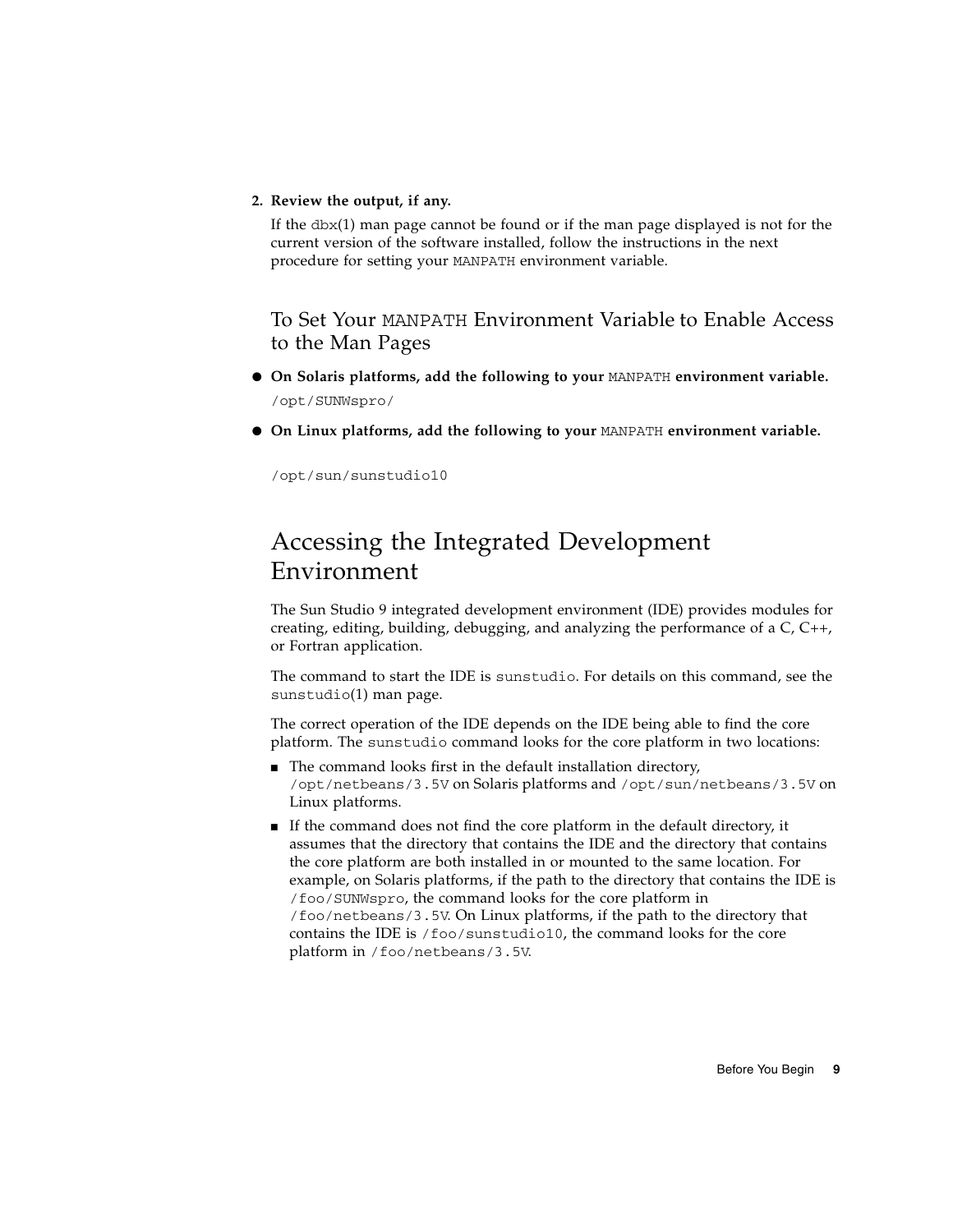If the core platform is not installed or mounted to either of the locations where the sunstudio command looks for it, then each user on a client system must set the environment variable SPRO\_NETBEANS\_HOME to the location where the core platform is installed or mounted (/*installation\_directory*/netbeans/3.5V).

On Solaris platforms, each user of the IDE also must add /*installation\_directory*/SUNWspro/bin to their \$PATH in front of the path to any other release of Forte Developer software, Sun ONE Studio software, or Sun Studio software. On Linux platforms, each user of the IDE also must add /*installation\_directory*/sunstudio10/bin to their \$PATH in front of the path to any other release of Sun Studio software.

The path /*installation\_directory*/netbeans/3.5V/bin should not be added to the user's \$PATH.

## <span id="page-9-0"></span>Accessing Sun Studio Documentation

You can access the documentation at the following locations:

■ The documentation is available from the documentation index that is installed with the software on your local system or network at file:/opt/SUNWspro/docs/index.html on Solaris platforms and at file:/opt/sun/sunstudio10/docs/index.html on Linux platforms.

If your software is not installed in the /opt directory on a Solaris platform or the /opt/sun directory on a Linux platform, ask your system administrator for the equivalent path on your system.

- **■** Most manuals are available from the docs  $\text{sum}$  com<sup>sm</sup> web site. The following titles are available through your installed software only:
	- *Standard C++ Library Class Reference*
	- *Standard C++ Library User's Guide*
	- *Tools.h++ Class Library Reference*
	- *Tools.h++ User's Guide*
- The release notes are available from the docs.sun.com web site.
- Online help for all components of the IDE is available through the Help menu, as well as through Help buttons on many windows and dialogs, in the IDE.

The docs.sun.com web site (<http://docs.sun.com>) enables you to read, print, and buy Sun Microsystems manuals through the Internet. If you cannot find a manual, see the documentation index that is installed with the software on your local system or network.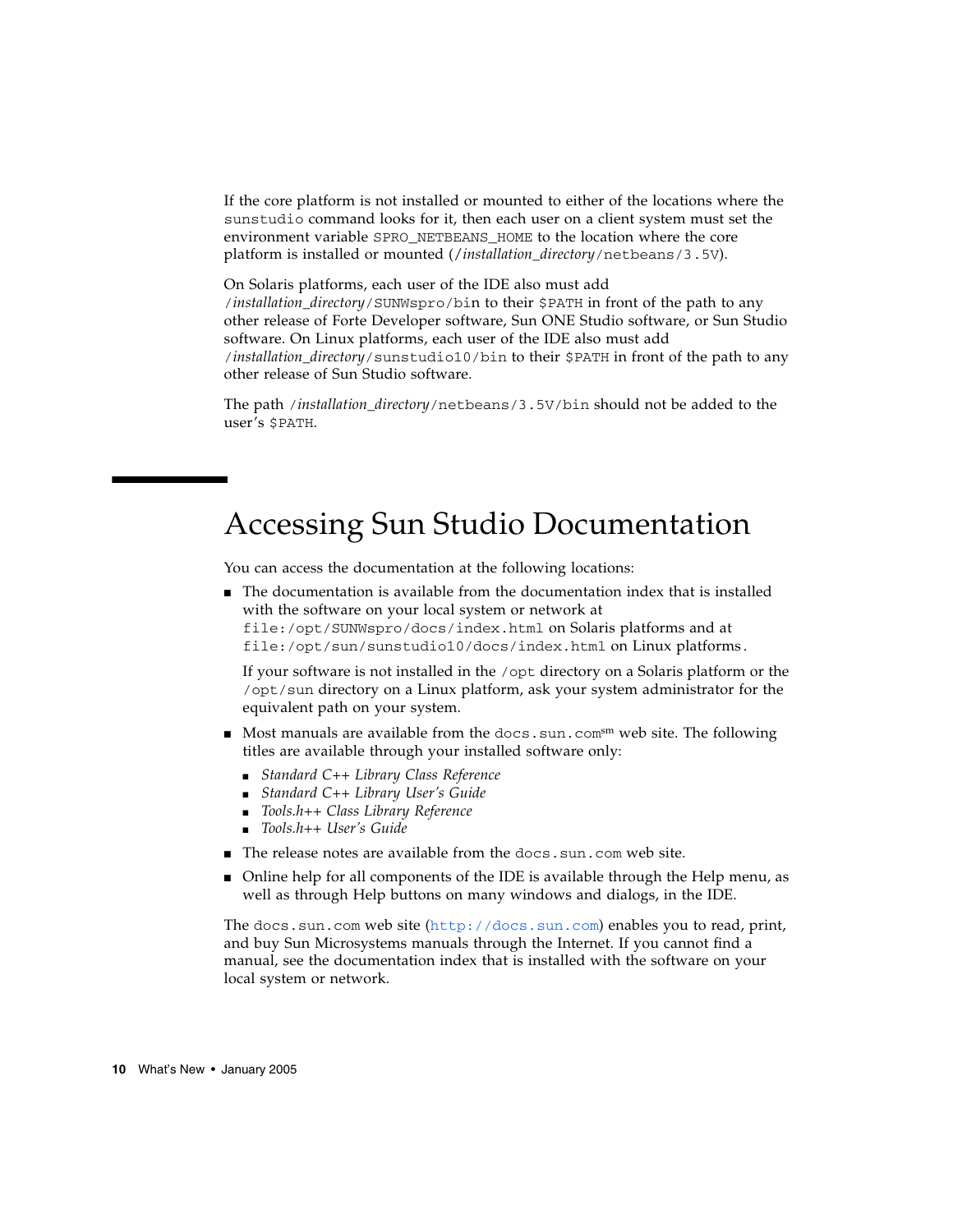**Note –** Sun is not responsible for the availability of third-party web sites mentioned in this document. Sun does not endorse and is not responsible or liable for any content, advertising, products, or other materials that are available on or through such sites or resources. Sun will not be responsible or liable for any actual or alleged damage or loss caused by or in connection with use of or reliance on any such content, goods, or services available on or through any such sites or resources.

#### Documentation in Accessible Formats

The documentation is provided in accessible formats that are readable by assistive technologies for users with disabilities. You can find accessible versions of documentation as described in the following table. If your software is not installed in the /opt directory, ask your system administrator for the equivalent path on your system.

| <b>Type of Documentation</b>                                                                                                                                                              | <b>Format and Location of Accessible Version</b>                                                                                                                                                            |  |
|-------------------------------------------------------------------------------------------------------------------------------------------------------------------------------------------|-------------------------------------------------------------------------------------------------------------------------------------------------------------------------------------------------------------|--|
| Manuals (except third-party<br>manuals)                                                                                                                                                   | HTML at http://docs.sun.com                                                                                                                                                                                 |  |
| Third-party manuals:<br>• Standard C++ Library Class<br>Reference<br>• Standard $C_{++}$ Library<br>User's Guide<br>• Tools.h++ Class Library<br>Reference<br>• Tools. $h++$ User's Guide | HTML in the installed software through the documentation<br>index at file:/opt/SUNWspro/docs/index.html                                                                                                     |  |
| Readmes and man pages                                                                                                                                                                     | HTML in the installed software through the documentation<br>index at file:/opt/SUNWspro/docs/index.html on<br>Solaris platforms, and at<br>file:/opt/sun/sunstudio10/docs/index.html on<br>Linux platforms, |  |
| Online help                                                                                                                                                                               | HTML available through the Help menu in the IDE                                                                                                                                                             |  |
| Release notes                                                                                                                                                                             | HTML at http://docs.sun.com                                                                                                                                                                                 |  |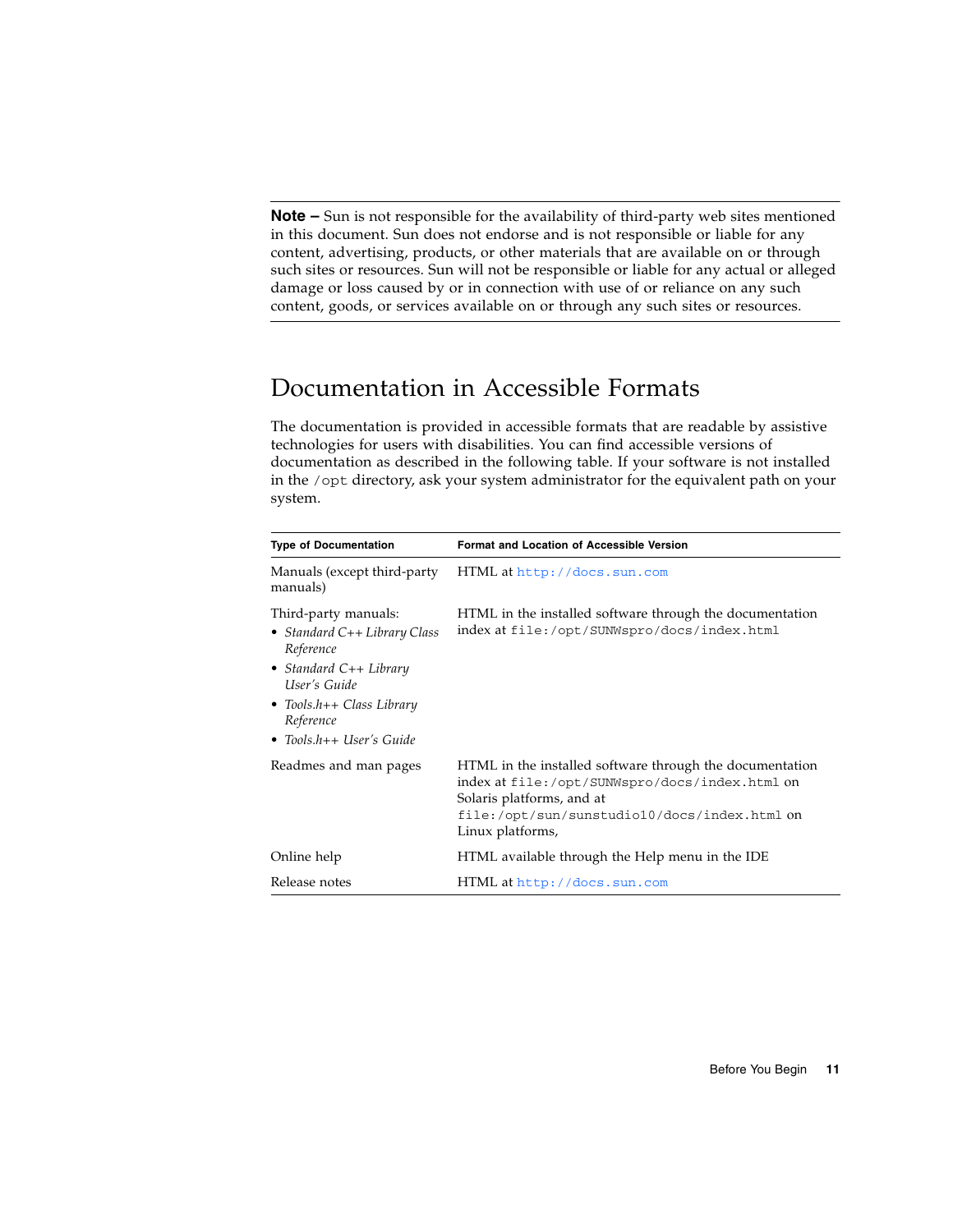### Related Documentation

The following table describes related documentation that is available at file:/opt/SUNWspro/docs/index.html and <http://docs.sun.com>. If your software is not installed in the /opt directory, ask your system administrator for the equivalent path on your system.

| <b>Document Title</b>        | <b>Description</b>                                                                                                                                                                                                                                                              |  |  |
|------------------------------|---------------------------------------------------------------------------------------------------------------------------------------------------------------------------------------------------------------------------------------------------------------------------------|--|--|
| Dubugging a Program With dbx | Describes how to use the dbx command-line<br>debugger to debug programs written in the $C, C_{++}$ ,<br>Fortran, and Java <sup>™</sup> programming languages.                                                                                                                   |  |  |
| Fortran Programming Guide    | Describes how to write effective Fortran code on<br>Solaris <sup>TM</sup> environments; input/output, libraries,<br>performance, debugging, and parallel processing.                                                                                                            |  |  |
| Fortran Library Reference    | Details the Fortran library and intrinsic routines                                                                                                                                                                                                                              |  |  |
| Fortran User's Guide         | Describes the compile-time environment and<br>command-line options for the f95 compiler. Also<br>includes guidelines for migrating legacy f77<br>programs to f95.                                                                                                               |  |  |
| C User's Guide               | Describes the compile-time environment and<br>command-line options for the cc compiler.                                                                                                                                                                                         |  |  |
| $C_{++}$ User's Guide        | Describes the compile-time environment and<br>command-line options for the CC compiler.                                                                                                                                                                                         |  |  |
| Performance Analyzer         | Describes how to use the Collector and Performance<br>Analyzer to perform statistical profiling of a wide.<br>range of performance data and tracing of various<br>system calls, and relate the data to program structure<br>at the function, source line and instruction level. |  |  |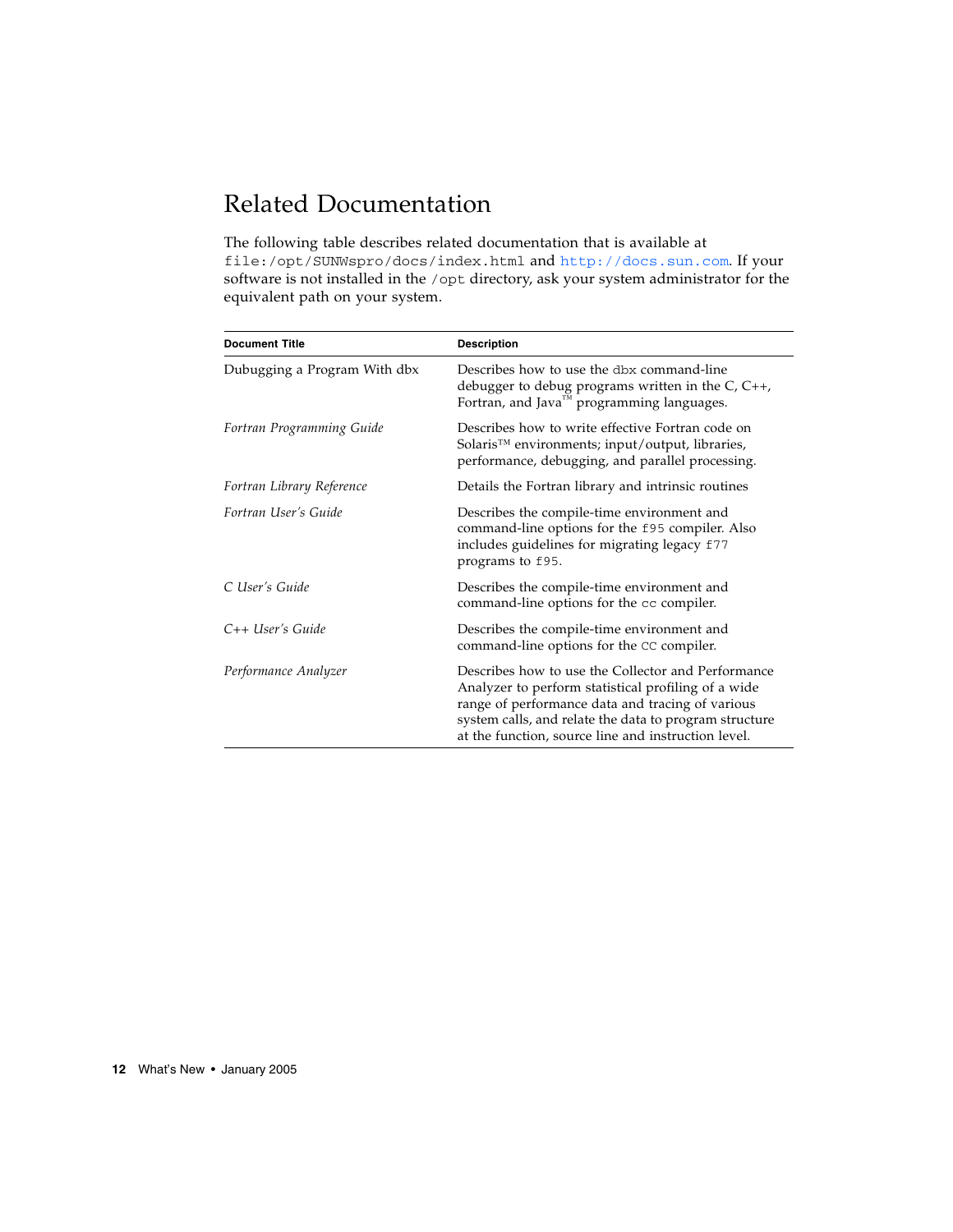# <span id="page-12-0"></span>Accessing Related Solaris Documentation

The following table describes related documentation that is available through the docs.sun.com web site.

| <b>Document Collection</b>               | <b>Document Title</b>                   | <b>Description</b>                                                                                                                                                                                                            |
|------------------------------------------|-----------------------------------------|-------------------------------------------------------------------------------------------------------------------------------------------------------------------------------------------------------------------------------|
| Solaris Reference Manual<br>Collection   | See the titles of man page<br>sections. | Provides information about the<br>Solaris <sup>™</sup> operating<br>environment.                                                                                                                                              |
| Solaris Software Developer<br>Collection | Linker and Libraries Guide              | Describes the operations of the<br>Solaris <sup><math>m</math></sup> link-editor and<br>runtime linker.                                                                                                                       |
| Solaris Software Developer<br>Collection | Multithreaded Programming<br>Guide      | Covers the POSIX <sup>®</sup> and<br>Solaris <sup><math>M</math></sup> threads APIs,<br>programming with<br>synchronization objects,<br>compiling multithreaded<br>programs, and finding tools for<br>multithreaded programs. |

### <span id="page-12-1"></span>Resources for Developers

Visit <http://developers.sun.com/prodtech/cc> to find these frequently updated resources:

- Articles on programming techniques and best practices
- A knowledge base of short programming tips
- Documentation of compilers and tools components, as well as corrections to the documentation that is installed with your software
- Information on support levels
- User forums
- Downloadable code samples
- New technology previews

You can find additional resources for developers at <http://developers.sun.com>.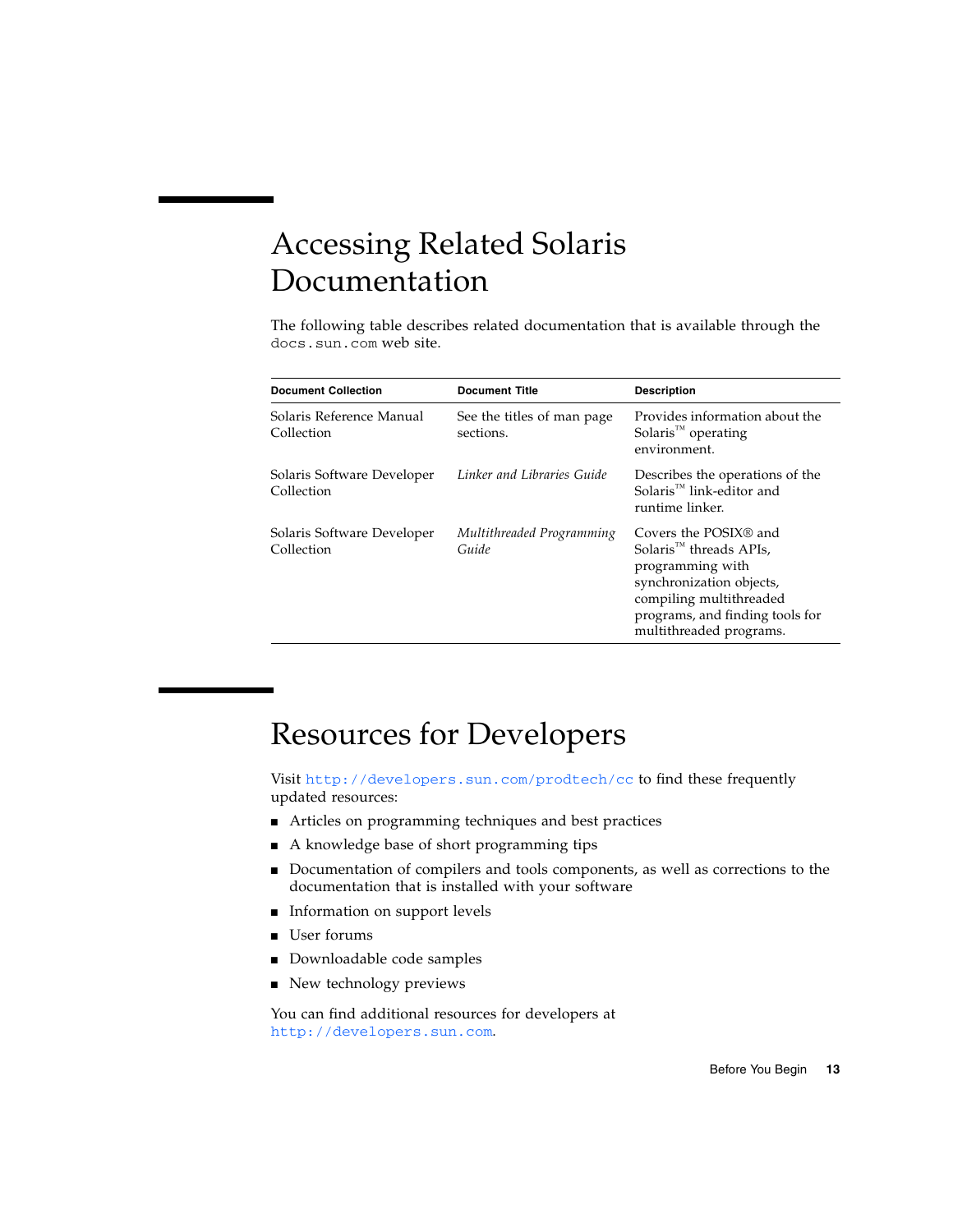# <span id="page-13-0"></span>Contacting Sun Technical Support

If you have technical questions about this product that are not answered in this document, go to:

<http://www.sun.com/service/contacting>

# <span id="page-13-1"></span>Sending Your Comments

Sun is interested in improving its documentation and welcomes your comments and suggestions. Submit your comments to Sun at this URL

<http://www.sun.com/hwdocs/feedback>

Please include the part number (819-0488-10) of your document.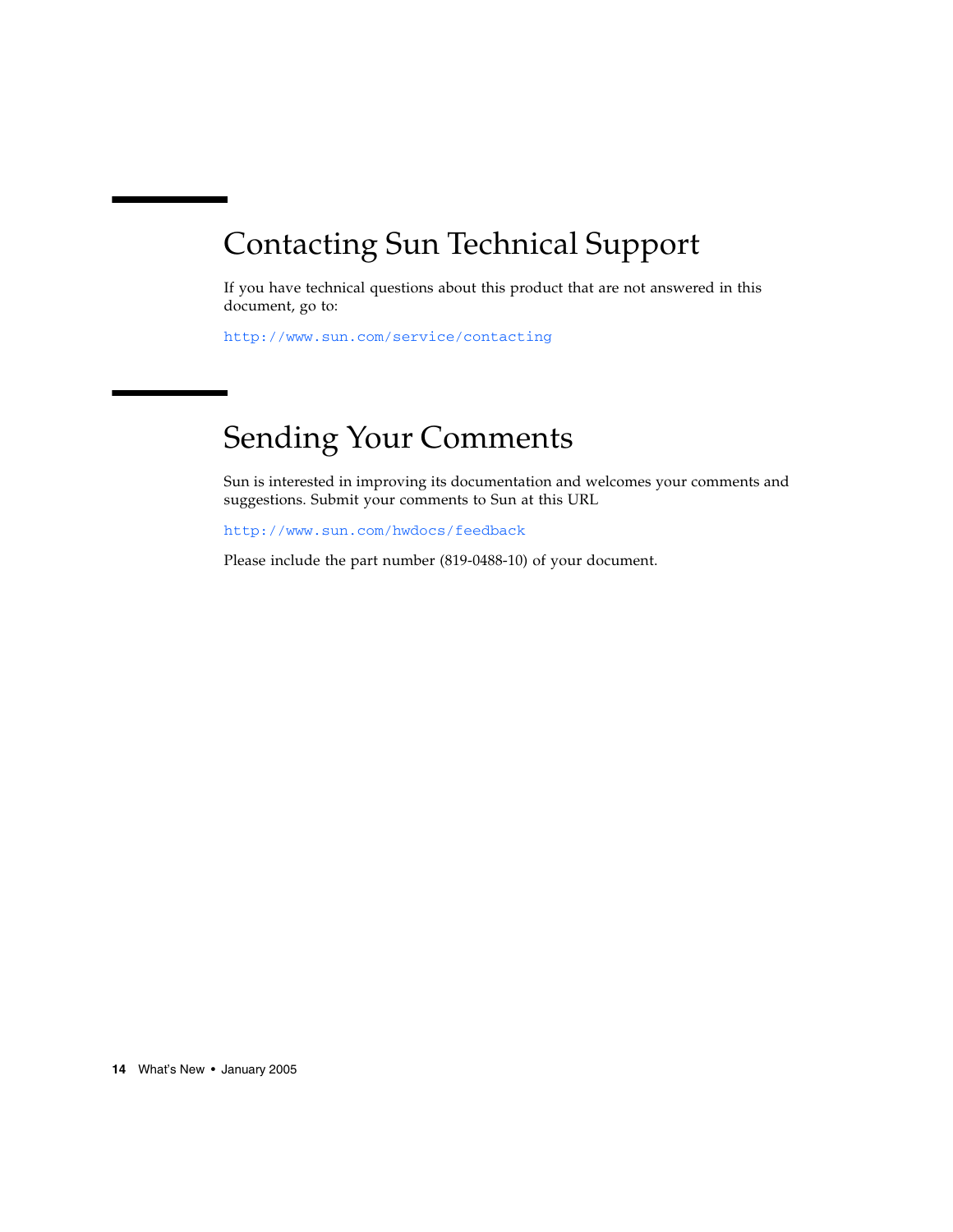<span id="page-14-0"></span>CHAPTER **1**

## Sun Studio 10 New Features and Enhancements

Sun<sup>™</sup> Studio 10 replaces the Sun<sup>™</sup> Studio 9. New features in the Sun Studio 10 release include updates to the following compilers, libraries, and tools:

- C Compiler
- C++ Compiler
- Fortran Compiler
- Sun Performance Library
- Distributed make utility, dmake
- dbx Command-Line Debugger
- Performance Analysis Tools
- Integrated Development Environment (IDE)
- Documentation

In most sections, there is a table that lists the new features of that component. The table has two columns, where the left-hand column provides a short description of the feature, and the right-hand column has a longer description.

**Note –** To find the Sun Studio 10 documentation described in this chapter, see the documentation index installed with the product software at

/opt/SUNWspro/docs/index.html. If your software is not installed in the /opt directory, contact your system administrator for the equivalent path on your system or network.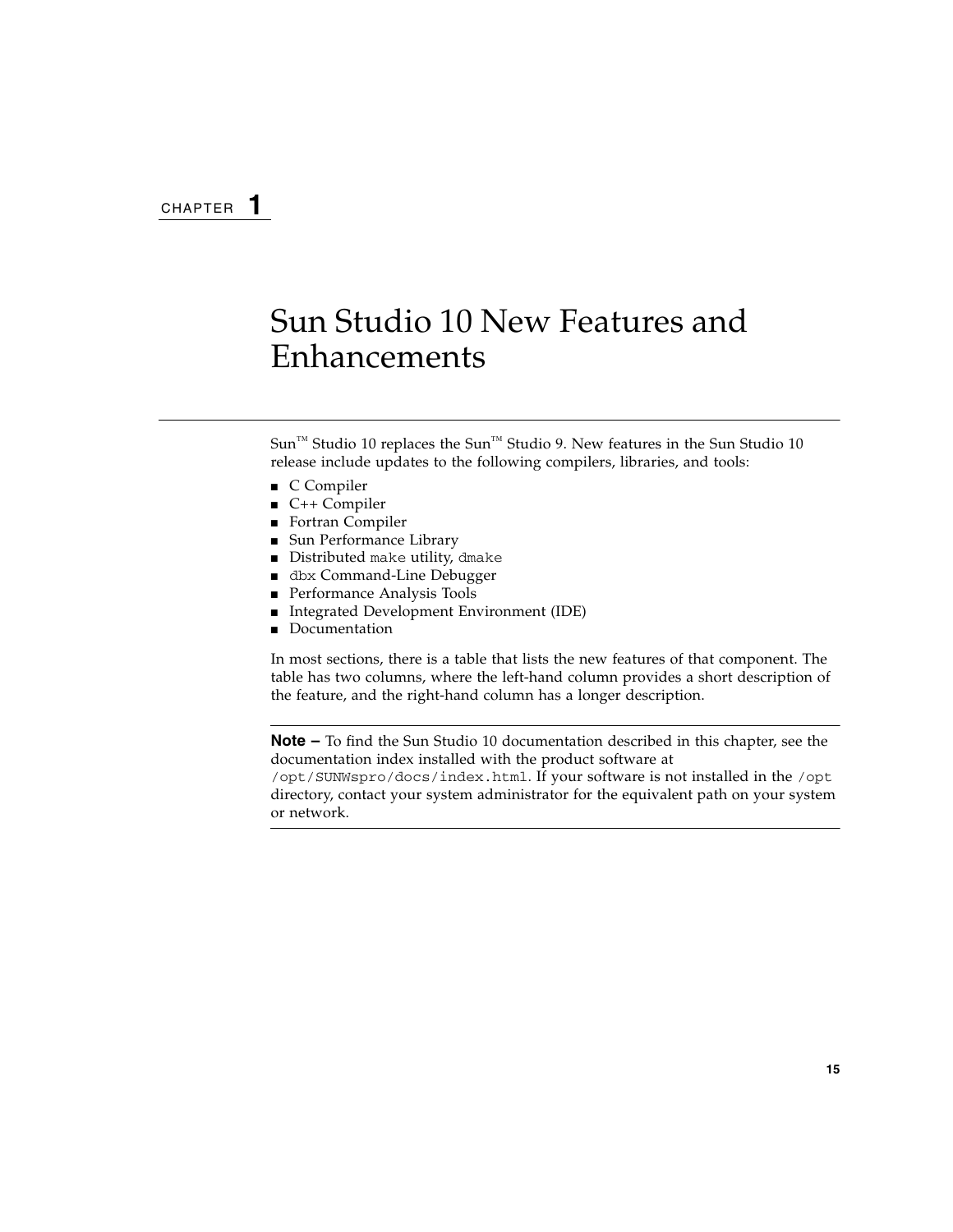# <span id="page-15-0"></span>C Compiler

| <b>TABLE 1-1</b> |  | C Compiler New Features |  |
|------------------|--|-------------------------|--|
|------------------|--|-------------------------|--|

| Feature                                      | <b>Description</b>                                                                                                                                                                                               |  |  |
|----------------------------------------------|------------------------------------------------------------------------------------------------------------------------------------------------------------------------------------------------------------------|--|--|
| OpenMP parallel<br>programming API           | The API is now enabled on 32-bit and 64-bit x86 based<br>systems running the Solaris OS.                                                                                                                         |  |  |
| New -xarch option                            | -xarch=amd64 specifies compilation for the 64-bit AMD<br>instruction set. The C compiler now predefines _amd64 and<br>$x86$ 64 when you specify -xarch=amd64.                                                    |  |  |
| New -xtarget option                          | -xtarget=opteron specifies the -xarch, -xchip, and<br>-xcache settings for 32-bit AMD compilation.                                                                                                               |  |  |
| New $-$ xregs flag on $x86$<br>based systems | A new x86-only flag for the -xregs option,<br>-xregs=[no%] frameptr, lets you use the frame-pointer<br>register as an unallocated callee-saves register to increase the<br>run-time performance of applications. |  |  |
| New -Xarch=amd64<br>option for lint          | The C utility lint now accepts a new option -Xarch=amd64.<br>See the $1int(1)$ man page for more information.                                                                                                    |  |  |
| -xarch=generic64 on<br>x86 based systems     | The existing -xarch=generic64 option now supports the<br>x86 platform in addition to the traditional SPARC platform.                                                                                             |  |  |
| $-xipo$ on $x86$ based<br>systems            | The $\mathsf{\sim}$ -xipo option is now available on x86 based systems.                                                                                                                                          |  |  |

**Note –** You must specify -xarch=amd64 to the right of -fast and -xtarget on the command line to generate 64-bit code. For example, specify cc -fast -xarch= amd64 or cc -xtarget=opteron -xarch=amd64. The new -xtarget=opteron option does not automatically generate 64-bit code. It expands to -xarch=sse2, xchip=opteron, and -xcache=64/64/2:1024/64/16, which results in 32-bit code. The -fast option also results in 32-bit code because it is a macro which also defines -xtarget=native.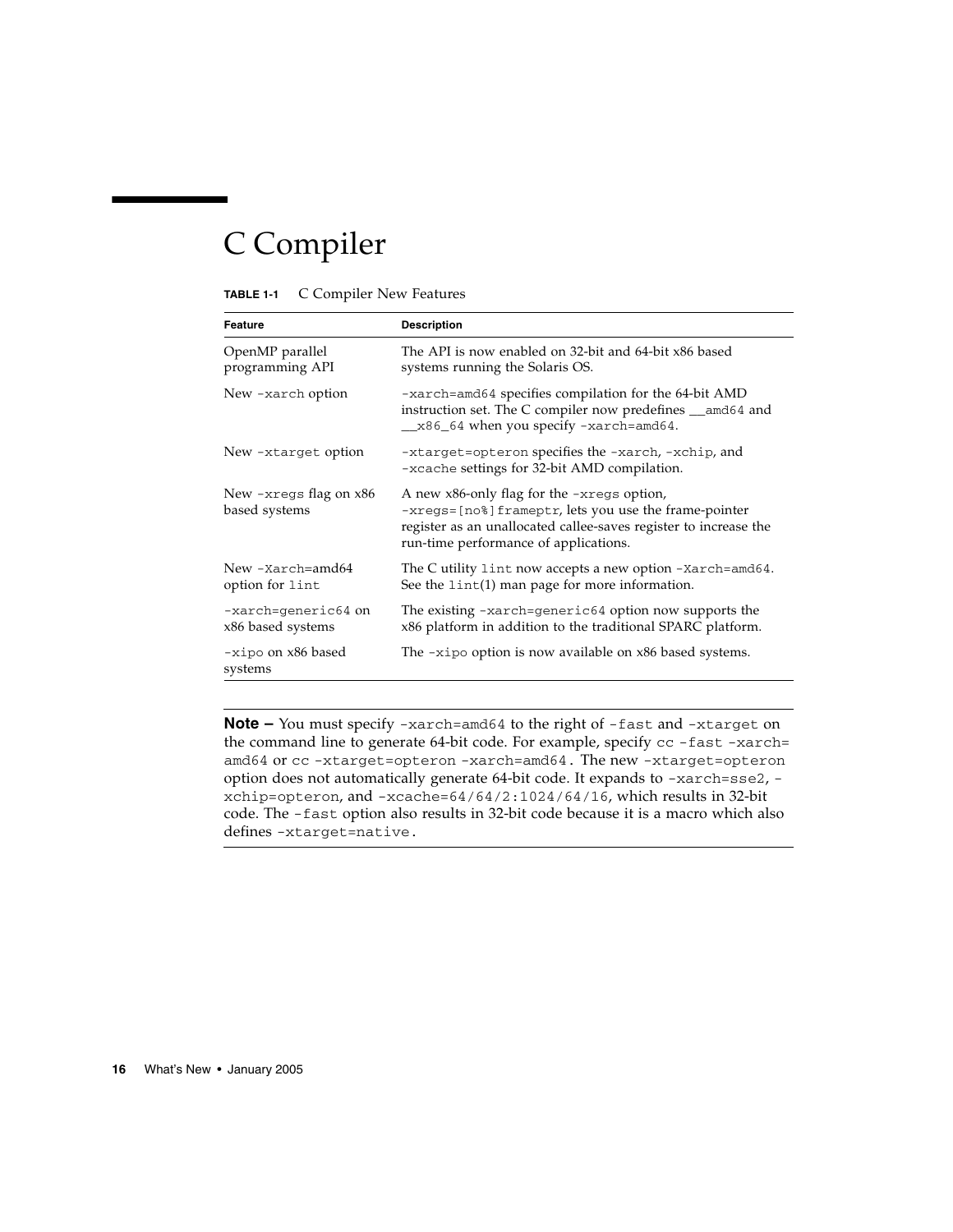## <span id="page-16-0"></span>C++ Compiler

| C++ Compiler New Features<br><b>TABLE 1-2</b> |  |
|-----------------------------------------------|--|
|-----------------------------------------------|--|

| <b>Feature</b>                           | <b>Description</b>                                                                                                                                                                                                                                                  |  |
|------------------------------------------|---------------------------------------------------------------------------------------------------------------------------------------------------------------------------------------------------------------------------------------------------------------------|--|
| OpenMP parallel<br>programming API       | The API is now enabled on 32-bit and 64-bit x86 based systems<br>running the Solaris OS.                                                                                                                                                                            |  |
| New -xarch option                        | -xarch=amd64 specifies compilation for the 64-bit AMD<br>instruction set. The C++ compiler now predefines _amd64 and<br>_x86_64 when you specify -xarch=amd64.                                                                                                      |  |
| New -xtarget<br>option                   | -xtarget=opteron specifies the -xarch, -xchip, and -xcache<br>settings for 32-bit AMD compilation.                                                                                                                                                                  |  |
| New -xregs flag on<br>x86 based systems  | A new x86-only flag for the -xregs option,<br>-xregs=[no%] frameptr, lets you use the frame-pointer register<br>as an unallocated callee-saves register to increase the run-time<br>performance of applications.                                                    |  |
| -xarch=generic64<br>on x86 based systems | The existing $-$ xarch=generic64 option now supports the $x86$<br>platform in addition to the traditional SPARC platform.                                                                                                                                           |  |
| -xipo on x86 based<br>systems            | The $\mathsf{-xipo}$ option is now available on $x86$ based systems.                                                                                                                                                                                                |  |
| Template-template<br>parameters          | You can specify a template definition with parameters that are<br>themselves templates, rather than types or values. Recall that a<br>template instantiated on a type is itself a type. For examples, see<br>"Examples of Template-Template Parameters" on page 18. |  |
| Access rules for<br>nested classes       | In default mode, the C++ compiler in this release allows nested<br>classes the same access to member classes that member functions<br>have. For more information, see "Nested Class Access Rules" on<br>page 19.                                                    |  |

**Note –** You must specify -xarch=amd64 to the right of -fast and -xtarget on the command line to generate 64-bit code. For example, specify CC -fast -xarch= amd64 or CC-xtarget=opteron -xarch=amd64. The new -xtarget=opteron option does not automatically generate 64-bit code. It expands to -xarch=sse2, xchip=opteron, and -xcache=64/64/2:1024/64/16, which results in 32-bit code. The -fast option also results in 32-bit code because it is a macro which also defines -xtarget=native.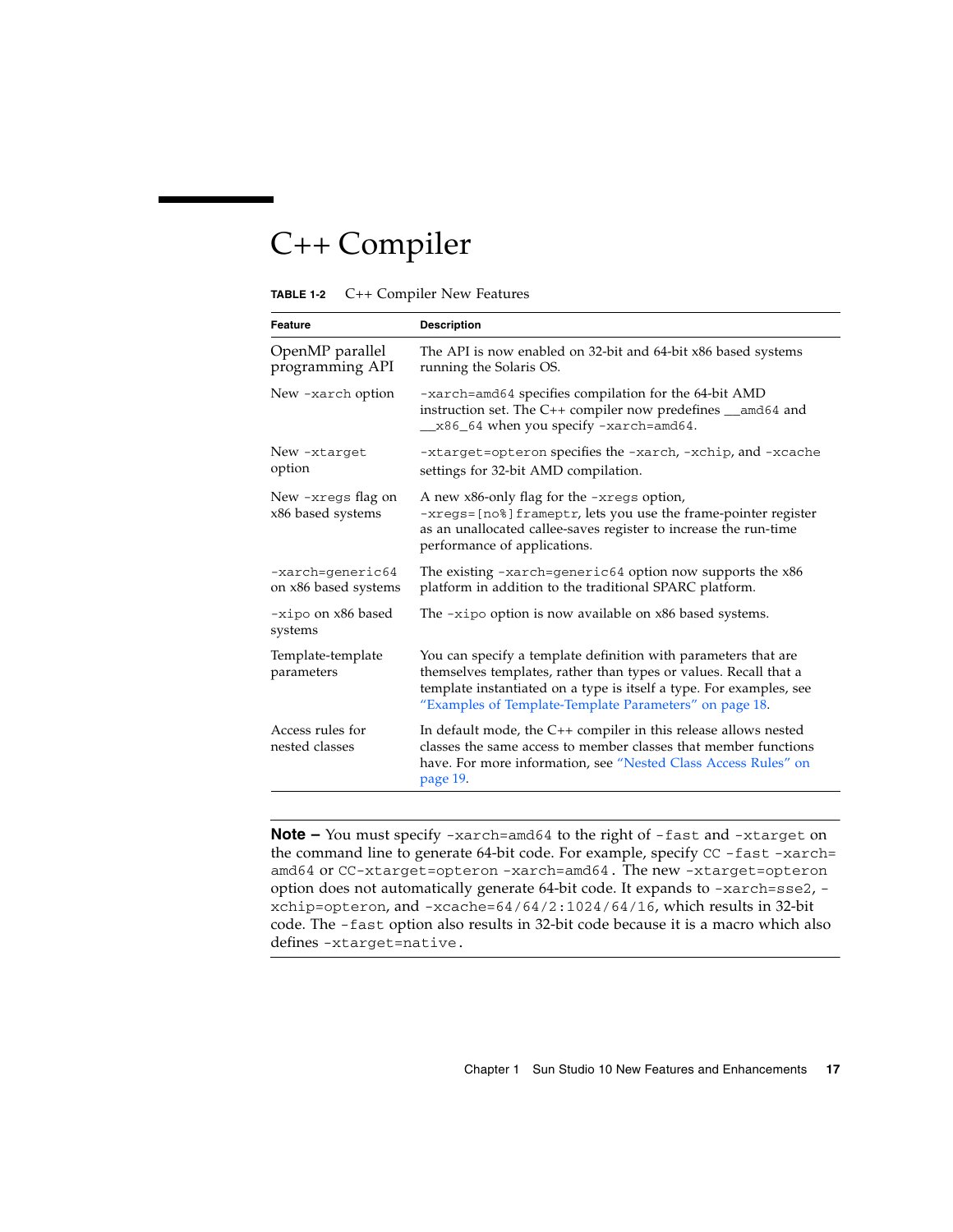#### <span id="page-17-0"></span>Examples of Template-Template Parameters

The section provides two code examples, one that does not use template-template parameters and one that does.

This example does not use template-template parameters because  $MyClass is$ a type.

```
template<typename T> class MyClass { ... }; 
std::list< MyClass<int> > x;
```
In this example, class template C has a parameter that is a class template, and object  $x$  is an instance of C using class template A as its argument. Member  $y$  of c has type A<int>.

```
// ordinary class template
template<typename T> class A {
   T x; 
};
// class template having a template parameter 
template < template<typename U> class V > class C {
   V<int> y;
// instantiate C on template
C < A > x;
```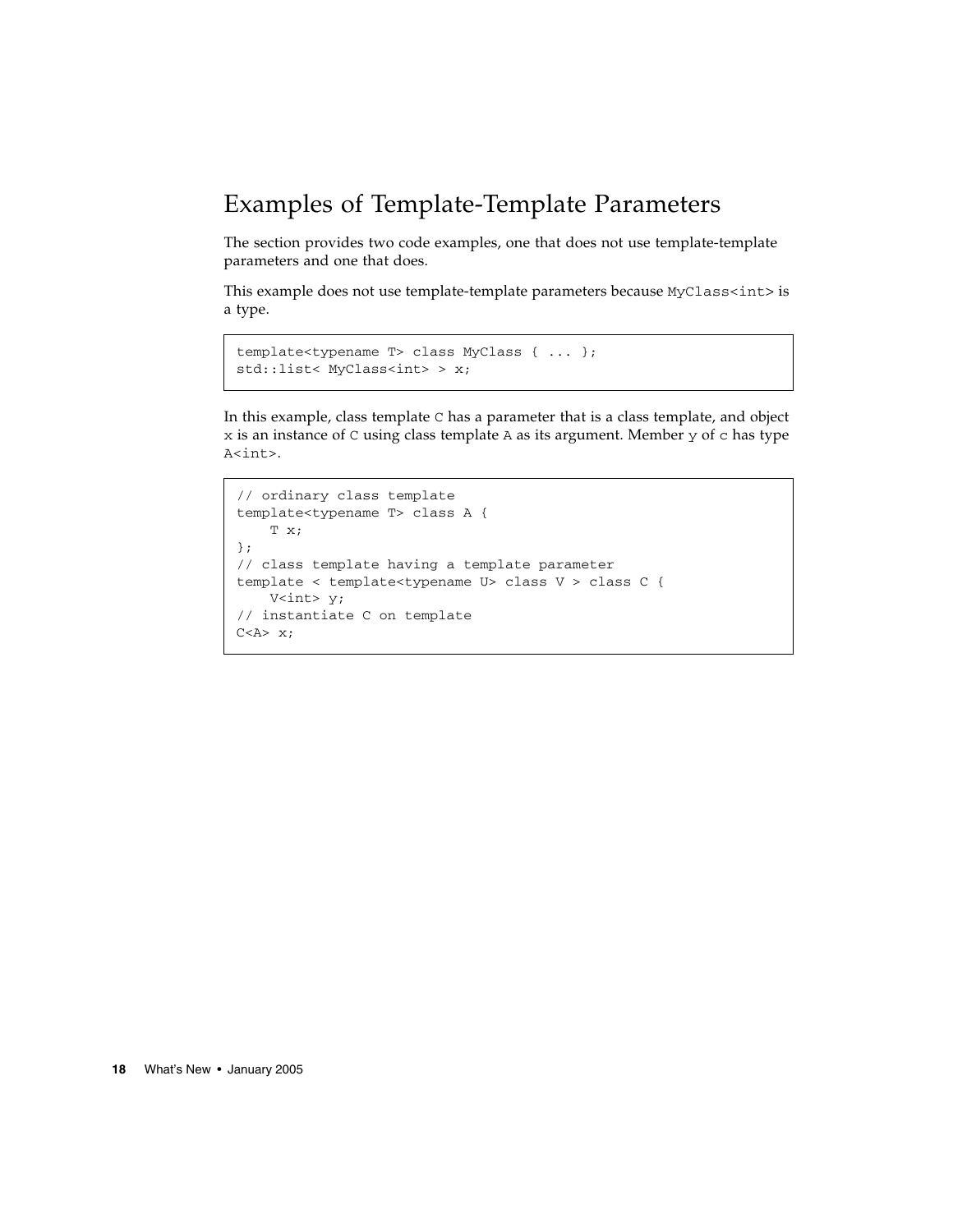#### <span id="page-18-0"></span>Nested Class Access Rules

The C++ compiler, in default standard mode, now allows nested classes to access private members of the enclosing class.

The C++ standard says that nested classes have no special access to members of the enclosing class. However, most people feel this restriction is not justified because member functions have access to private members, so member classes should too. In the following example, function foo tries to access a private member of class outer. According to the C++ standard, the function has no access unless it is declared a friend function:

```
class outer {
    int i; // private in outer
    class inner {
        int foo(outer* p) {
            return p->i; // invalid
        }
    };
};
```
The C++ Committee is in the process of adopting a change to the access rules giving the same access to member classes that member functions have. Many compilers have implemented this rule in anticipation of the changed language rule.

To restore the old compiler behavior, disallowing the access, use the compiler option -features=no%nestedaccess. The default is -features=nestedaccess.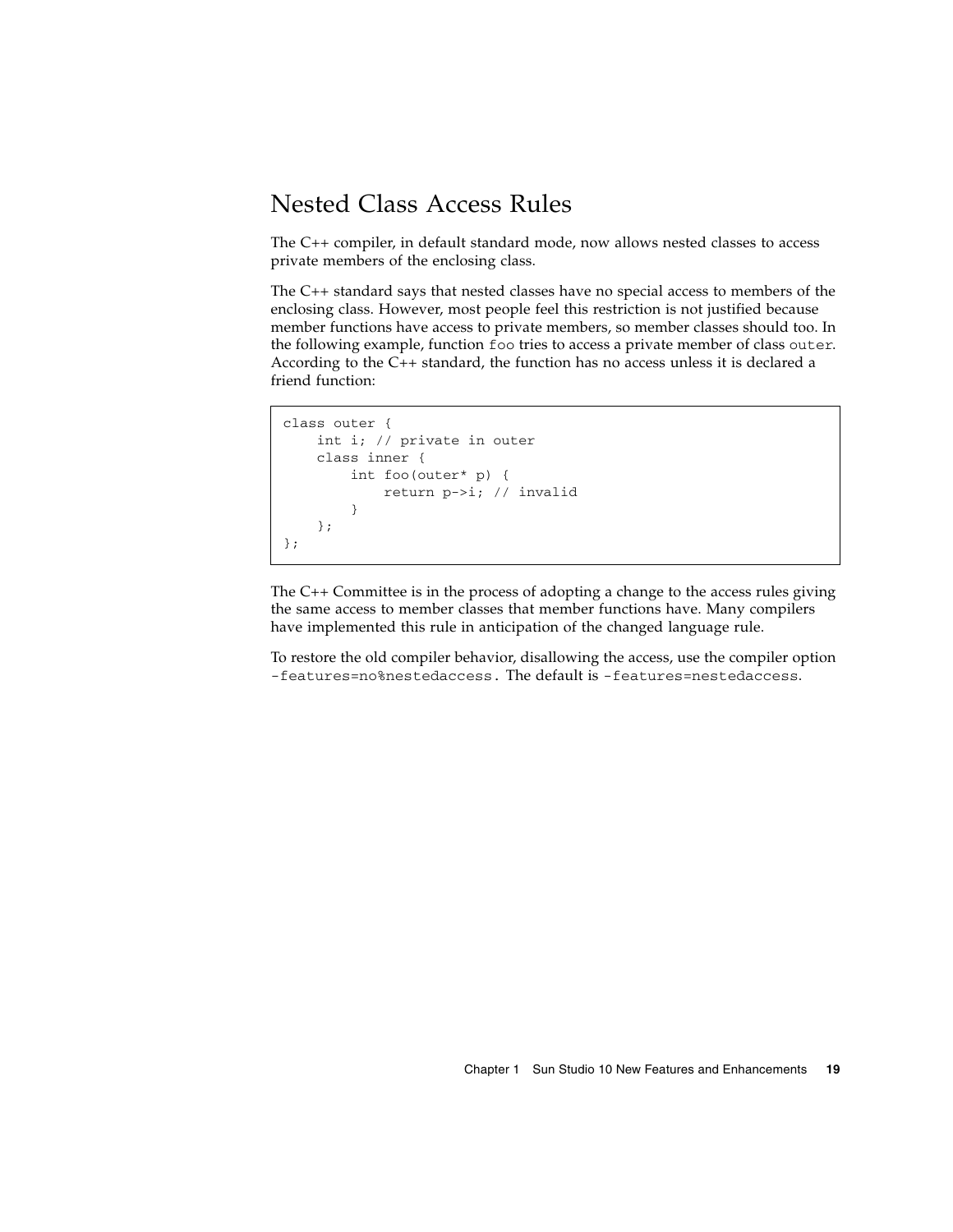## <span id="page-19-0"></span>Fortran Compiler

| TABLE 1-3 |  | Fortran Compiler New Features |  |  |
|-----------|--|-------------------------------|--|--|
|-----------|--|-------------------------------|--|--|

| <b>Feature</b>                                                                               | <b>Description</b>                                                                                                                                                                                                                                                                                                                                |  |
|----------------------------------------------------------------------------------------------|---------------------------------------------------------------------------------------------------------------------------------------------------------------------------------------------------------------------------------------------------------------------------------------------------------------------------------------------------|--|
| OpenMP parallel<br>programming API                                                           | The API is now enabled on 32-bit and 64-bit x86 based systems<br>running the Solaris OS.                                                                                                                                                                                                                                                          |  |
| New -xarch option                                                                            | -xarch=amd64 specifies compilation for the 64-bit AMD<br>instruction set. The Fortran compiler now predefines __amd64 and<br>$x86$ 64 when you specify -xarch=amd64.                                                                                                                                                                              |  |
| New -xtarget<br>option                                                                       | -xtarget=opteron specifies the -xarch, -xchip, and -xcache<br>settings for 32-bit AMD compilation.                                                                                                                                                                                                                                                |  |
| -xarch=generic64<br>on x86 based systems                                                     | The existing $-$ xarch=generic64 option now supports the $x86$<br>platform in addition to the traditional SPARC platform.                                                                                                                                                                                                                         |  |
| -xipo on x86 based<br>systems                                                                | The -xipo option is now available on x86 based systems.                                                                                                                                                                                                                                                                                           |  |
| Binary (unformatted)<br>file sharing between<br>big-endian and<br>little-endian<br>platforms | A new compiler flag -xfilebyteorder provides support of<br>binary I/O files when moving between SPARC based systems and<br>x86 based systems. The flag identifies the byte-order and byte-<br>alignment of unformatted I/O files. For more information, see<br>"Binary File Sharing Between Big-endian and Little-endian<br>Platforms" on page 20 |  |

**Note –** You must specify -xarch=amd64 to the right of -fast and -xtarget on the command line to generate 64-bit code. For example, specify f95 -fast -xarch= amd64 or f95 -xtarget=opteron -xarch=amd64. The new -xtarget=opteron option does not automatically generate  $64$ -bit code. It expands to  $-xarch=sse2$ ,  $$ xchip=opteron, and -xcache=64/64/2:1024/64/16, which results in 32-bit code. The -fast option also results in 32-bit code because it is a macro which also defines -xtarget=native.

#### <span id="page-19-1"></span>Binary File Sharing Between Big-endian and Little-endian Platforms

A new compiler flag -xfilebyteorder provides support of binary I/O files when moving between SPARC based systems and x86 based systems. The flag identifies the byte-order and byte-alignment of unformatted I/O files.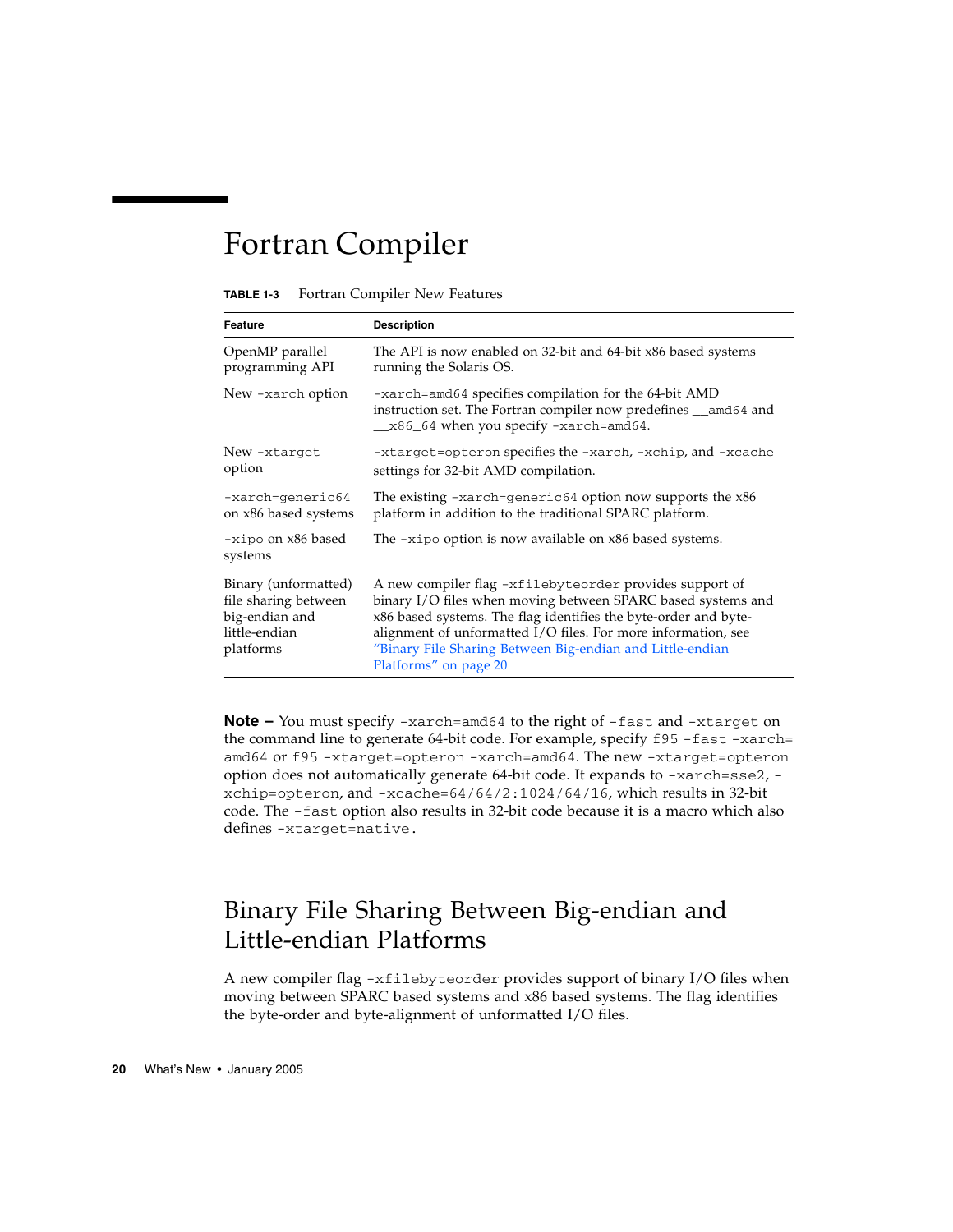#### The syntax of the flag is:

```
-xfilebyteorder=
{[littlemax_align:%all,unitno,filename}],[bigmax_align:{%all,unitno,filename}]
,[native:{%all,unitno,filename}]}:
 max_align Maximum byte alignment for the target
                                          platform. Values are 1, 2, 4, 8, and 16. The 
                                          alignment applies to Fortran VAX 
                                          structures and Fortran 95 derived types 
                                          which use platform-dependent alignments 
                                          for compatibility with C structures.
 littlemax_align:{%all,unitno,filename} List of files or unit numbers that are 
                                          "little-endian" files used on a system where 
                                          the maximum byte alignment is max_align. 
                                          For example, little4 describes a 32-bit 
                                          x86 file while little16 describes a 64-bit 
                                         x86 file. 
 bigmax_align:{%all,unitno,filename} List of files or unit numbers that are 
                                          "big-endian" files used on a system where 
                                          the maximum byte alignment is max_align.
 native:{%all,unitno,filename} List of files or unit numbers that are native 
                                          files of the same byte order and alignment 
                                          used by the compiling processor system
 %all Specifies all files and logical units except 
                                          those opened as "SCRATCH" or named 
                                          explicitly in this option. Can be used to 
                                          describe default files not explicitly listed by 
                                          this flag. %all can only appear once.
 unitno Fortran logical unit number opened by the
                                         program.
 filename Fortran file name opened by the program.
```
This option does not apply to files opened with STATUS=scratch. I/O operations done on these files are always with the byte-order and byte-alignment of the native processor.

The first default, when -xfilebyteorder is not specified on the compiler command line, is -xfilebyteorder=native:%all. The option must be specified with at least one argument. That is, at least one of the little:, big:, or native: parameters must be present.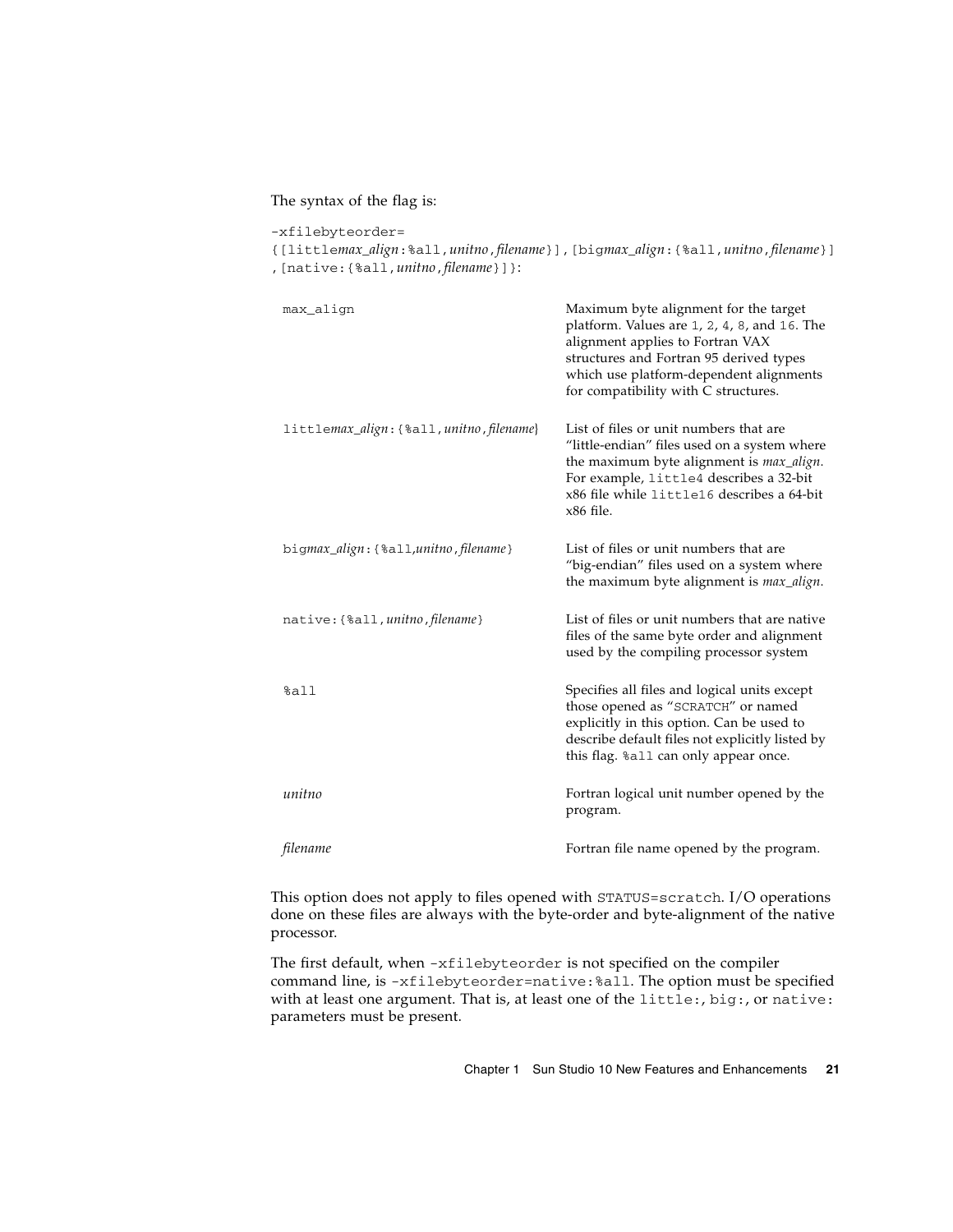Files not explicitly declared by this flag are assumed to be native files. For example, compiling with -xfilebyteorder=little4:zfile.out declares zfile.out to be a little-endian 32-bit x86 file with a 4-byte maximum data alignment rule, and all other files are native files.

When the byte-order specified for a file is the same as the native processor but a different alignment is specified, the appropriate padding will be used even though no byte swapping is done. For example, this would be the case when compiling with -xarch=amd64 for 64-bit x86 and -xfilebyteorder=little4:*filename* is specified.

The declared types in data records shared between big-endian and little-endian platforms must have the same sizes. For example, a file produced by a SPARC executable compiled with -xyptemap=integer:64,real:64,double:128 cannot be read by an x86 executable compiled with -xtypemap=  $integer:64,real:64,double:64 since the default double precision data types$ will have different sizes.

Shared I/O files must not contain VAX UNION/MAP data structures since it is not possible for the compiler to know how the UNION data should be interpreted. Declaring a file containing UNION data with the -xfilebyteorder flag will result in a runtime error.

## <span id="page-21-0"></span>Command-line Debugger dbx

| dbx New Features<br>TABLE 1-4 |
|-------------------------------|
|-------------------------------|

| Feature                       | <b>Description</b>                              |
|-------------------------------|-------------------------------------------------|
| AMD64 architecture<br>support | 64-bit dbx now supports the AMD64 architecture. |

As in Sun Studio software for SPARC based systems, Sun Studio software for x86 based systems includes two dbx binaries, a 32-bit dbx that can debug 32-bit programs only, and a 64-bit dbx that can debug both 32-bit and 64-bit programs.

When you start dbx, it determines which of its binaries to execute. On the 64-bit Solaris OS, the 64-bit dbx is the default.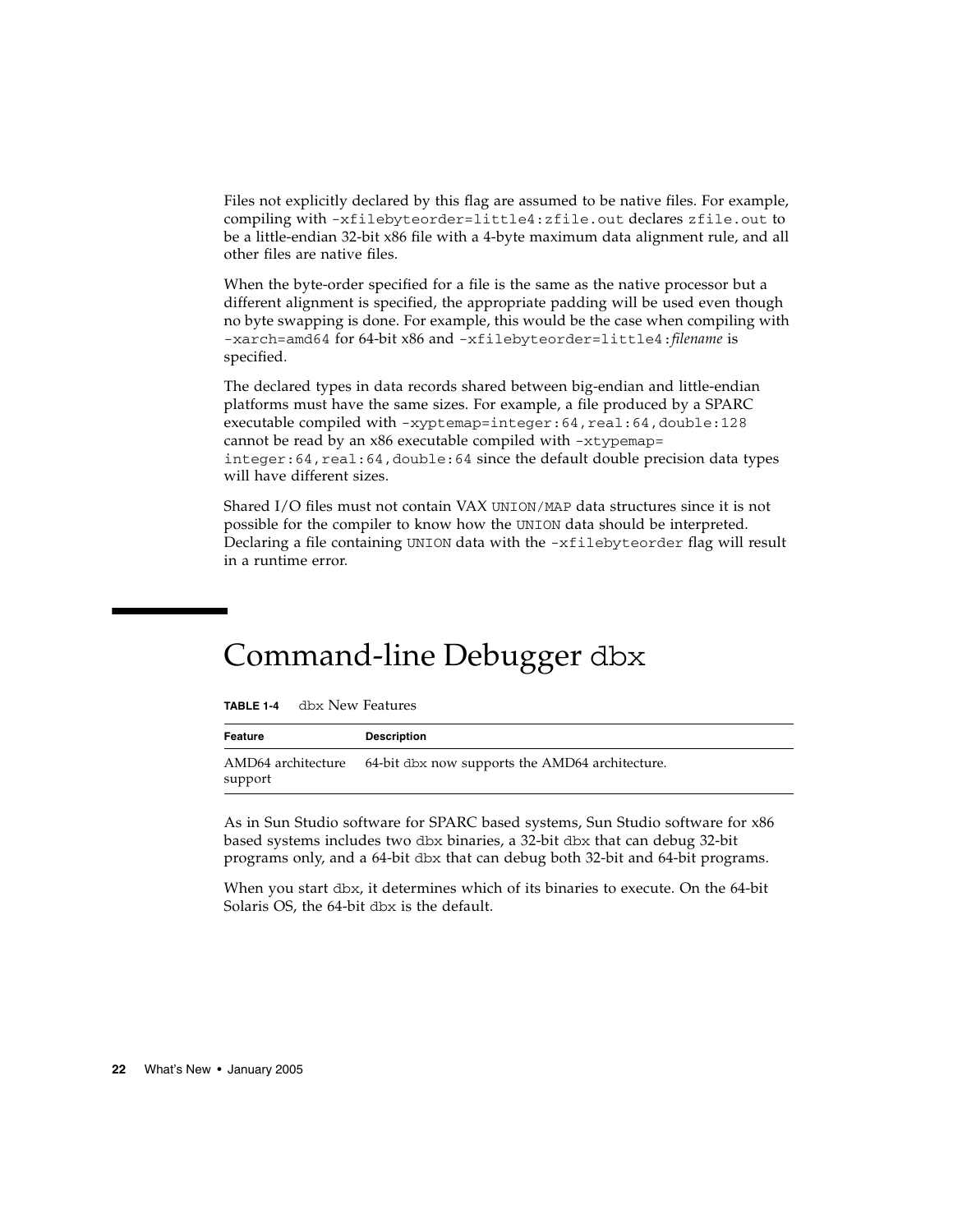# OpenMP API

<span id="page-22-0"></span>

| <b>Feature</b>                                                     | <b>Description</b>                                                                                                                                                                                                                                                                                                                                                                                                                                                                                                                                                        |
|--------------------------------------------------------------------|---------------------------------------------------------------------------------------------------------------------------------------------------------------------------------------------------------------------------------------------------------------------------------------------------------------------------------------------------------------------------------------------------------------------------------------------------------------------------------------------------------------------------------------------------------------------------|
| Availability on x86 based<br>systems running the Solaris 10<br>OS. | The same OpenMP API features already available for<br>the Solaris OS on SPARC based systems are now<br>available with the Sun Studio compilers on 32-bit or<br>64-bit x86 based systems running the Solaris 10 OS.                                                                                                                                                                                                                                                                                                                                                        |
| libmtsk                                                            | the multitasking library, libmtsk, is now a shared<br>library and is part of the Solaris 10 OS.                                                                                                                                                                                                                                                                                                                                                                                                                                                                           |
| Nested parallelism                                                 | Nested parallelism is supported in this release. It is<br>disabled by default, and requires that you set the<br>OMP NESTED environment variable make a runtime call<br>to the omp_set_nested() function to enable it. With<br>nested parallelism enabled, calls to most omp_functions<br>made from within a parallel region will not be ignored.<br>Calls to adjust the parallel environment (for example,<br>omp_set_num_threads() or omp_set_dynamic())<br>affect only the subsequent parallel regions at the same<br>or inner nesting level encountered by the thread. |
| Default behavior for threads                                       | The default behavior for threads is now SLEEP. The<br>previous default was SPIN. To restore the previous<br>behavior, use SUNW_MP_THR_IDLE=SPIN.                                                                                                                                                                                                                                                                                                                                                                                                                          |

#### **TABLE 1-5** OpenMP API New Features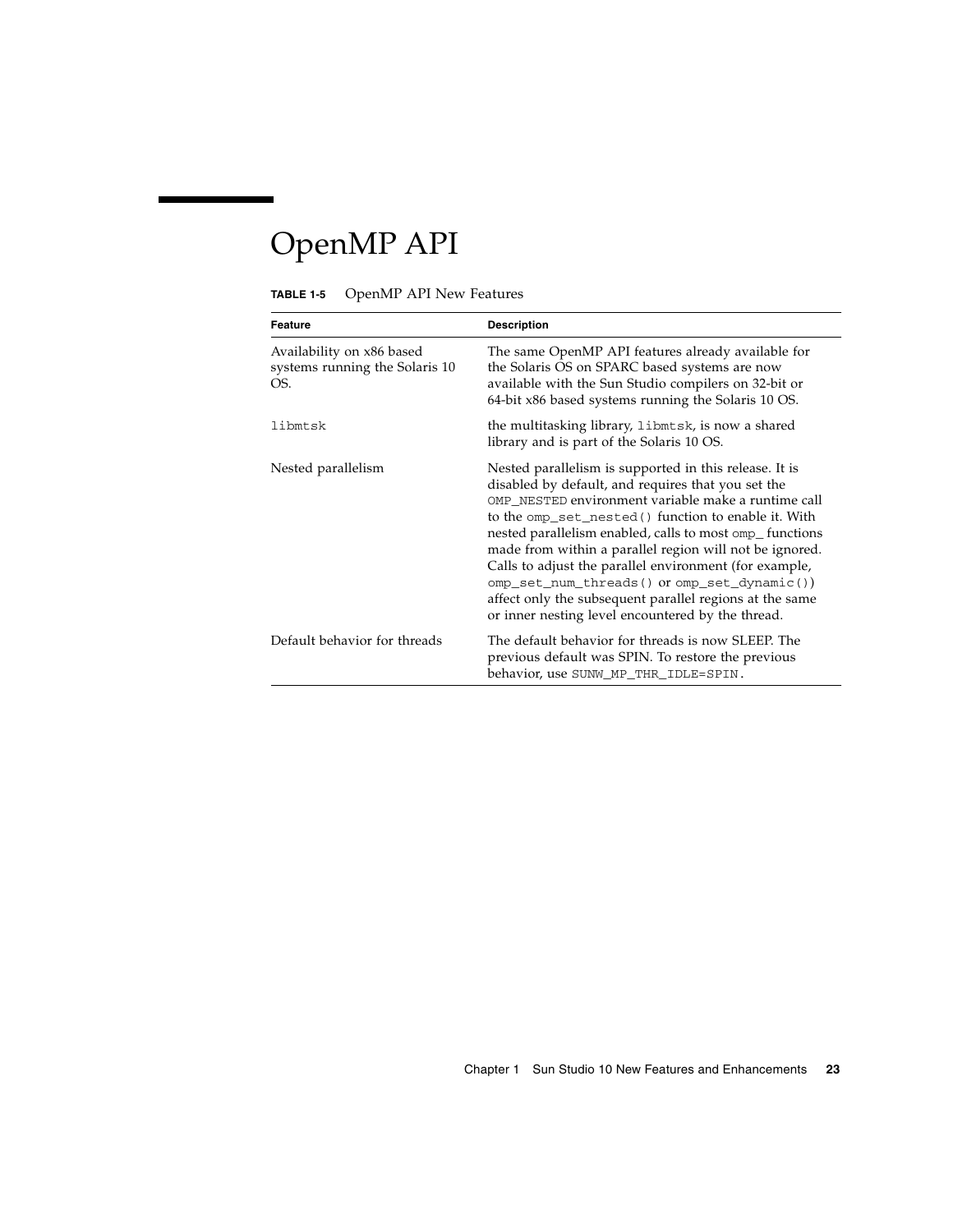| Feature                                           | <b>Description</b>                                                                                                                                                                                                                                                                                                                                                                                                                                                                                                                                                                                                                                                                                                                                          |  |  |
|---------------------------------------------------|-------------------------------------------------------------------------------------------------------------------------------------------------------------------------------------------------------------------------------------------------------------------------------------------------------------------------------------------------------------------------------------------------------------------------------------------------------------------------------------------------------------------------------------------------------------------------------------------------------------------------------------------------------------------------------------------------------------------------------------------------------------|--|--|
| SUNW_MP_NUM_POOL_THREADS<br>environment variable  | SUNW_MP_NUM_POOL_THREADS specifies the size<br>(maximum number of threads) of the thread pool. The<br>thread pool contains only non-user threads-threads<br>that the libmtsk library creates. It does not include<br>user threads such as the main thread. Setting<br>SUNW_MP_NUM_POOL_THREADS to 0 forces the thread<br>pool to be empty and all parallel regions will be<br>executed by one thread. The value specified should be a<br>non-negative integer. The default value is 1023. This<br>environment variable can prevent a single process from<br>creating too many threads, which is something that<br>might happen, for example, with recursively nested<br>parallel regions.                                                                   |  |  |
| SUNW_MP_MAX_NESTED_LEVELS<br>environment variable | SUNW_MP_MAX_NESTED_LEVELS specifies the<br>maximum depth of active parallel regions. Any parallel<br>region that has an active nested depth greater than<br>SUNW_MP_MAX_NESTED_LEVELS will be executed by a<br>single thread. The value should be a positive integer.<br>The default is 4. The outermost parallel region has a<br>depth level of 1.                                                                                                                                                                                                                                                                                                                                                                                                         |  |  |
| SUNW_MP_GUIDED_WEIGHT<br>environment variable     | SUNW_MP_GUIDED_WEIGHT sets the weighting value<br>used by libmtsk for loops with the GUIDED schedule.<br>libmtsk uses the following formula to compute the<br>chunk sizes for GUIDED loops:<br>chunk_size=num_unassigned_iterations/(weight*num_threa<br>ds)<br>where num_unassigned_iterations is the number of<br>iterations in the loop that have not yet been assigned to<br>any thread, weight is a floating-point constant (default<br>2.0 in this release, 1.0 previously), and <i>num_threads</i> is<br>the number of threads used to execute the loop. The<br>value specified for SUNW_MP_GUIDED_WEIGHT must be<br>a positive, non-zero floating-point constant. libmtsk<br>will use that value as weight in the GUIDED chunk size<br>calculation. |  |  |

#### **TABLE 1-5** OpenMP API New Features *(Continued)*

# Interval Arithmetic

There are no new interval arithmetic features in this release.

<span id="page-23-0"></span>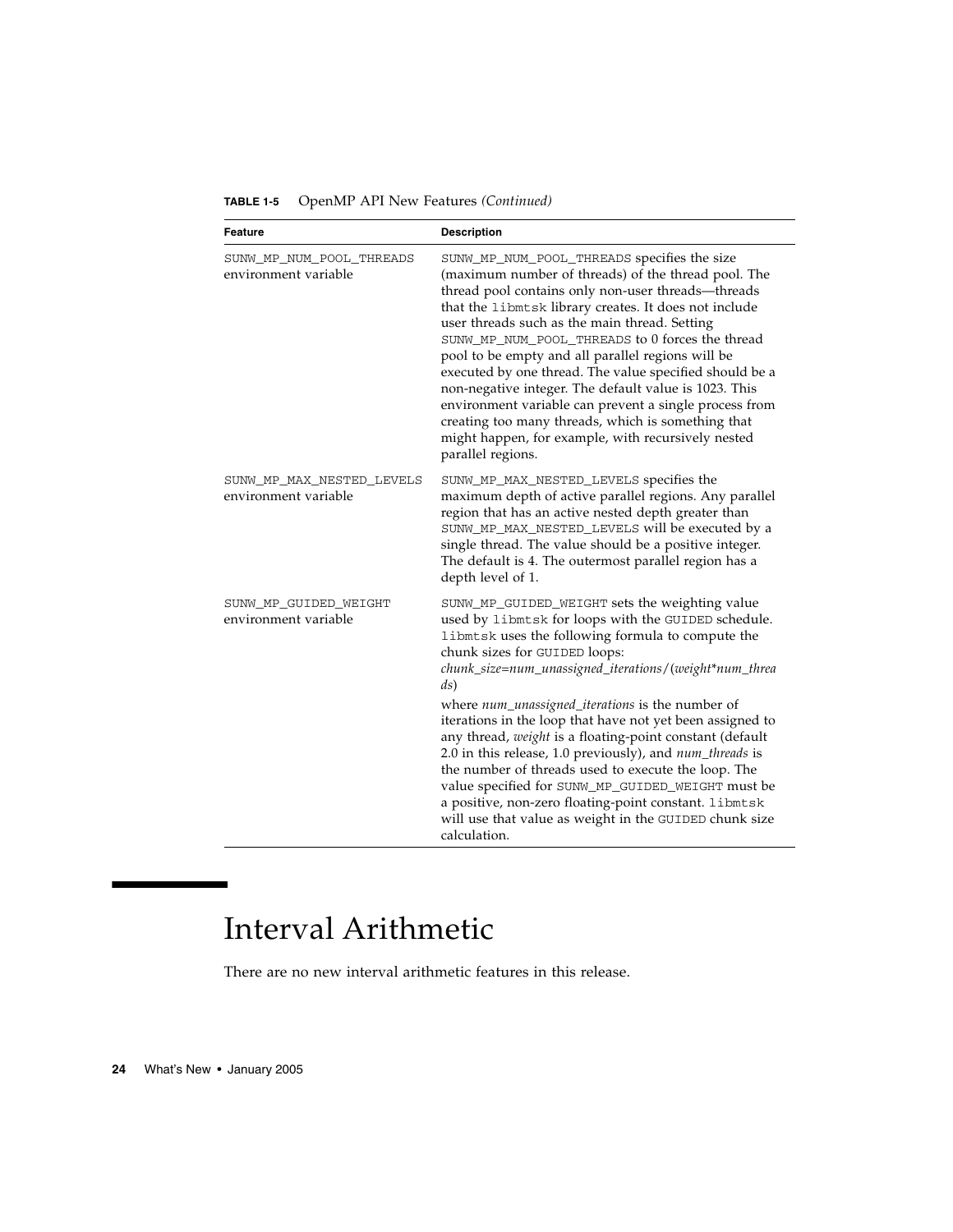## <span id="page-24-0"></span>Sun Performance Library

**TABLE 1-6** Sun Performance Library New Features

| Feature           | <b>Description</b>                                               |
|-------------------|------------------------------------------------------------------|
| 64-bit Solaris OS | This release of Sun Performance Library includes support for the |
| support           | 64-bit Solaris OS on x86 based systems.                          |

The 64-bit x86 version of Sun Performance Library is functionally identical to the SPARC v9 version, with the following exceptions:

- Quad-precision routines (dqdoti, dqdota) are not available.
- Interval BLAS routines are not available.
- Routines with 64-bit integer parameters are not available. For example, DAXPY() is available, but DAXPY\_64() is not.

To link with the high performance amd64 optimized library, use the -xarch=amd64 flag. For example:

```
f95 -xarch=amd64 example.f -xlic_lib=sunperf
```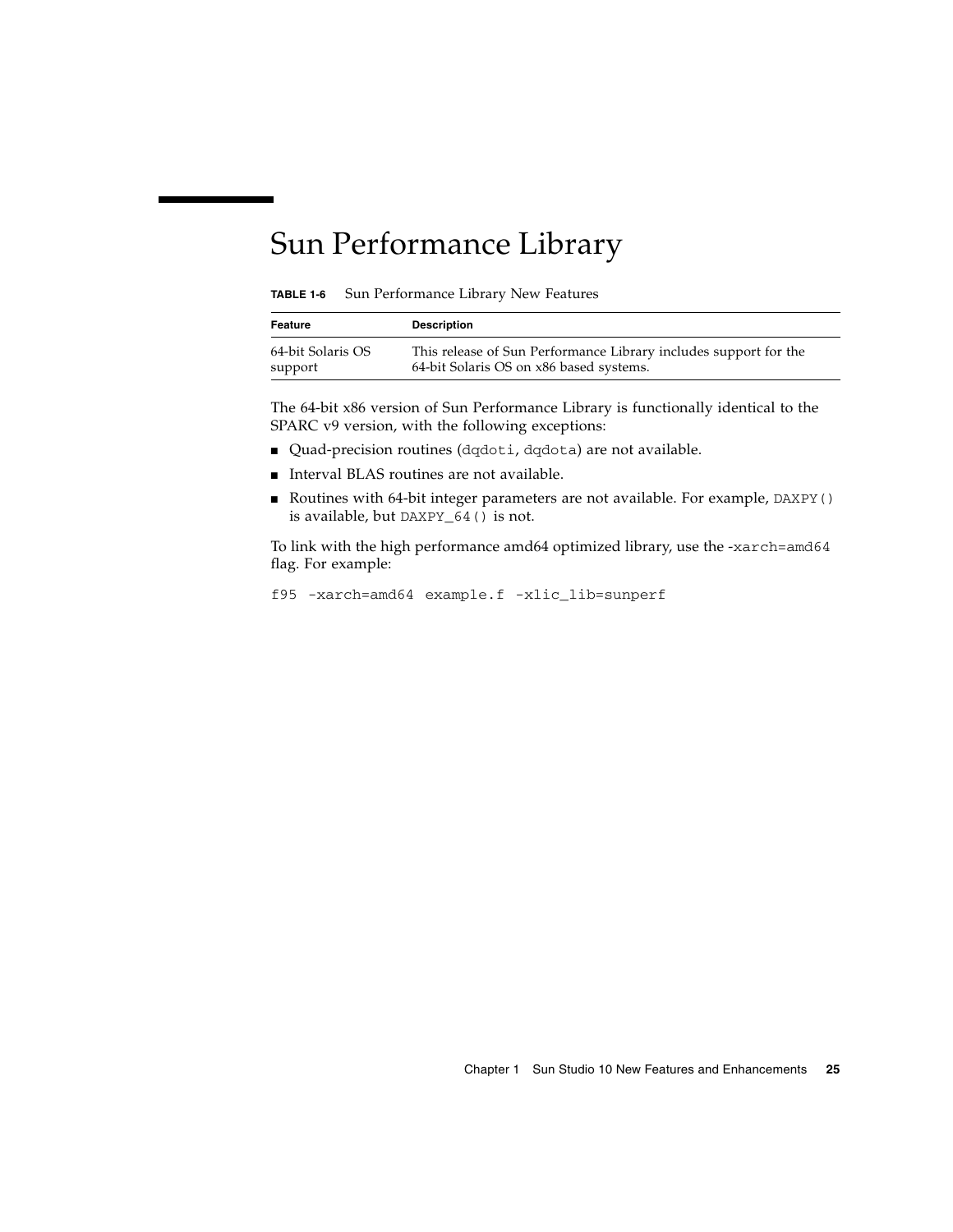## dmake

<span id="page-25-0"></span>

| <b>TABLE 1-7</b> |  | dmake New Features |
|------------------|--|--------------------|
|                  |  |                    |

| <b>Feature</b>                                          | <b>Description</b>                                                                                                                                                                                                                                                                                                                                                                                                                                                                                                                                                                                                                                    |  |
|---------------------------------------------------------|-------------------------------------------------------------------------------------------------------------------------------------------------------------------------------------------------------------------------------------------------------------------------------------------------------------------------------------------------------------------------------------------------------------------------------------------------------------------------------------------------------------------------------------------------------------------------------------------------------------------------------------------------------|--|
| <b>New</b><br>DMAKE_OUTPUT_MODE<br>environment variable | A new environment variable or makefile macro,<br>DMAKE_OUTPUT_MODE, allows the format of the log file to be<br>changed. By default, or when DMAKE_OUTPUT_MODE is set to<br>TXT1, dmake prints additional lines of system information to the<br>log file, and commands with output are repeated. When<br>DMAKE_OUTPUT_MODE is set to TXT2, the system information is<br>omitted and commands are never repeated. For details, refer to<br>the ENVIRONMENT/MACROS section of the dmake(1) man page.<br>(Note that the environment variable is incorrectly described in the<br>man page; the correct values for DMAKE_OUTPUT_MODE are TXT1<br>and TXT2.) |  |
| Unix2003 compliance                                     | You can force Unix2003 compliance by setting<br>DMAKE_COMPAT_MODE=POSIX.                                                                                                                                                                                                                                                                                                                                                                                                                                                                                                                                                                              |  |
| Grid engine support                                     | Specify grid engine support by setting DMAKE_MODE=grid.                                                                                                                                                                                                                                                                                                                                                                                                                                                                                                                                                                                               |  |
| Control of system<br>overloading                        | Control system overloading with DMAKE_ADJUST_MAX_JOBS.                                                                                                                                                                                                                                                                                                                                                                                                                                                                                                                                                                                                |  |
| Improvements to<br>memory usage                         | Improvements to memory usage are included in this release.                                                                                                                                                                                                                                                                                                                                                                                                                                                                                                                                                                                            |  |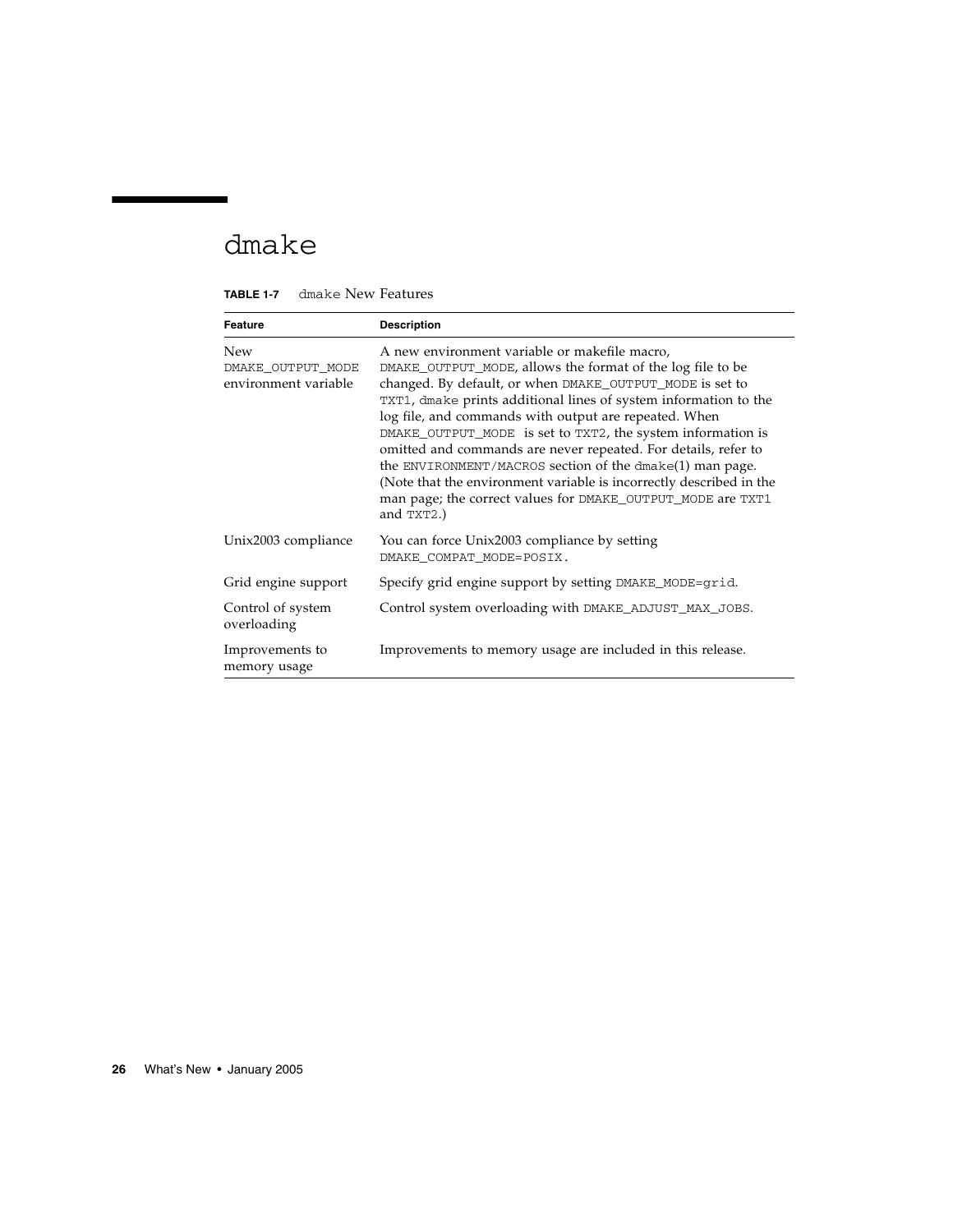# Performance Analysis Tools

| TABLE 1-8 | Performance Analysis Tools New Features |  |  |  |  |
|-----------|-----------------------------------------|--|--|--|--|
|-----------|-----------------------------------------|--|--|--|--|

<span id="page-26-0"></span>

| Feature                                                   | <b>Description</b>                                                                                                                                                                                                                                                                                 |  |
|-----------------------------------------------------------|----------------------------------------------------------------------------------------------------------------------------------------------------------------------------------------------------------------------------------------------------------------------------------------------------|--|
| Changes to<br>experiment format                           | Changes have been made to the experiment format. The log now has<br>an entry that gives the size of the targets in bits. Also, the version<br>has changed from 9.1 to 9.2, so new experiments are not readable by<br>older tools, but older experiments are readable using Sun Studio 10<br>tools. |  |
| er_kerne1 utility                                         | A new er_kerne1 utility is now available on the Solaris 10 OS only.<br>DTrace permissions are required to use this er_kernel utility.                                                                                                                                                              |  |
| Increased precision<br>for performance<br>metrics         | The precision for percentage metrics in the Performance Analyzer<br>and the er_print utility has increased from one to two decimal<br>places.                                                                                                                                                      |  |
| Direct editing of the<br>experiment Notes<br>file         | Direct editing of the experiment Notes file has been added to the<br>Performance Analyzer.                                                                                                                                                                                                         |  |
| New options to<br>display function<br>names               | New options to display function names are now available in the<br>Performance Analyzer and er_print command.                                                                                                                                                                                       |  |
| Enhanced metrics<br>selection                             | Metrics selection has been enhanced in the Performance Analyzer.<br>You can select or clear the display of all metrics at once.                                                                                                                                                                    |  |
| Collector GUI<br>changes                                  | The menu used for following descendants has been moved to the<br>Collect Experiment tab. In addition to the on and off options, the<br>menu now supports the all option and extended hardware counter<br>overflow profiling features.                                                              |  |
| Enhancements to<br>hardware counter<br>overflow profiling | Hardware counter overflow profiling has been enhanced to work<br>with larger numbers of processors, including x86-based processors.<br>The enhancement is available using the collect -h command, the<br>collector hwprofile command in dbx, and the Performance<br>Analyzer GUI.                  |  |
| New appendfile<br>option                                  | The appendfile option has been added to the er_print utility.<br>This option allows output from the er_print utility to be appended<br>to the end of an existing file.                                                                                                                             |  |
| Change in default<br>behavior of er_src<br>utility        | The default behavior of the er_src utility has changed to be the<br>same behavior as the following command: er_src -source all<br>-1 object.                                                                                                                                                       |  |
| J2SE technology<br>location                               | The Performance Analyzer and collect utility now use the default<br>location of the J2SE technology where the product installer has<br>installed it.                                                                                                                                               |  |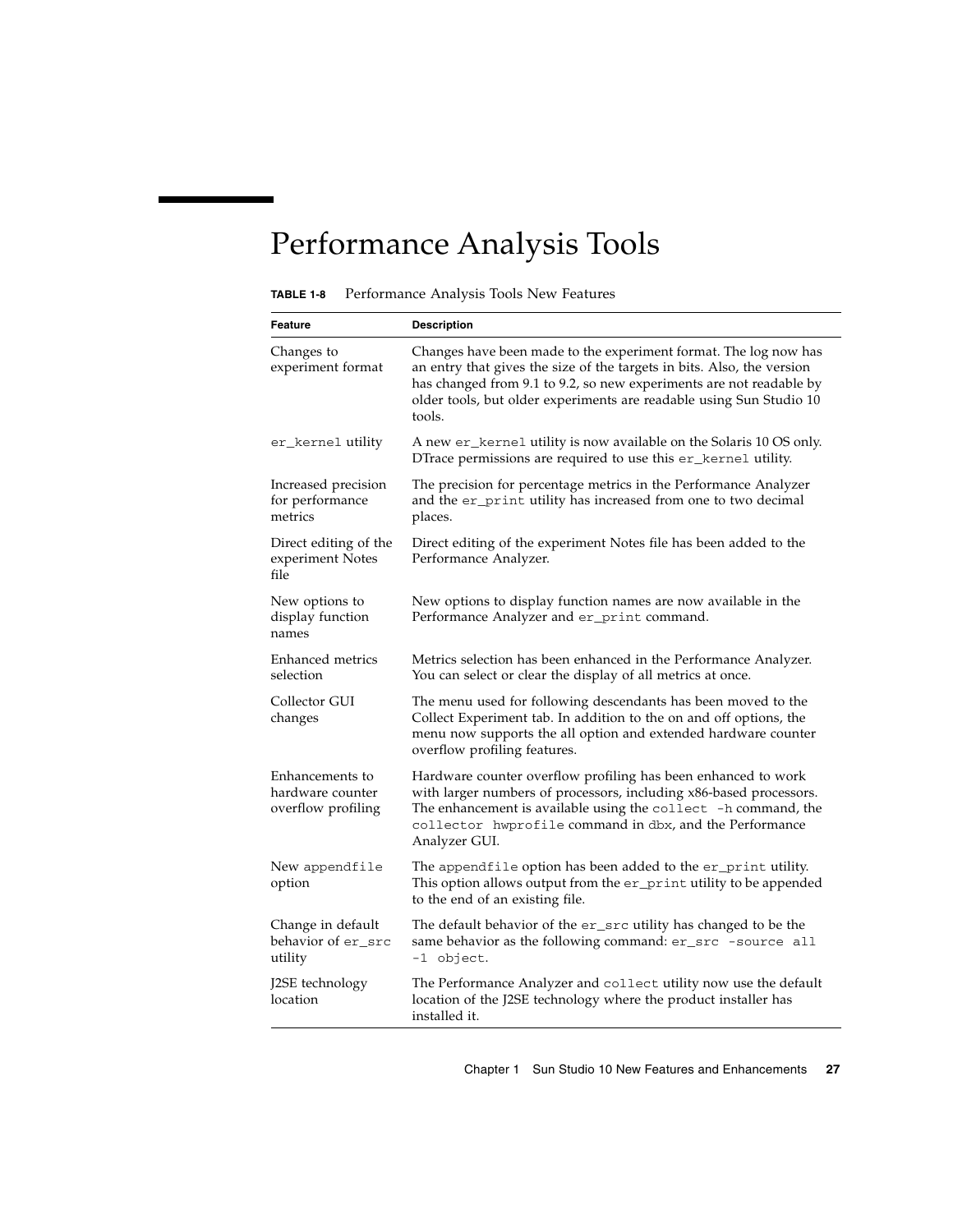| Feature                                                 | <b>Description</b>                                                                                                                                                              |
|---------------------------------------------------------|---------------------------------------------------------------------------------------------------------------------------------------------------------------------------------|
| New collect -J<br>java_args option                      | The collect $-J$ java_args option provides a means of passing<br>flag arguments to the Java installation being used for profiling.                                              |
| Sampling behavior<br>changes during<br>pause and resume | Sample data is generated prior to a pause and following a resume,<br>but not when the collector is paused.                                                                      |
| Pseudo function for<br><b>JVM</b> functions             | The name of the pseudo function for Java Virtual Machine (JVM)*<br>functions in Java Mode has been changed from <jvm-overhead> to<br/><jvm-system>.</jvm-system></jvm-overhead> |
| <unknown><br/>subtypes</unknown>                        | The names of the <unknown> subtypes of Java functions has been<br/>changed to be more comprehensible.</unknown>                                                                 |
| .er.rc file paths                                       | The paths of processed .er.rc files are now displayed in the<br>Error/Warning Logs window for the Performance Analyzer and the<br>stderr for the er_print and er_src utilities. |
| JDK_1_4_2_HOME<br>environment<br>variable               | The environment variable JDK_1_4_2_HOME, which used to define<br>the Java path to be used for data collection, is now obsolete.                                                 |
| Heap profiling                                          | The heap profiling for Java programs is now obsolete since it will<br>not be supported in JVM 1.5.                                                                              |
| Extended options<br>for collect $-j$                    | The collect utility will accept the values on or off and also a path<br>to the Java installation to use for profiling.                                                          |

**TABLE 1-8** Performance Analysis Tools New Features *(Continued)*

 $^*$  The terms "Java Virtual Machine" and "JVM" mean a Virtual Machine for the Java™ platform.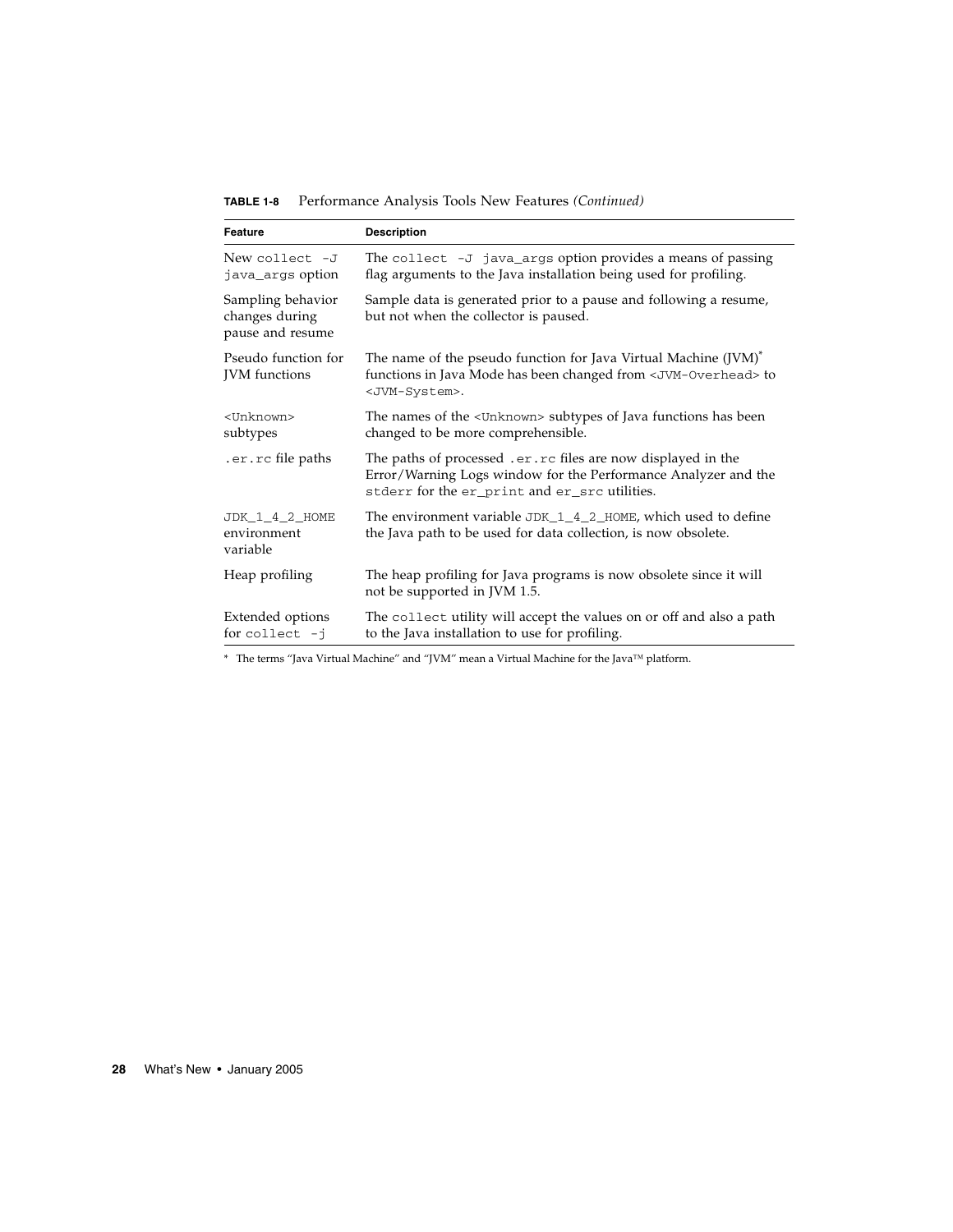## <span id="page-28-0"></span>Integrated Development Environment (IDE)

| Feature                                | <b>Description</b>                                                                                     |
|----------------------------------------|--------------------------------------------------------------------------------------------------------|
| Script execution<br>capability         | You can now execute scripts directly from the IDE.                                                     |
| ss attach on Linux<br>operating system | The ss attach feature is now available in Sun Studio software<br>running on the Linux operating system |

### <span id="page-28-1"></span>Documentation

See the Latest News page on the developer portal at [http://developers.sun.com/prodtech/cc/support\\_index.html](http://developers.sun.com/prodtech/cc/support_index.html) for information that updates the Sun Studio 10 documentation.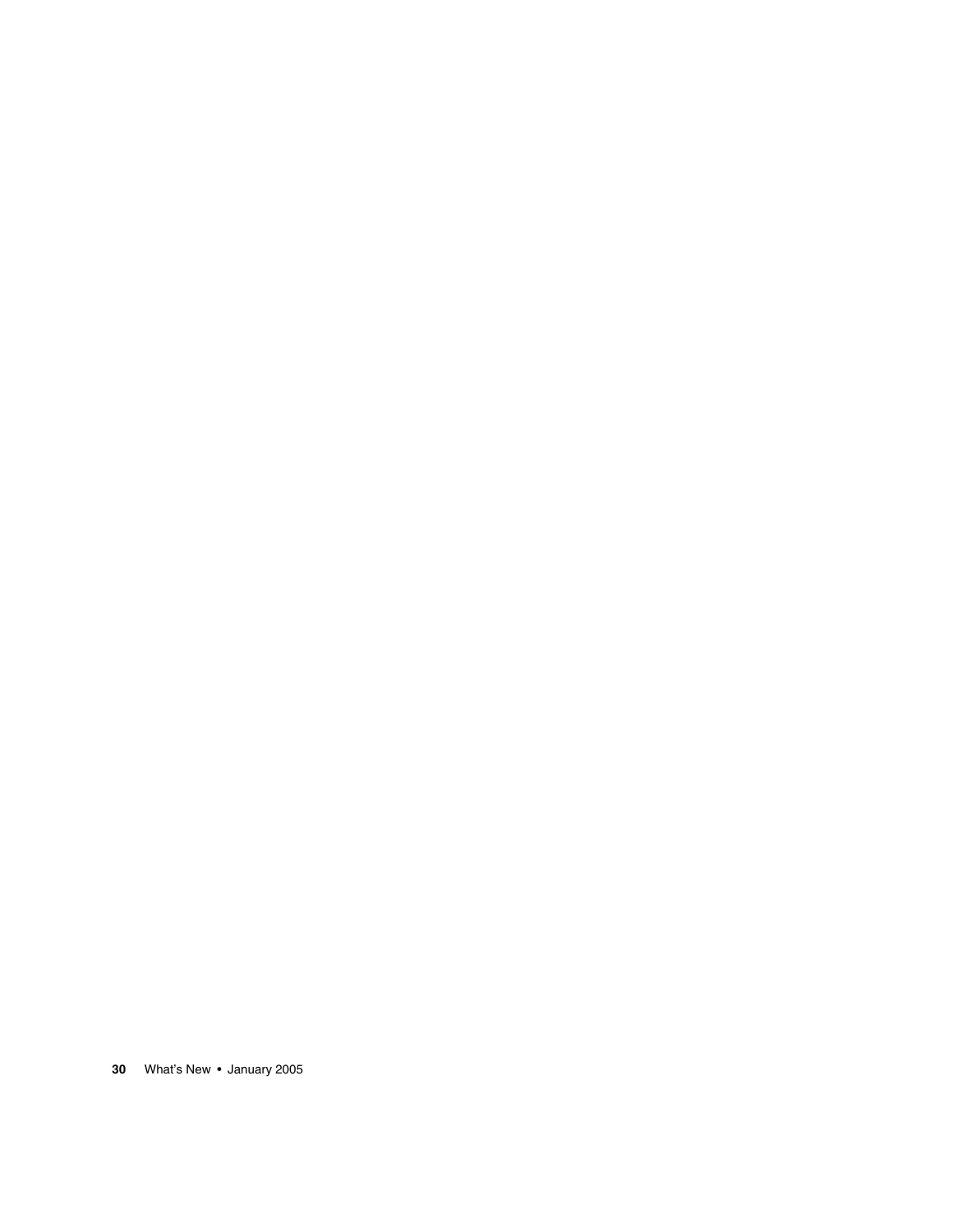## <span id="page-30-0"></span>Sun Studio 9 New Features and Enhancements

Sun<sup>™</sup> Studio 9 replaces the Sun<sup>™</sup> Studio 8. New features in the Sun Studio 9 release include updates to the following compilers, libraries, and tools:

- C Compiler
- C++ Compiler
- Fortran Compiler
- Sun Performance Library
- Distributed make utility, dmake
- dbx Command-Line Debugger
- Performance Analysis Tools
- Integrated Development Environment (IDE)
- Documentation

In most sections, there is a table that lists the new features of that component. The table has two columns, where the left-hand column provides a short description of the feature, and the right-hand column has a longer description.

**Note –** To find the Sun Studio 9 documentation described in this chapter, see the documentation index installed with the product software at

/opt/SUNWspro/docs/index.html. If your software is not installed in the /opt directory, contact your system administrator for the equivalent path on your system or network.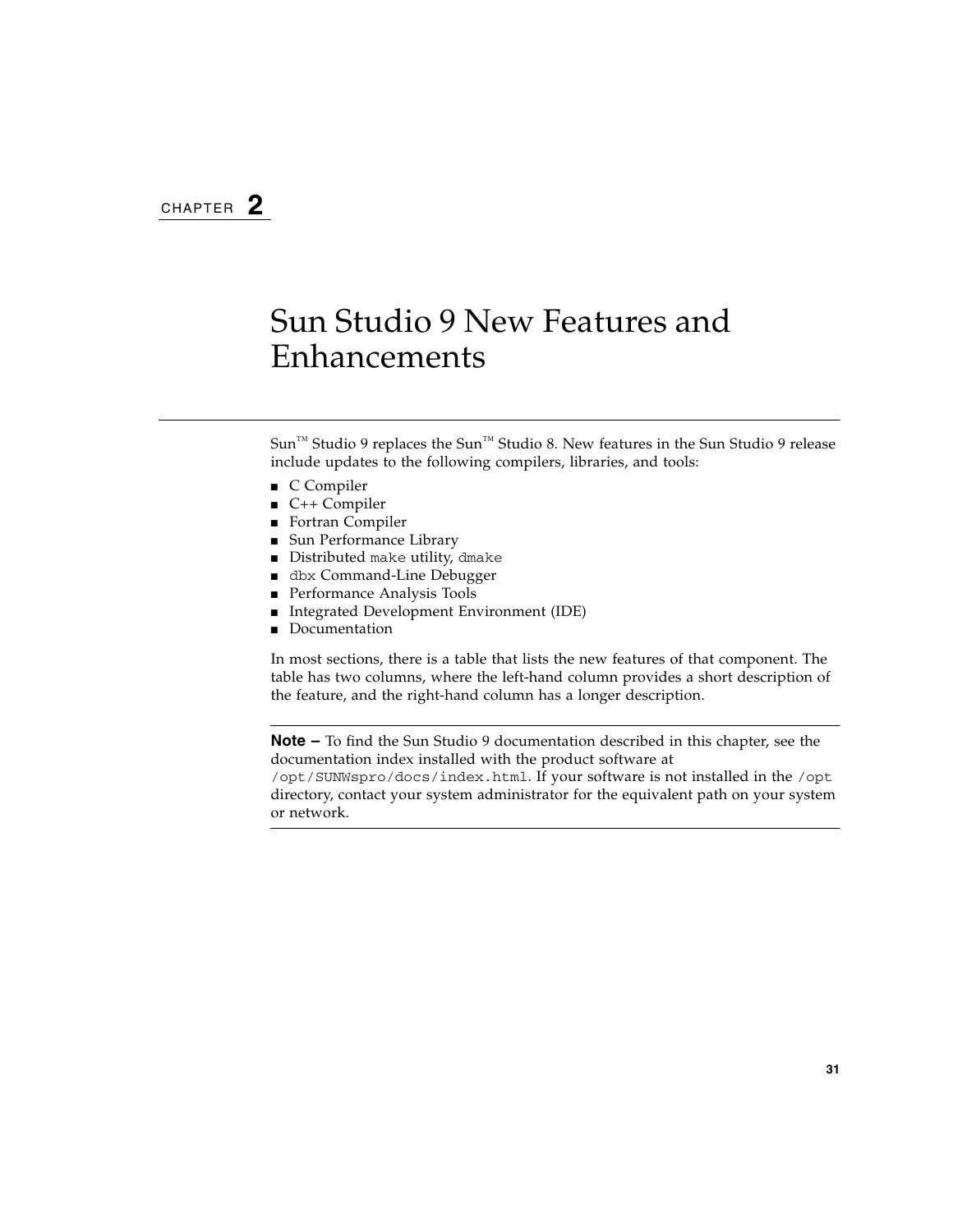# <span id="page-31-0"></span>C Compiler

This section lists the new features of the C compiler for this release. The new features are organized into the following tables:

- [TABLE](#page-31-1) 2-1 General Enhancements
- [TABLE](#page-33-0) 2-2 Enhanced Hardware Platform Support
- [TABLE](#page-34-0) 2-3 Improved Performance and Optimization Options
- [TABLE](#page-36-0) 2-4 New Security Checks through the Lint utility

For more information about the specific compiler options referenced in this section, see the *C User's Guide* or the cc(1) man page.

[TABLE](#page-31-1) 2-1 lists the general enhancements of the C compiler.

| TABLE 2-1 |  | General Enhancements of the C Compiler |  |  |  |  |
|-----------|--|----------------------------------------|--|--|--|--|
|-----------|--|----------------------------------------|--|--|--|--|

<span id="page-31-1"></span>

| <b>Feature</b>                               | <b>Description</b>                                                                                                                                                                                                                                                                                                                                                                                                                                                                                                                                          |
|----------------------------------------------|-------------------------------------------------------------------------------------------------------------------------------------------------------------------------------------------------------------------------------------------------------------------------------------------------------------------------------------------------------------------------------------------------------------------------------------------------------------------------------------------------------------------------------------------------------------|
| Implementation of<br>additional C99 features | This release adds support for the following ISO/IEC 9899:1999<br>(referred to as C99 in this document) features. The following list<br>only details the C99 features implemented in this release, which<br>is a subset of all the implemented C99 features. See the C User's<br>Guide for a complete listing of all C99 features implemented over<br>the past and current releases of the C compiler. The sub-section<br>number of the C99 standard is listed for each new item supported<br>in this Sun Studio 9 release.                                  |
|                                              | • 5.2.4.2.2: Support for the FLT_EVAL_METHOD macro. This<br>macro, and a new -flteval compile option, determines<br>whether the compiler evaluates floating point expressions as<br>long doubles or whether they are evaluated based on the<br>combination of types and constants in the expression.                                                                                                                                                                                                                                                        |
|                                              | • 6.4.3: Support for four-digit and eight-digit Universal Character<br>Names (UCN), which can be used in identifiers, character<br>constants, and string literals to designate characters that are not<br>in the C basic character set. The UCN \Unnnnnnnn designates<br>the character whose eight-digit short identifier (as specified by<br>ISO/IEC 10646 is nnnnnnnn. Similarly, the universal character<br>name \unnnn designates the character whose four-digit short<br>identifier is nnnn (and whose eight-digit short identifier is<br>$0000$ nnnn. |
|                                              | • 6.7.4: Support for inline functions and extern inline functions<br>• 6.7.8: Support for designated initializers, which provide a<br>method for initializing sparse arrays and structures, common<br>in numerical and systems programming.                                                                                                                                                                                                                                                                                                                 |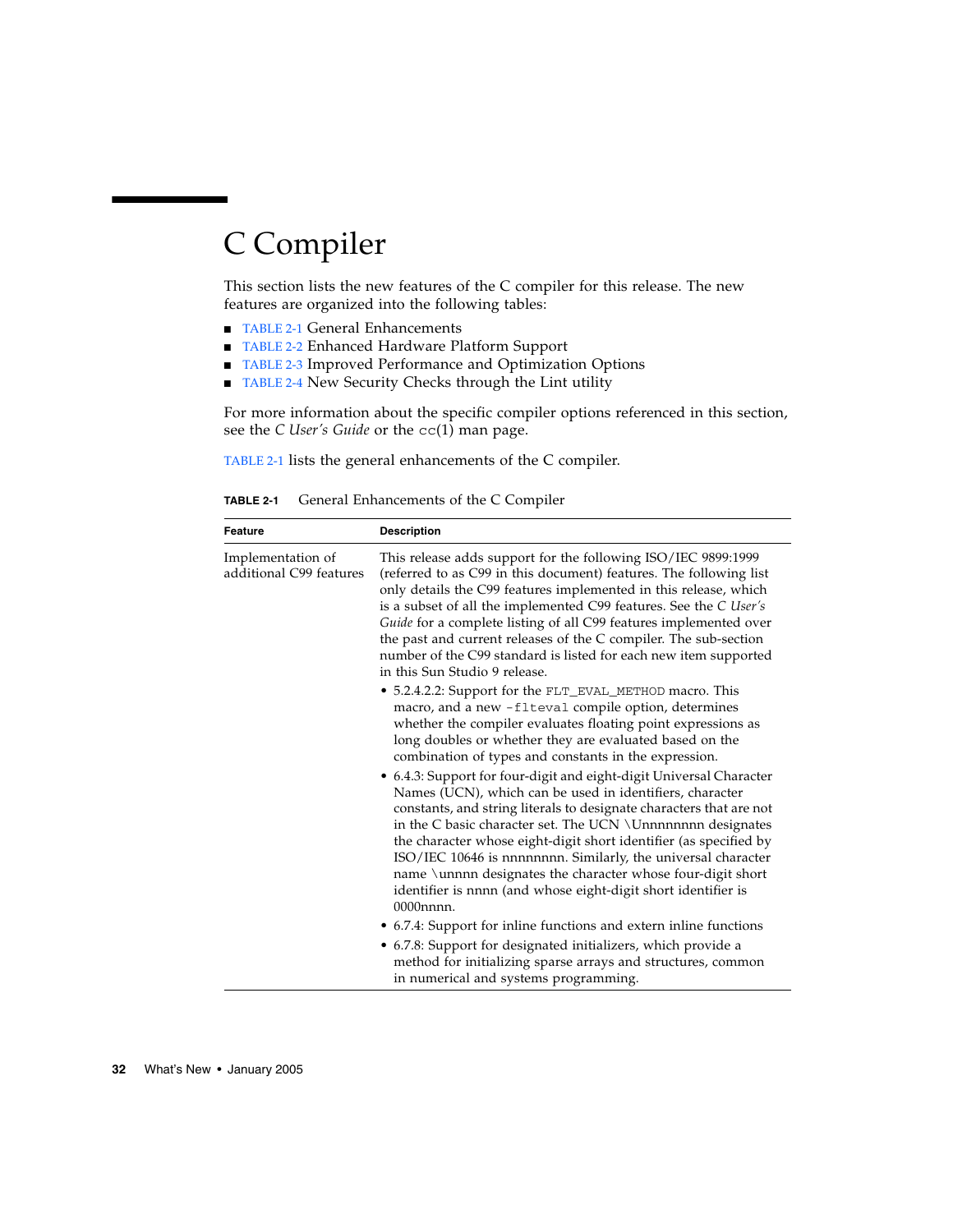| Feature                                                                                       | <b>Description</b>                                                                                                                                                                                                                                                                                                                                                                                                                                                                                                                                                                                                       |
|-----------------------------------------------------------------------------------------------|--------------------------------------------------------------------------------------------------------------------------------------------------------------------------------------------------------------------------------------------------------------------------------------------------------------------------------------------------------------------------------------------------------------------------------------------------------------------------------------------------------------------------------------------------------------------------------------------------------------------------|
| Improved<br>compatibility with old<br>binaries through the<br>new -features compile<br>option | You can now link old C and C++ binaries (pre $C/C++5.6$ ) with<br>new C and C++ binaries with no change of behavior for the old<br>binaries. Use the -features=no%extinl compile option when you<br>want compatibility between new binaries and old C and C++<br>binaries that contain extern inline functions.                                                                                                                                                                                                                                                                                                          |
|                                                                                               | To get standard-conforming behavior, old code must be<br>recompiled using the current compiler.                                                                                                                                                                                                                                                                                                                                                                                                                                                                                                                          |
| Larger default stack<br>size for slave threads                                                | The default stack size for slave threads is now larger. All slave<br>threads have the same stack size, which is four megabytes for 32-<br>bit applications and eight megabytes for 64-bit applications by<br>default. The size is set with the STACKSIZE environment<br>variable.                                                                                                                                                                                                                                                                                                                                        |
| Improved-xprofile<br>(SPARC <sup>®</sup> )                                                    | The -xprofile option offers the following improvements:<br>Support for profiling shared libraries<br>٠<br>• Thread-safe profile collection using -xprofile=collect -mt<br>• Improved support for profiling multiple programs or shared<br>libraries in a single profile directory<br>With -xprofile=use, the compiler can now find profile data in<br>profile directories that contain data for multiple object files with<br>non unique basenames. For cases where the compiler is unable to<br>find an object file's profile data, the compiler provides a new<br>option -xprofile_pathmap=collect-prefix: use-prefix. |
| Support for UTF-16<br>string literals: -xustr                                                 | Specify -xustr=ascii_utf16_ushort if you need to support<br>an internationalized application that uses ISO10646 UTF-16 string<br>literals. In other words, use this option if your code contains a<br>string literal composed of 16-bit characters. Without this option,<br>the compiler neither produces nor recognizes 16-bit character<br>string literals. This option enables recognition of the<br>U"ASCII_string" string literals as an array of type unsigned short.<br>Since such strings are not yet part of any standard, this option<br>enables recognition of non-standard C.                                |
| Automatically<br>generated precompiled<br>headers                                             | This release of the C compiler expands the precompiled header<br>facility to include an automatic capability on the part of the<br>compiler to generate the precompiled header file. You still have<br>the option to manually generate the precompiled header file, but<br>if you are interested in the new capability of the compiler, see the<br>explanation for the -xpch option in the $cc(1)$ manpage for more<br>information. See also the CCadmin(1) manpage.                                                                                                                                                     |

**TABLE 2-1** General Enhancements of the C Compiler *(Continued)*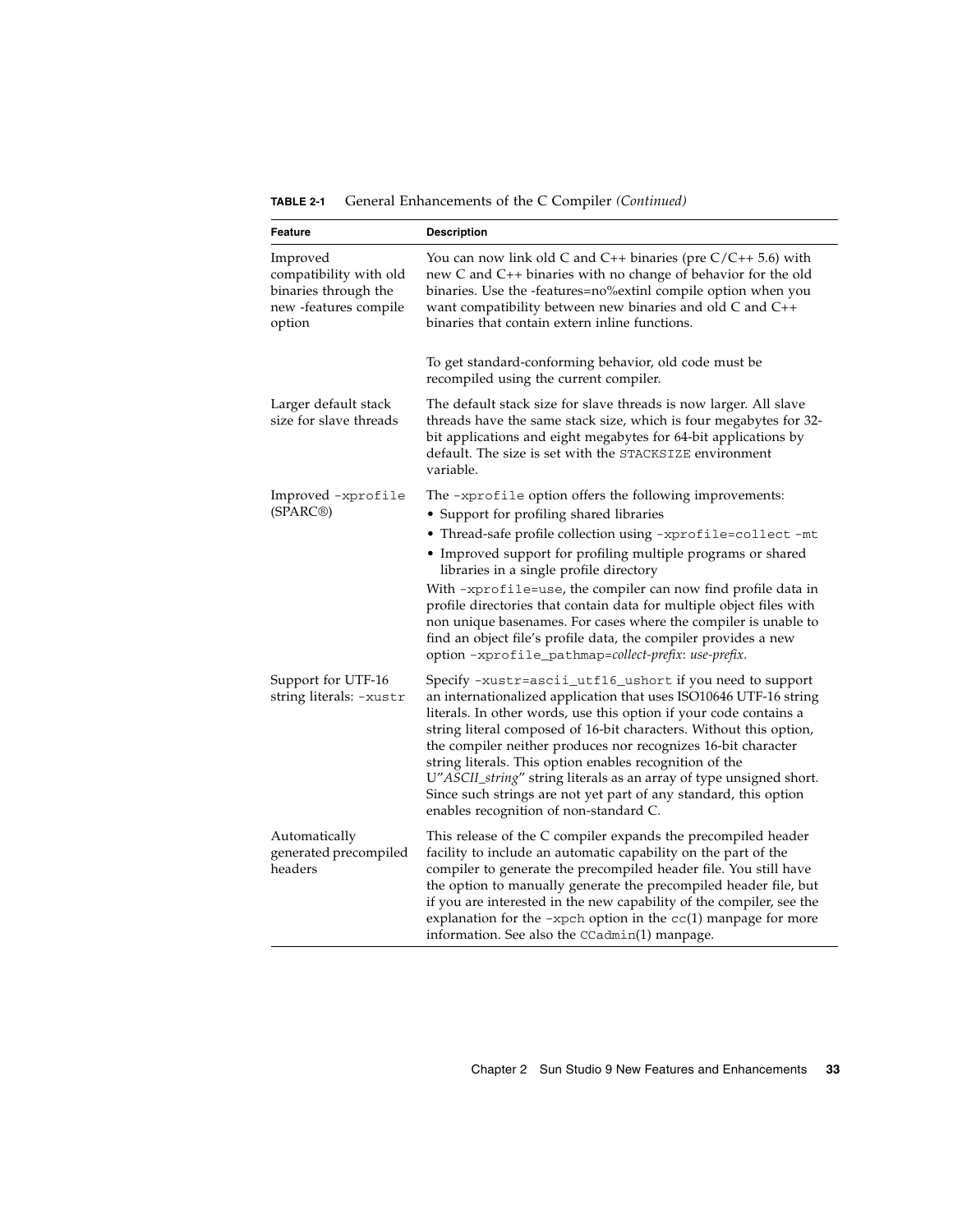[TABLE](#page-33-0) 2-2 lists the new features of the C compiler that support faster compilation.

| Feature                                      | <b>Description</b>                                                                                                                                                                                                                                                                                                                                                                                                                                          |
|----------------------------------------------|-------------------------------------------------------------------------------------------------------------------------------------------------------------------------------------------------------------------------------------------------------------------------------------------------------------------------------------------------------------------------------------------------------------------------------------------------------------|
| More flags to<br>support SPARC®<br>platforms | The -xchip and -xtarget options now support ultra3i and ultra4<br>as values so you can build applications that are optimized for the<br>UltraSPARC IIIi and UltraSPARC IV processors.                                                                                                                                                                                                                                                                       |
| More flags to<br>support x86<br>platforms    | The C compiler supports new flags for -xarch, -xtarget, and<br>-xchip compile options for code that will run on x86 platforms.<br>These new flags are designed to take advantage of Pentium 3 and<br>Pentium 4 chips in combination with Solaris™ software support for<br>sse and sse2 instructions on the x86 platform. The new flags are as<br>follows:                                                                                                   |
|                                              | • -xchip=pentium3 optimizes for Pentium 3 style processor                                                                                                                                                                                                                                                                                                                                                                                                   |
|                                              | • -xchip=pentium4 optimizes for Pentium 4 style processor                                                                                                                                                                                                                                                                                                                                                                                                   |
|                                              | • -xarch=sse adds the sse instruction set to the pentium_pro<br>instruction set architecture                                                                                                                                                                                                                                                                                                                                                                |
|                                              | • -xarch=sse2 adds the sse2 instruction set to those permitted by<br>sse                                                                                                                                                                                                                                                                                                                                                                                    |
|                                              | • -xtarget=pentium3 sets -xarch=sse, -xchip=pentium3, and -<br>xcache=16/32/4:256/32/4                                                                                                                                                                                                                                                                                                                                                                      |
|                                              | • -xtarget=pentium4 sets -xarch=sse2, -xchip=pentium4, and -<br>xcache=8/64/4:256/128/8                                                                                                                                                                                                                                                                                                                                                                     |
|                                              | You can determine which combination of options is appropriate for<br>your compilation by following these guidelines:                                                                                                                                                                                                                                                                                                                                        |
|                                              | • If you are building an application to run on a Pentium 3 or<br>Pentium 4 machine with Solaris 9 update 6 or later, compile with<br>-xtarget=pentium3 or -xtarget=pentium4, as appropriate.                                                                                                                                                                                                                                                                |
|                                              | • If you are building an application to run on a Pentium 3 or<br>Pentium 4 machine with Solaris 9 update 5 or earlier, set -xarch=<br>pentium_pro (not pentium3 or pentium4 as you might expect)<br>because the Solaris 9 update 5 or earlier operating systems do not<br>support sse and sse2 instructions. Set -xchip and -xcache to the<br>same values that are used when<br>-xtarget=pentium3 or -xtarget=pentium4, depending on<br>the target machine. |
|                                              | • If you are building on the target machine, specifying -fast,<br>-xarch=native, or -xtarget=native will automatically<br>expand to the appropriate -xchip, -xarch, and -xtarget flag                                                                                                                                                                                                                                                                       |

settings described above.

<span id="page-33-0"></span>**TABLE 2-2** Enhanced Hardware Platform Support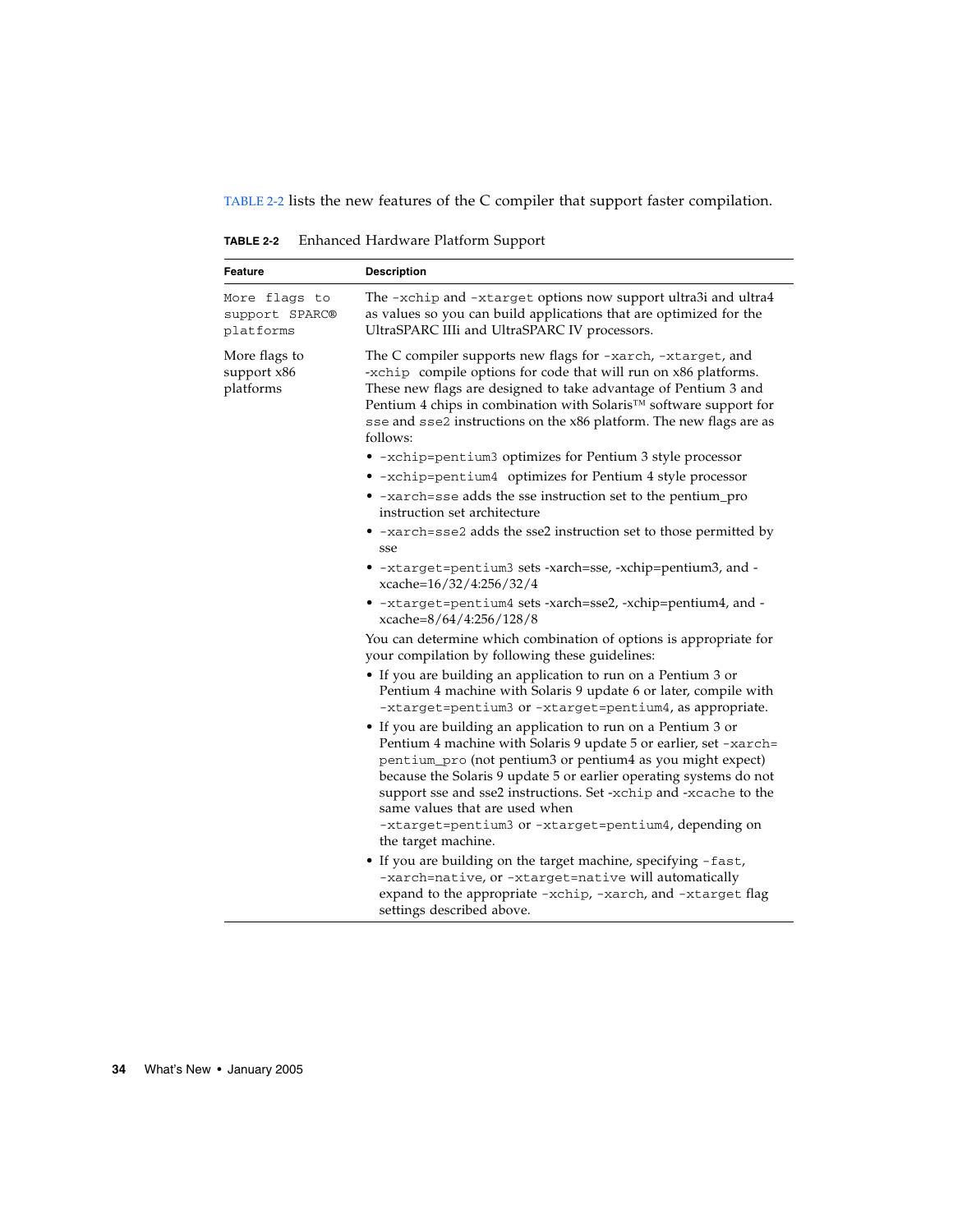[TABLE](#page-34-0) 2-3 lists the new features of the C compiler that support improved performance.

<span id="page-34-0"></span>

| <b>Feature</b>                                            | <b>Description</b>                                                                                                                                                                                                                                                                                                                                                                                                                                                                                               |
|-----------------------------------------------------------|------------------------------------------------------------------------------------------------------------------------------------------------------------------------------------------------------------------------------------------------------------------------------------------------------------------------------------------------------------------------------------------------------------------------------------------------------------------------------------------------------------------|
| New defaults<br>and expansions<br>for compiler<br>options | The defaults for the following compile options have changed:<br>• -xarch on SPARC® platforms: v8plus. The new default yields<br>higher run-time performance for nearly all machines in current<br>use. However, applications that are intended for deployment on<br>pre-UltraSPARC computers no longer execute using the default<br>option; compile with -xarch=v8 to ensure that the applications<br>execute on pre-UltraSPARC computers.                                                                       |
|                                                           | • -xcode on SPARC® platforms: abs44 for v9 and abs32 for v8.<br>• - xmemalign on SPARC® platforms: 8i for v8 and 8s for v9<br>• -xprefetch on SPARC® platforms: auto, explicit. This<br>change adversely affects applications that have essentially non-<br>linear memory-access patterns. To disable the change, specify<br>-xprefetch=no%auto,no%explicit.                                                                                                                                                     |
|                                                           | The expansions for the following option and macro have changed:<br>• The -fast option now includes the new option -xlibmopt in its<br>expansion (see below).                                                                                                                                                                                                                                                                                                                                                     |
|                                                           | • The $-0$ macro now expands to $-x03$ instead of $-x02$ . The change<br>in default yields higher run-time performance. However, -x03<br>may be inappropriate for programs that rely on all variables being<br>automatically considered volatile. Typical programs that might<br>rely on this assumption are device drivers and older multi-<br>threaded applications that implement their own synchronization<br>primitives. The work-around is to compile with -x02 instead of<br>$-0.$                        |
| New<br>optimization<br>compile options                    | The new compile options are as follows:<br>• -xlibmopt and -xnolibmopt: The -xlibmopt option enables<br>the compiler to use a library of optimized math routines. You<br>must use default rounding mode by specifying<br>-fround=nearest when using the -xlibmopt option. The math<br>routine library is optimized for performance and usually<br>generates faster code. The results may be slightly different from<br>those produced by the normal math library. If so, they usually<br>differ in the last bit. |
|                                                           | You can explicitly turn off this library by specifying the new<br>-xnolibmopt option on the command line.<br>• -xipo_archive: Use the new -xipo_archive option to enable<br>the compiler to optimize object files passed to the linker with<br>object files that were compiled with -xipo and that reside in the<br>archive library (.a) before producing an executable. Any object<br>files contained in the library that are optimized during the<br>compilation are replaced with their optimized version.    |

**TABLE 2-3** Improved Performance and Optimization Options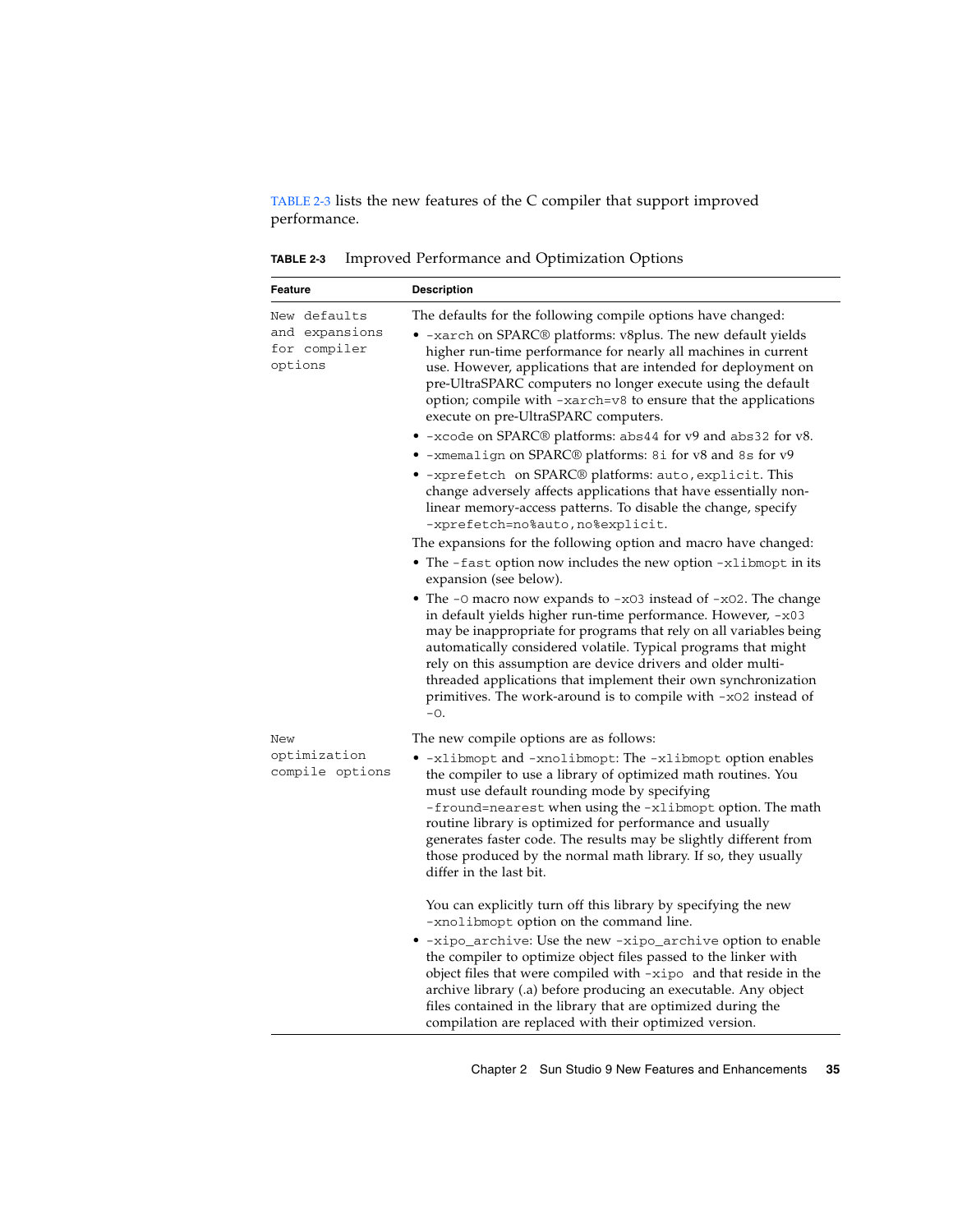| Feature                                               | <b>Description</b>                                                                                                                                                                                                                                                                                                                                                                |
|-------------------------------------------------------|-----------------------------------------------------------------------------------------------------------------------------------------------------------------------------------------------------------------------------------------------------------------------------------------------------------------------------------------------------------------------------------|
| New<br>optimization<br>compile options<br>(continued) | • -xprefetch auto type: Use the new<br>-xprefetch_auto_type option to generate indirect prefetches<br>for the loops indicated by the option -xprefetch_level= $[1 2 3]$ in<br>the same fashion that the prefetches for direct memory accesses<br>are generated.                                                                                                                   |
|                                                       | Options such as -xdepend, -xrestrict, and -xalias_level<br>can improve the optimization benefits of<br>-xprefetch_auto_type. They affect the aggressiveness of<br>computing the indirect prefetch candidates and therefore the<br>aggressiveness of the automatic indirect prefetch insertion,<br>because they help produce better disambiguation of memory-alias<br>information. |

**TABLE 2-3** Improved Performance and Optimization Options *(Continued)*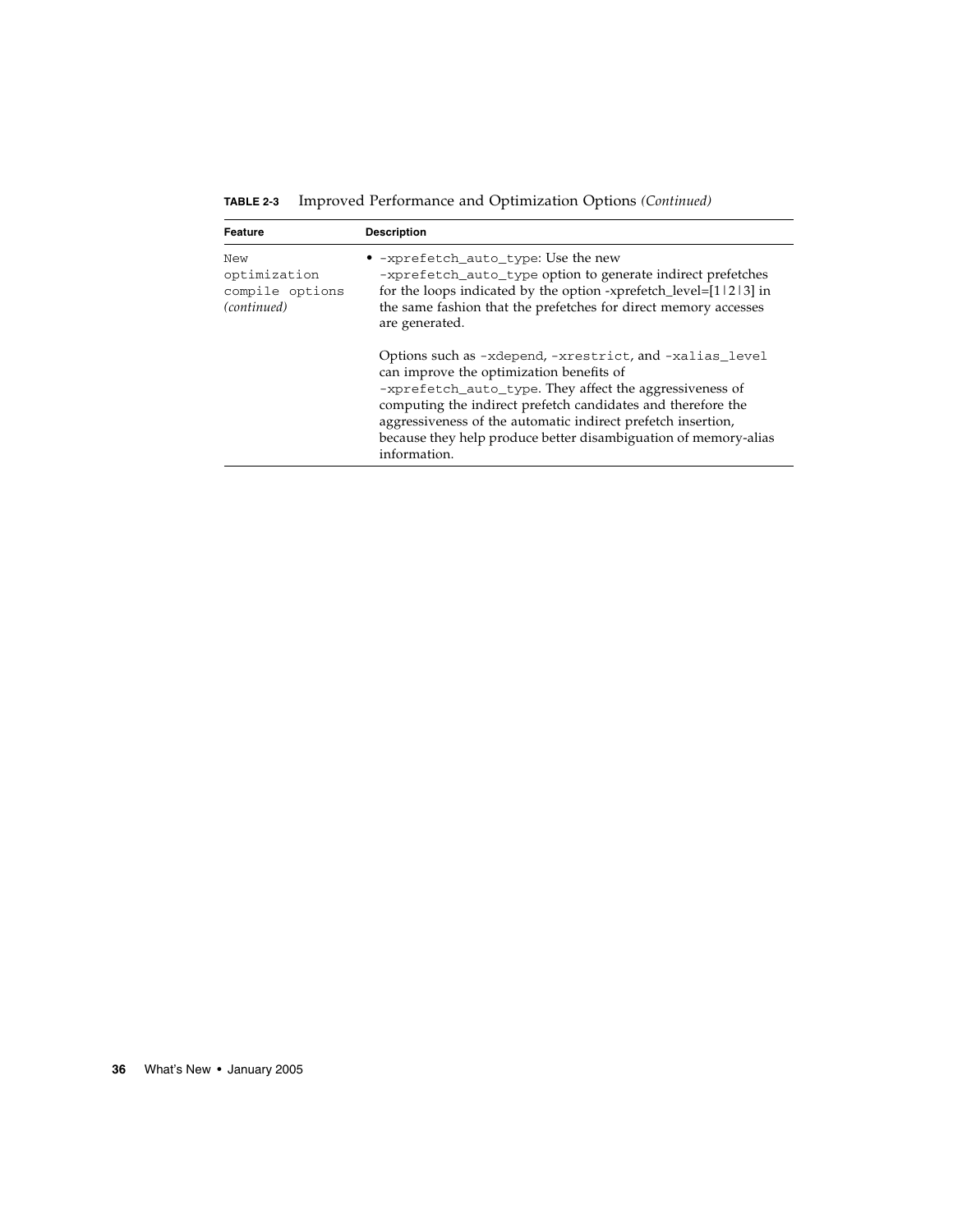[TABLE](#page-36-0) 2-4 describes the new security-checking feature included in the lint utility.

<span id="page-36-0"></span>

| Feature                                | <b>Description</b>                                                                                                                                                                                                              |
|----------------------------------------|---------------------------------------------------------------------------------------------------------------------------------------------------------------------------------------------------------------------------------|
| New<br>-errsecurity<br>option for lint | The Sun Studio 9 release of the lint utility features a new security-<br>checking facility. You can use the new -errsecurity option before<br>compilation to check your code for security liabilities.                          |
|                                        | -errsecurity = {core   standard   extended   %none}                                                                                                                                                                             |
|                                        | lint -errsecurity=core                                                                                                                                                                                                          |
|                                        | Checks for source code constructs that are almost always either<br>unsafe or difficult to verify. Checks at this level include:                                                                                                 |
|                                        | • Use of variable format strings with the printf() and scanf()<br>family of functions                                                                                                                                           |
|                                        | • Use of unbounded string (%s) formats in scanf () functions                                                                                                                                                                    |
|                                        | • Use of functions with no safe usage: gets (), cftime (),<br>ascftime(), creat()                                                                                                                                               |
|                                        | • Incorrect use of open () with $O_{\text{CREAT}}$                                                                                                                                                                              |
|                                        | Consider source code that produces warnings at this level to be a<br>bug. The source code in question should be changed. In all cases,<br>straightforward safer alternatives are available.                                     |
|                                        | lint -errsecurity=standard                                                                                                                                                                                                      |
|                                        | Includes all checks from the core level plus constructs that may be<br>safe, but have better alternatives available. This level is<br>recommended when checking newly-written code. Additional<br>checks at this level include: |
|                                        | • Use of string copy functions other than strlcpy()                                                                                                                                                                             |
|                                        | • Use of weak random number functions                                                                                                                                                                                           |
|                                        | • Use of unsafe functions to generate temporary files                                                                                                                                                                           |
|                                        | • Use of fopen() to create files                                                                                                                                                                                                |
|                                        | • Use of functions that invoke the shell                                                                                                                                                                                        |
|                                        | Replace source code that produces warnings at this level with new<br>or significantly modified code. Balance addressing these warnings in<br>legacy code against the risks of destabilizing the application.                    |

**TABLE 2-4** New Security Checks Through the Lint Utility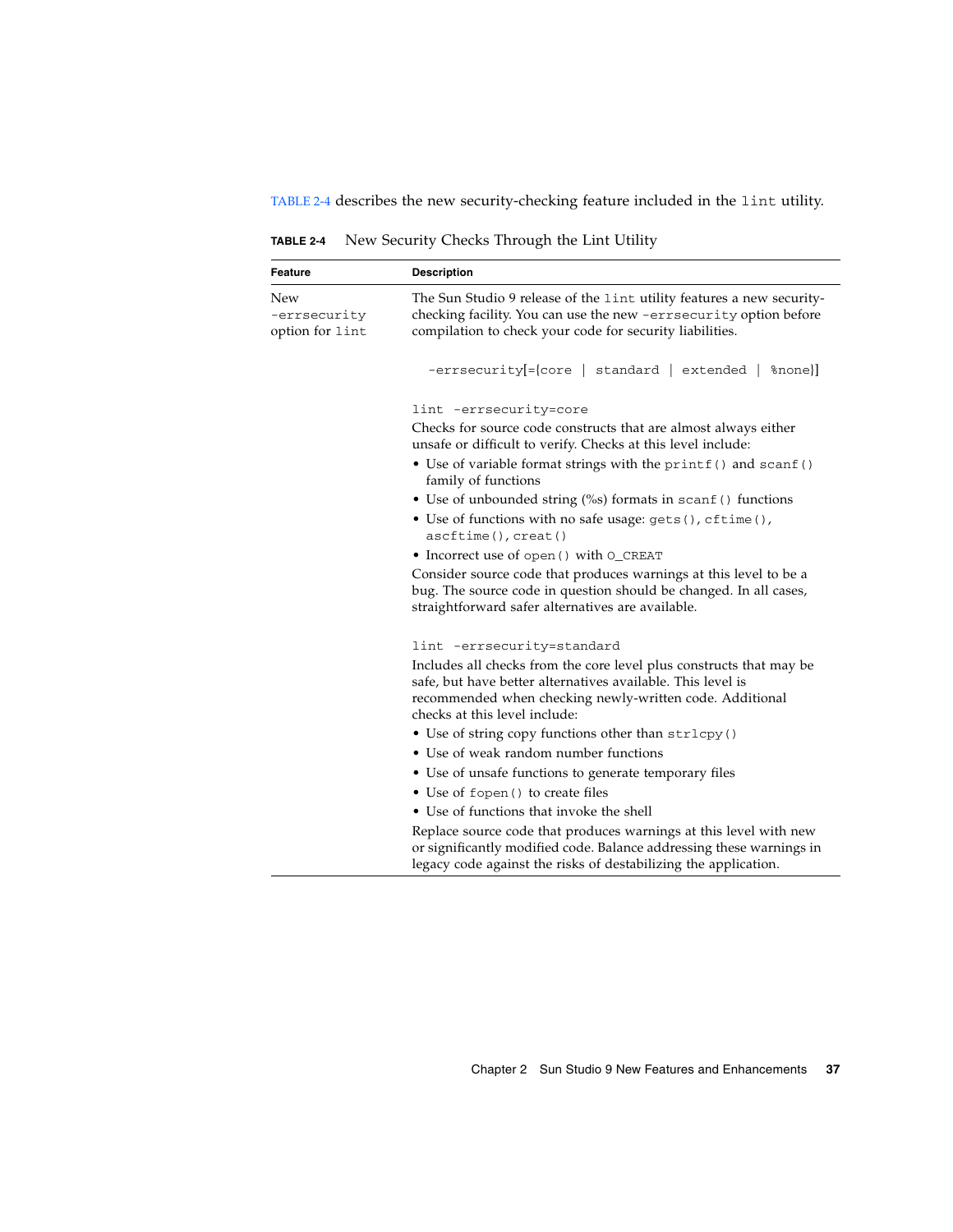| Feature                                                      | <b>Description</b>                                                                                                                                                                                                                                                                                                                                                                                                                                                                                 |
|--------------------------------------------------------------|----------------------------------------------------------------------------------------------------------------------------------------------------------------------------------------------------------------------------------------------------------------------------------------------------------------------------------------------------------------------------------------------------------------------------------------------------------------------------------------------------|
| <b>New</b><br>-errsecurity<br>option for lint<br>(continued) | lint -errsecurity=extended<br>Contains the most complete set of checks, including everything from<br>the Core and Standard levels. In addition, a number of warnings are<br>generated about constructs that may be unsafe in some situations.<br>The checks at this level are useful as an aid in reviewing code, but<br>need not be used as a standard with which acceptable source code<br>must comply. Additional checks at this level include:<br>• Calls to getc () or fgetc () inside a loop |
|                                                              | • Use of functions prone to pathname race conditions<br>• Use of the exec () family of functions<br>• Race conditions between stat() and other functions<br>Review source code that produces warnings at this level to<br>determine if the potential security issue is present.<br>If you do not specify a setting for -errsecurity, the compiler sets<br>it to -errsecury=%none. If you do specify -errsecurity, but not<br>an argument, the compiler sets it to -errsecurity=standard.           |

**TABLE 2-4** New Security Checks Through the Lint Utility *(Continued)*

# <span id="page-37-0"></span>C++ Compiler

This section lists the new features of the C++ compiler for this release. The new features are organized into the following tables:

- [TABLE](#page-38-0) 2-5 General Enhancements
- [TABLE](#page-39-0) 2-6 Enhanced Hardware Platform Support
- [TABLE](#page-40-0) 2-7 New and Enhanced Optimization Options

For more information about the specific compiler options referenced in this section, see the *C++ User's Guide* or the CC(1) man page.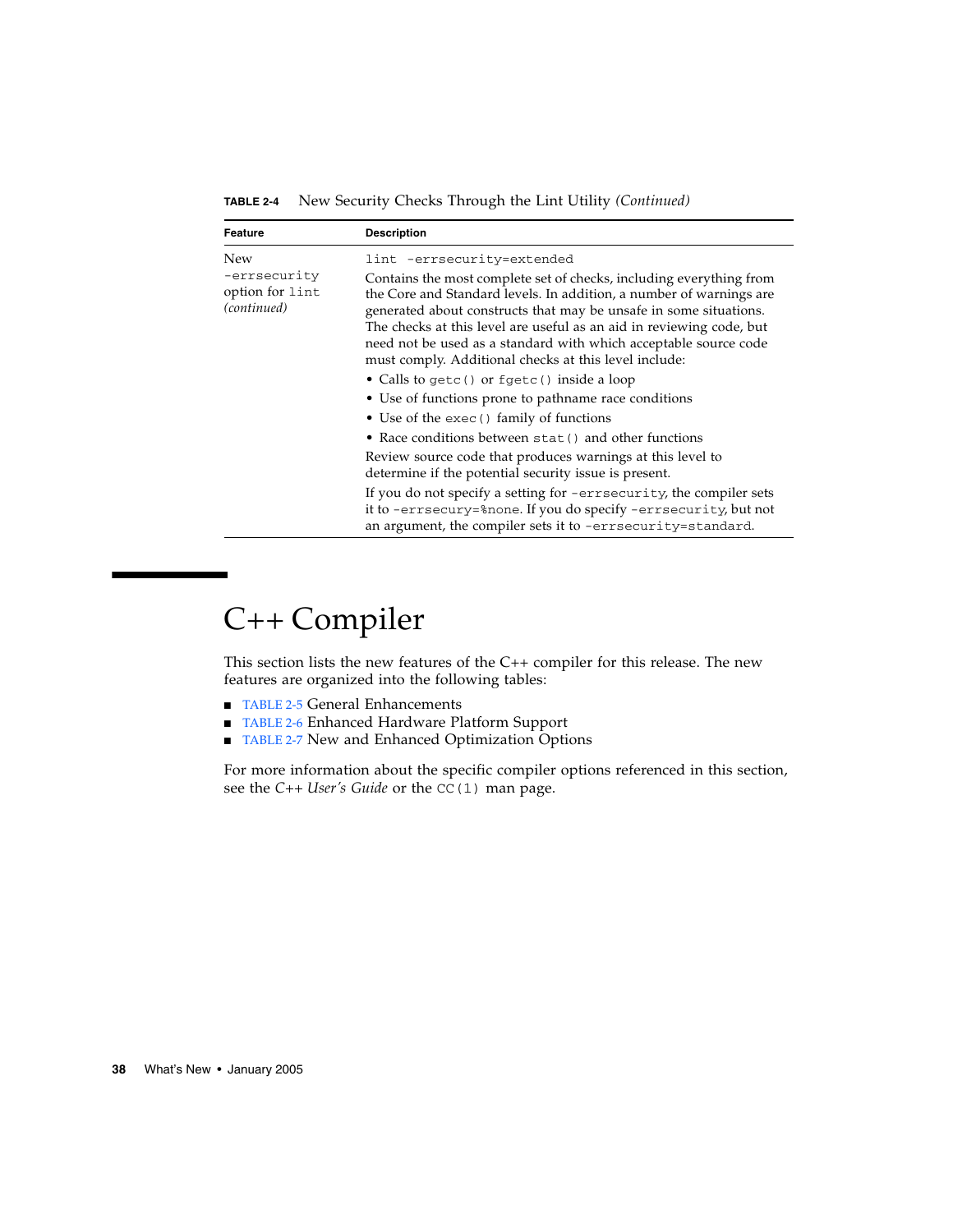[TABLE](#page-38-0) 2-5 lists the general enhancements of the C++ compiler (version 5.6).

<span id="page-38-0"></span>

| <b>Feature</b>                        | <b>Description</b>                                                                                                                                                                                                                                                                                                                                                                                                                                             |
|---------------------------------------|----------------------------------------------------------------------------------------------------------------------------------------------------------------------------------------------------------------------------------------------------------------------------------------------------------------------------------------------------------------------------------------------------------------------------------------------------------------|
| Externally linked inline<br>functions | The C++ standard states that inline functions have external<br>linkage, like non-inline functions, unless declared static. $C++5.6$ ,<br>for the first time, gives inline functions external linkage by<br>default. If an inline function must be generated out of line (for<br>example, if its address is needed), only one copy is linked into the<br>final program. Previously, each object file that needed a copy had<br>its own copy with local linkage. |
|                                       | This implementation of extern inline functions is compatible<br>with binary files created by earlier compiler versions, in the sense<br>that program behavior is no less standard-conforming than<br>before. The old binaries might have multiple local copies of inline<br>functions, but new code will have at most one copy of an extern<br>inline function.                                                                                                |
|                                       | This implementation of extern inline functions is compatible<br>with the $C99$ version of inline functions using the $C$ 5.6 compiler<br>that is included in this release. That is, following the $C$ and $C++$<br>rules for extern inline functions, the same inline function can be<br>defined in both $C$ and $C++$ files, and only one copy of the<br>external function will appear in the final program.                                                  |
| Enhanced UTF-16<br>support            | Version 5.5 of the $C++$ compiler introduced support for UTF-16<br>string literals. This release expands support for UTF-16 character<br>literals that use the syntax U'x', which is analogous to the U"x"<br>syntax for strings. The same -xustr option is required to enable<br>recognition of UTF-16 character literals.                                                                                                                                    |
|                                       | This release also supports numeric escapes in UTF-16 character<br>and string literals, which are analogous to numeric escapes in<br>ordinary character literals and strings. For example:                                                                                                                                                                                                                                                                      |
|                                       | $U$ "ab $\123ef$ " // octal representation of character                                                                                                                                                                                                                                                                                                                                                                                                        |
|                                       | $U'\x456'$ // hexadecimal representation of character                                                                                                                                                                                                                                                                                                                                                                                                          |
|                                       | Refer to the description of -xustr in the $C_{++}$ manpage $CC(1)$ for<br>details.                                                                                                                                                                                                                                                                                                                                                                             |

**TABLE 2-5** General Enhancements of the C++ Compiler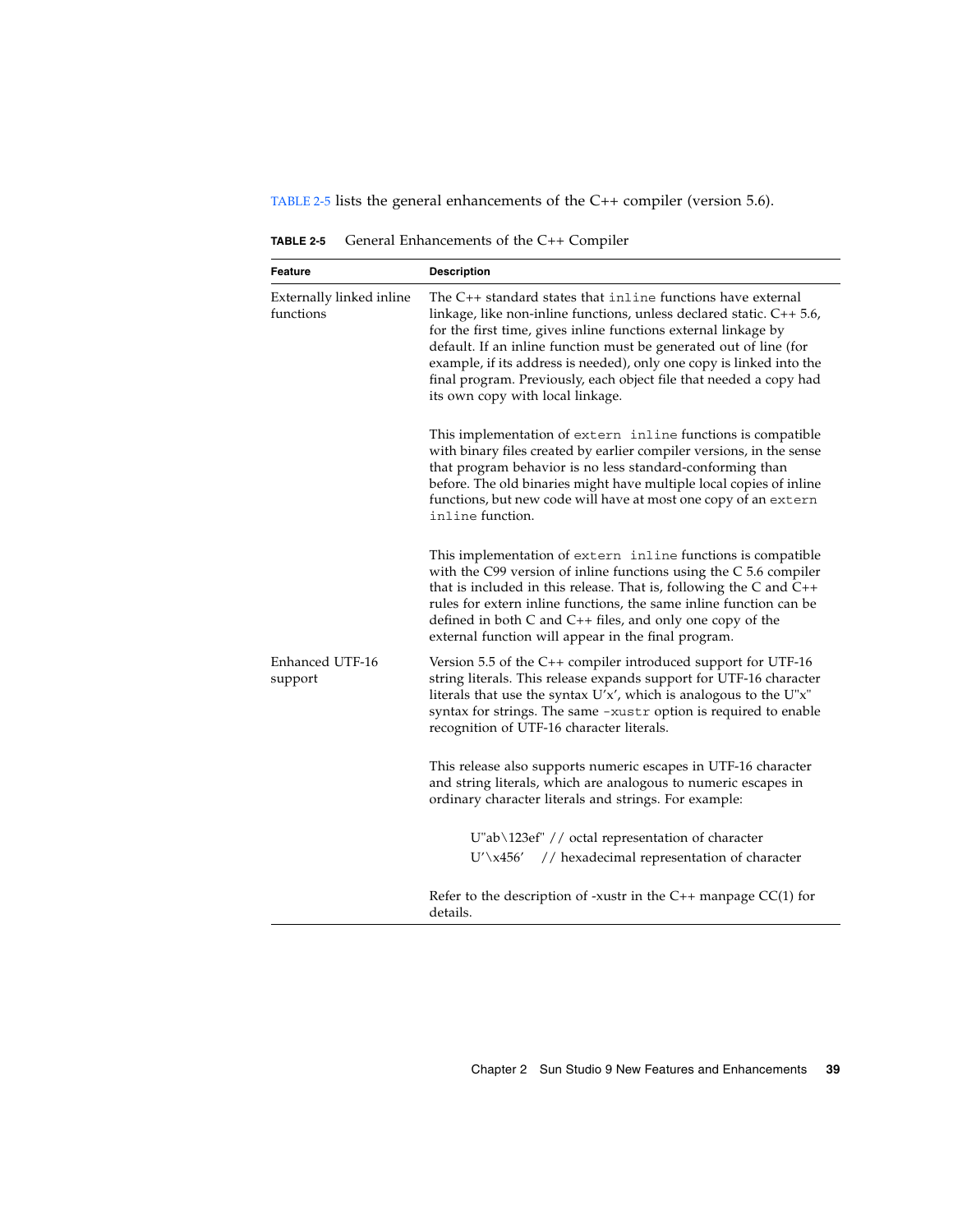| Feature                                                | <b>Description</b>                                                                                                                                                                                                                                                                                                                                                                                                                                                            |
|--------------------------------------------------------|-------------------------------------------------------------------------------------------------------------------------------------------------------------------------------------------------------------------------------------------------------------------------------------------------------------------------------------------------------------------------------------------------------------------------------------------------------------------------------|
| Automatically<br>generated precompiled<br>header files | This release of the $C_{++}$ compiler expands the precompiled header<br>facility to include an automatic capability on the part of the<br>compiler to generate the precompiled header file. You still have<br>the option to manually generate the precompiled header file, but<br>if you are interested in the new capability of the compiler, see the<br>explanation for the $-xpch$ option in the $CC(1)$ manpage for more<br>information. See also the CCadmin(1) manpage. |

**TABLE 2-5** General Enhancements of the C++ Compiler *(Continued)*

[TABLE](#page-39-0) 2-6 lists the new features of the C++ compiler that support faster compilation.

<span id="page-39-0"></span>**TABLE 2-6** Enhanced Hardware Platform Support

| <b>Features</b>                              | <b>Description</b>                                                                                                                                                                                                                                                                                                                                        |
|----------------------------------------------|-----------------------------------------------------------------------------------------------------------------------------------------------------------------------------------------------------------------------------------------------------------------------------------------------------------------------------------------------------------|
| More flags to<br>support SPARC®<br>platforms | The -xchip and -xtarget options now support ultra3i and<br>ultra4 as values so you can build applications that are optimized<br>for the UltraSPARC IIIi and UltraSPARC IV processors.                                                                                                                                                                     |
| More flags to support<br>x86 platforms       | The C compiler supports new flags for -xarch, -xtarget, and<br>-xchip compile options for code that will run on x86 platforms.<br>These new flags are designed to take advantage of Pentium 3 and<br>Pentium 4 chips in combination with Solaris™ software support<br>for sse and sse2 instructions on the x86 platform. The new flags<br>are as follows: |
|                                              | • -xchip=pentium3 optimizes for Pentium 3 style processor                                                                                                                                                                                                                                                                                                 |
|                                              | • -xchip=pentium4 optimizes for Pentium 4 style processor                                                                                                                                                                                                                                                                                                 |
|                                              | • -xarch=sse adds the sse instruction set to the pentium_pro<br>instruction set architecture                                                                                                                                                                                                                                                              |
|                                              | • -xarch=sse2 adds the sse2 instruction set to those permitted<br>by sse                                                                                                                                                                                                                                                                                  |
|                                              | • -xtarget=pentium3 sets -xarch=sse, -xchip=pentium3, and -<br>xcache=16/32/4:256/32/4                                                                                                                                                                                                                                                                    |
|                                              | • -xtarget=pentium4 sets -xarch=sse2, -xchip=pentium4, and<br>$-xcache=8/64/4:256/128/8$                                                                                                                                                                                                                                                                  |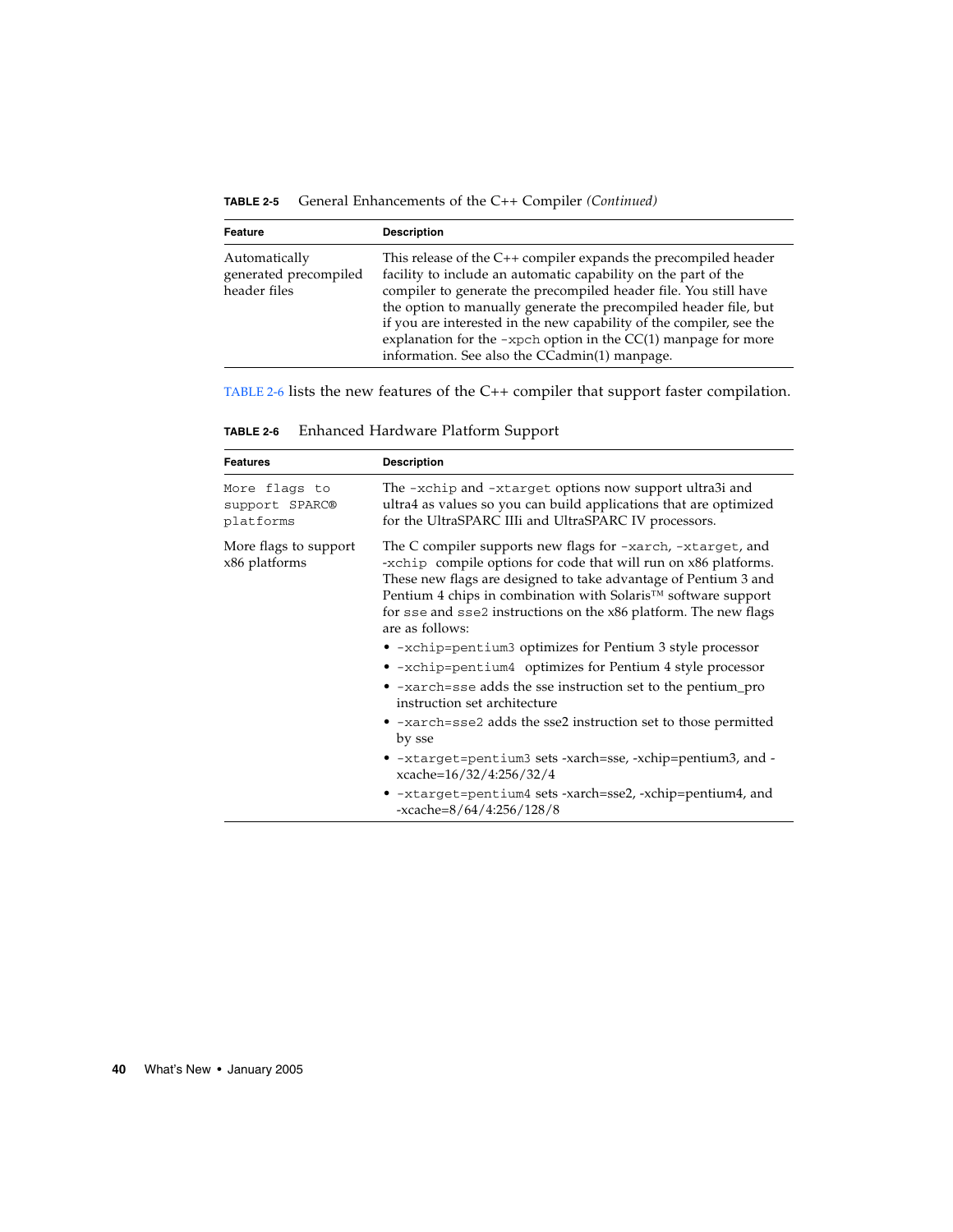| <b>Features</b>                                       | <b>Description</b>                                                                                                                                                                                                                                                                                                                                                                                                                                                                                                                                                                                                                                                                                                                                  |
|-------------------------------------------------------|-----------------------------------------------------------------------------------------------------------------------------------------------------------------------------------------------------------------------------------------------------------------------------------------------------------------------------------------------------------------------------------------------------------------------------------------------------------------------------------------------------------------------------------------------------------------------------------------------------------------------------------------------------------------------------------------------------------------------------------------------------|
| More flags to support<br>x86 platforms<br>(continued) | You can determine which combination of options is appropriate<br>for your compilation by following these guidelines:<br>• If you are building an application to run on a Pentium 3 or<br>Pentium 4 machine with Solaris 9 update 6, compile with -<br>xtarget=pentium3 or -xtarget=pentium4, as appropriate.<br>• If you are building an application to run on a Pentium 3 or<br>Pentium 4 machine with Solaris 9 update 5 or earlier, set -<br>xarch=pentium_pro (not pentium3 or pentium4 as you<br>might expect) because the Solaris 9 update 5 or earlier<br>operating systems do not support sse and sse2 instructions. Set<br>-xchip and -xcache to the same values that are used when<br>-xtarget=pentium3 or-xtarget=pentium4, depending on |
|                                                       | the target machine.<br>• If you are building on the target machine, specifying -fast,<br>-xarch=native, or -xtarget=native will automatically<br>expand to the appropriate -xchip, -xarch, and -xtarget<br>flag settings described above.                                                                                                                                                                                                                                                                                                                                                                                                                                                                                                           |

**TABLE 2-6** Enhanced Hardware Platform Support *(Continued)*

[TABLE](#page-40-0) 2-7 lists the new features of the C++ compiler that support easier porting:

| Feature                                                   | <b>Description</b>                                                                                                                                                                                                                                                                                                                                                                                                                                                                                                                                                                                                                                                                                                                                                                                         |
|-----------------------------------------------------------|------------------------------------------------------------------------------------------------------------------------------------------------------------------------------------------------------------------------------------------------------------------------------------------------------------------------------------------------------------------------------------------------------------------------------------------------------------------------------------------------------------------------------------------------------------------------------------------------------------------------------------------------------------------------------------------------------------------------------------------------------------------------------------------------------------|
| New defaults<br>and expansions<br>for compiler<br>options | The defaults for the following compile options have changed:<br>• -xarch on SPARC® platforms: v8plus. The new default yields<br>higher run-time performance for nearly all machines in current<br>use. However, applications that are intended for deployment on<br>pre-UltraSPARC computers no longer execute using the default<br>option; compile with -xarch=v8 to ensure that the applications<br>execute on pre-UltraSPARC computers.<br>• -xcode on SPARC® platforms: abs44 for v9 and abs32 for v8.<br>• -xmemalign on SPARC® platforms: 8i for v8 and 8s for v9<br>• -xprefetch on SPARC® platforms: auto, explicit. This<br>change adversely affects applications that have essentially non-<br>linear memory-access patterns. To disable the change, specify<br>-xprefetch=no%auto, no%explicit. |
|                                                           | The expansions for the following macro has changed:<br>• The $-0$ macro now expands to $-x$ 03 instead of $-x$ 02. The change<br>in default yields higher run-time performance. However, -x03<br>may be inappropriate for programs that rely on all variables being<br>automatically considered volatile. Typical programs that might<br>rely on this assumption are device drivers and older multi-<br>threaded applications that implement their own synchronization<br>primitives. The work-around is to compile with -x02 instead of<br>$-0.$                                                                                                                                                                                                                                                          |

<span id="page-40-0"></span>**TABLE 2-7** New and Enhanced Optimization Options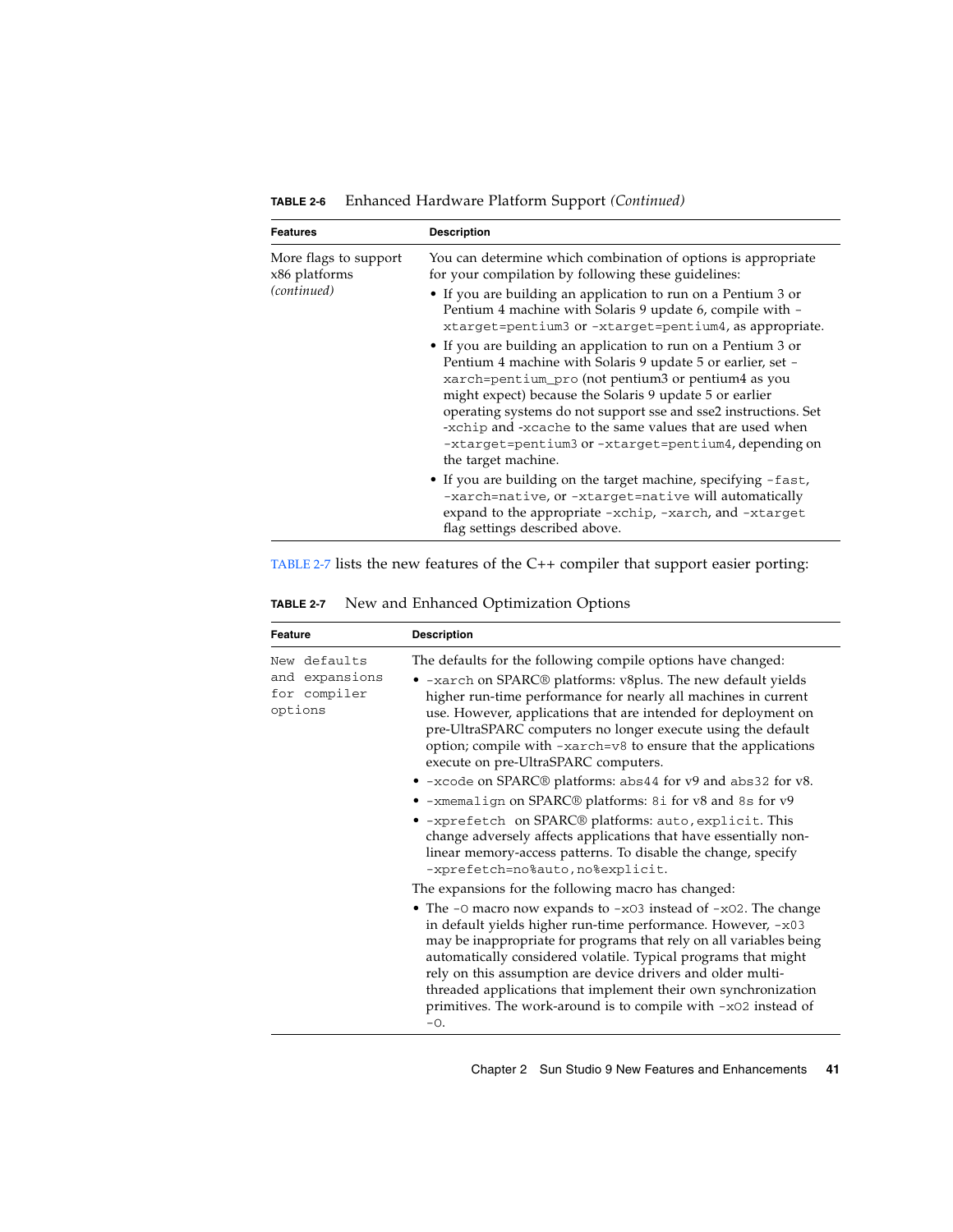| Feature                                                    | <b>Description</b>                                                                                                                                                                                                                                                                                                                                                                                                         |
|------------------------------------------------------------|----------------------------------------------------------------------------------------------------------------------------------------------------------------------------------------------------------------------------------------------------------------------------------------------------------------------------------------------------------------------------------------------------------------------------|
| New loop<br>optimization<br>compile options                | The $C++$ compiler now supports the following options for<br>optimization of loops whose computations can be parallelized.<br>These options have an effect only if you specify an optimization<br>level of -xO3 or higher.                                                                                                                                                                                                 |
|                                                            | • -xautopar                                                                                                                                                                                                                                                                                                                                                                                                                |
|                                                            | • -xvector                                                                                                                                                                                                                                                                                                                                                                                                                 |
|                                                            | $\bullet$ -xdepend                                                                                                                                                                                                                                                                                                                                                                                                         |
|                                                            | Refer to the description of -xautopar, -xvector, and -xdepend,<br>in the $C_{++}$ manpage $CC(1)$ for details.                                                                                                                                                                                                                                                                                                             |
| New function-<br>specific<br>optimization-level<br>control | You can combine the #pragma opt directive with the command-<br>line option -xmaxopt to specify the level of optimization the<br>compiler applies to individual functions. The combination is useful<br>when you need to reduce the optimization level for specific<br>functions, for example to avoid a code enhancement like elimination<br>of stack frames, or to increase optimization level for specific<br>functions. |
| Prefetch<br>optimization for<br>loops                      | -xprefetch_auto_type: Use the new -xprefetch_auto_type<br>option to generate indirect prefetches for the loops indicated by the<br>option -xprefetch_level=[1 2 3] in the same fashion that the<br>prefetches for direct memory accesses are generated.                                                                                                                                                                    |
|                                                            | Options such as -xdepend, -xrestrict, and -xalias_level can<br>improve the optimization benefits of -xprefetch_auto_type.<br>They affect the aggressiveness of computing the indirect prefetch<br>candidates and therefore the aggressiveness of the automatic<br>indirect prefetch insertion, because they help produce better<br>disambiguation of memory-alias information                                              |
| Restricted pointers<br>optimization                        | C++ does not support the restrict keyword introduced in C99.<br>But the $C++$ compiler now accepts the $C$ compiler option<br>-xrestrict.                                                                                                                                                                                                                                                                                  |
|                                                            | This option makes claims about functions in the compilation to the<br>effect that function parameters of pointer type do not refer to the<br>same or overlapping objects. This option is somewhat more<br>dangerous for C++ than for C, because the claim is not true for some<br>functions in the C++ standard library.                                                                                                   |

**TABLE 2-7** New and Enhanced Optimization Options *(Continued)*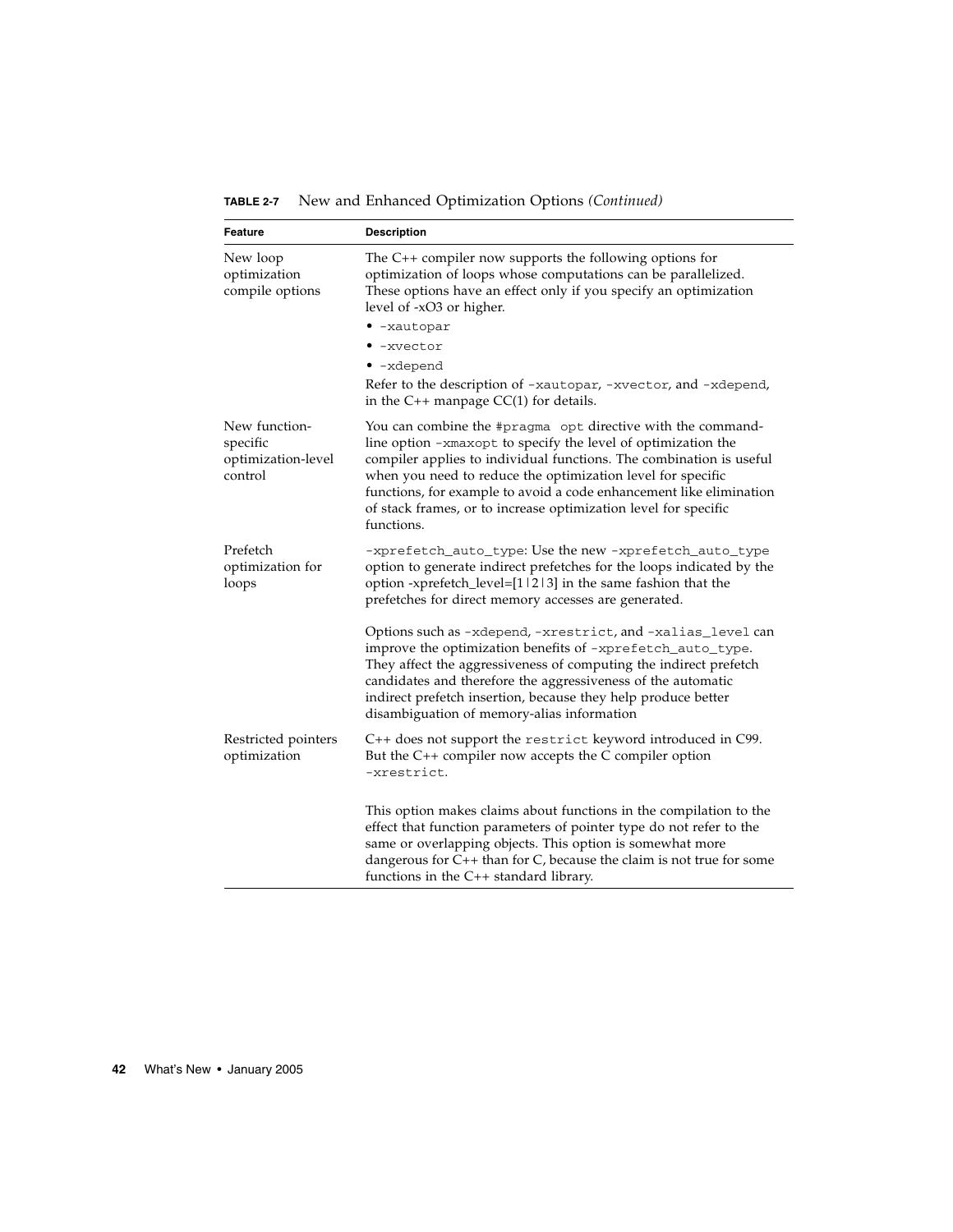# <span id="page-42-0"></span>Fortran Compiler

[TABLE](#page-43-0) 2-8 lists the new and enhanced features of the Fortran compiler for this release, which include the following:

- New Compile Capability for f95 on Solaris<sup>™</sup> OS x86 Platforms
- Improved Runtime Performance
- New Fortran 2003 command-line intrinsics
- Changed f95 compiler command-line option defaults
- Change in Default SPARC<sup>®</sup> Architecture
- Enhancements to OpenMP Library
- New f95 compiler command-line options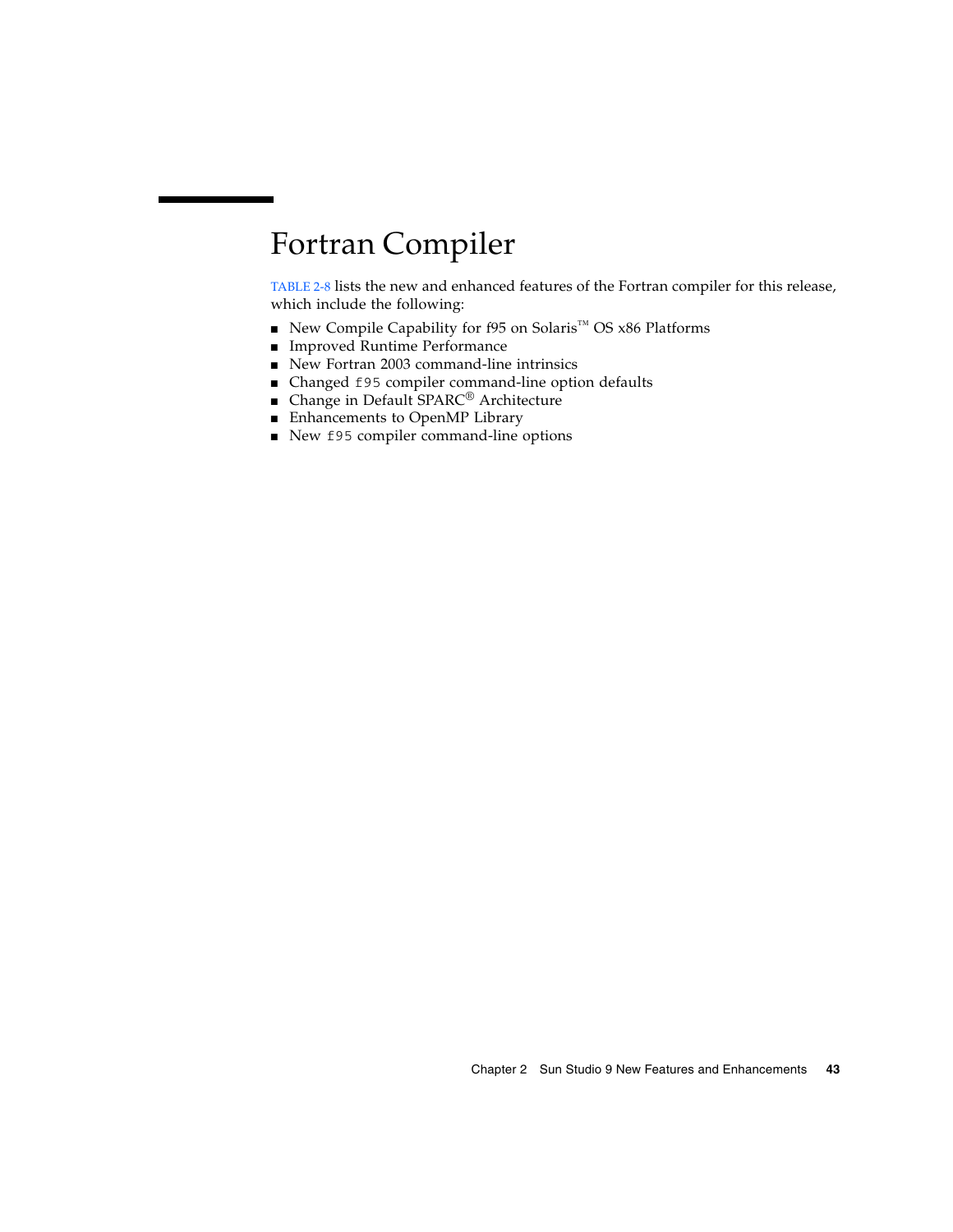For more information about the specific compiler options referenced in this section, see the *Fortran User's Guide* or the f95(1) man page.

| Feature                                                             | <b>Description</b>                                                                                                                                                                                                                                |
|---------------------------------------------------------------------|---------------------------------------------------------------------------------------------------------------------------------------------------------------------------------------------------------------------------------------------------|
| New Compile<br>Capability for f95 on<br>Solaris OS x86<br>Platforms | Compile with -xtarget values generic, native, 386, 486,<br>pentium, pentium_pro, pentium3, or pentium4, to generate<br>executables on Solaris x86 platforms. The default on x86 platforms<br>is -xtarget=generic                                  |
|                                                                     | The following f95 features are not yet implemented on x86<br>platforms and are only available on SPARC® platforms:                                                                                                                                |
|                                                                     | • Interval Arithmetic (compiler options -xia and -xinterval)                                                                                                                                                                                      |
|                                                                     | • Quad (128-bit) Arithmetic                                                                                                                                                                                                                       |
|                                                                     | · IEEE Intrinsic modules IEEE_EXCEPTIONS,<br>IEEE_ARITHMETIC, and IEEE_FEATURES                                                                                                                                                                   |
|                                                                     | • The sun io handler module                                                                                                                                                                                                                       |
|                                                                     | • Parallelization options such as -autopar, -parallel,<br>-explitipar, and openmp.                                                                                                                                                                |
|                                                                     | The following f95 command-line options are only available on x86<br>platforms and not on SPARC® platforms:                                                                                                                                        |
|                                                                     | • -fprecision, -fstore, -nofstore                                                                                                                                                                                                                 |
|                                                                     | The following f95 command-line options are only available on<br>SPARC® platforms and not on x86 platforms:                                                                                                                                        |
|                                                                     | • -xcode, -xmemalign, -xprefetch, -xcheck, -xia,<br>-xinterval, -xipo, -xjobs, -xlang, -xlinkopt, -<br>xloopinfo,-xpagesize,-xprofile_ircache,<br>-xreduction, -xvector, -depend, -openmp, -parallel, e-<br>-autopar,-explicitpar,-vpara,-XlistMP |
|                                                                     | Also, on $x86$ platforms the $-\text{fast}$ option expands to include the<br>added option, -nofstore.                                                                                                                                             |

<span id="page-43-0"></span>**TABLE 2-8** Fortran Compiler New and Enhanced Features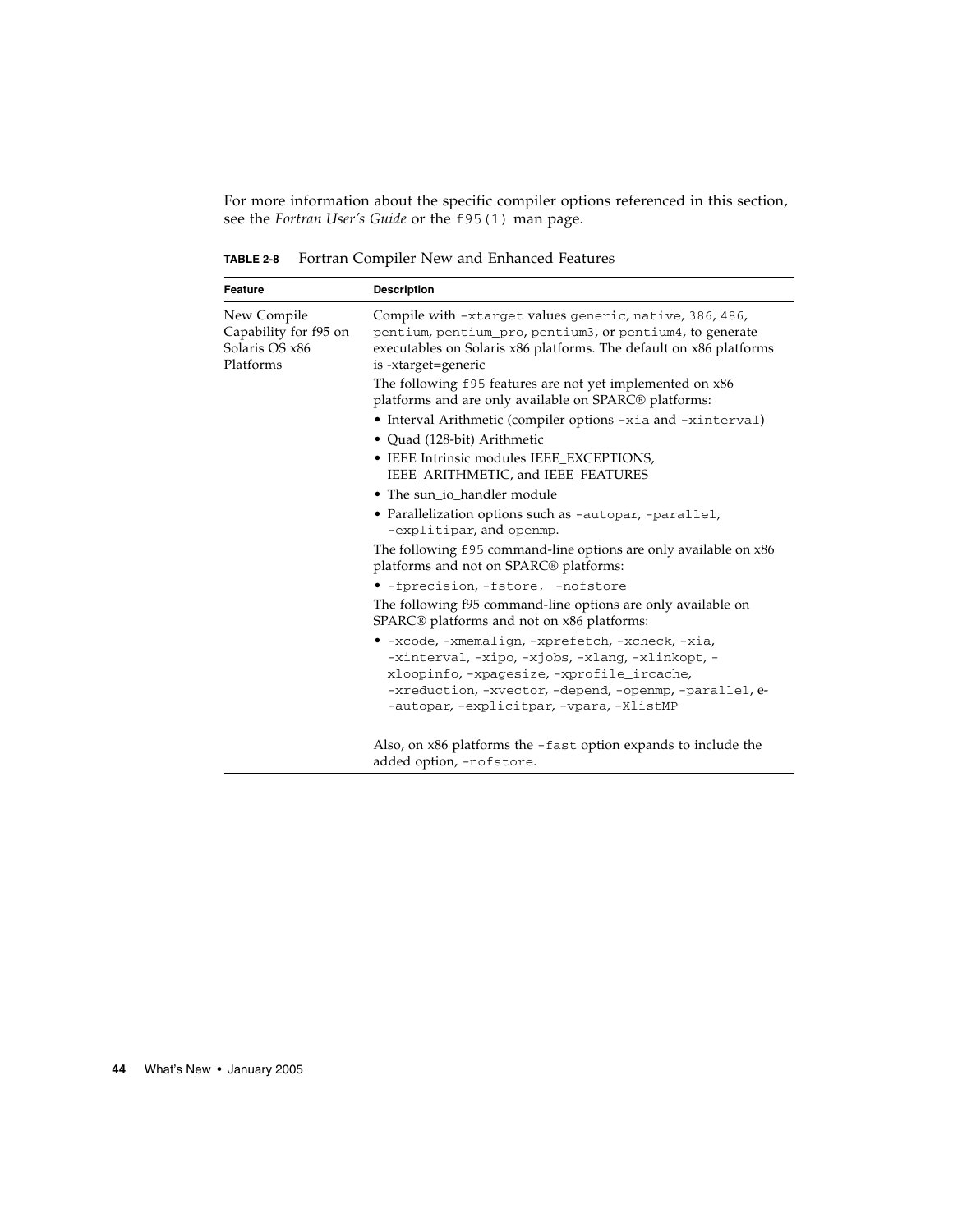| Feature                                                                         | <b>Description</b>                                                                                                                                                                                                                                                                                                                                                                                                                                                                                                                                                          |
|---------------------------------------------------------------------------------|-----------------------------------------------------------------------------------------------------------------------------------------------------------------------------------------------------------------------------------------------------------------------------------------------------------------------------------------------------------------------------------------------------------------------------------------------------------------------------------------------------------------------------------------------------------------------------|
| New Compile<br>Capability for f95 on<br>Solaris OS x86<br>Platforms (continued) | The Fortran compiler supports new flags for -xarch, -xtarget,<br>and -xchip compile options for code that will run on x86<br>platforms. These new flags are designed to take advantage of<br>Pentium 3 and Pentium 4 chips in combination with Solaris™<br>software support for sse and sse2 instructions on the x86<br>platform. The new flags are as follows:                                                                                                                                                                                                             |
|                                                                                 | • -xchip=pentium3 optimizes for Pentium 3 style processor                                                                                                                                                                                                                                                                                                                                                                                                                                                                                                                   |
|                                                                                 | • -xchip=pentium4 optimizes for Pentium 4 style processor                                                                                                                                                                                                                                                                                                                                                                                                                                                                                                                   |
|                                                                                 | • -xarch=sse adds the sse instruction set to the pentium_pro<br>instruction set architecture                                                                                                                                                                                                                                                                                                                                                                                                                                                                                |
|                                                                                 | • -xarch=sse2 adds the sse2 instruction set to those permitted<br>by sse                                                                                                                                                                                                                                                                                                                                                                                                                                                                                                    |
|                                                                                 | • -xtarget=pentium3 sets -xarch=sse, -xchip=pentium3, and -<br>xcache=16/32/4:256/32/4                                                                                                                                                                                                                                                                                                                                                                                                                                                                                      |
|                                                                                 | • -xtarget=pentium4 sets -xarch=sse2, -xchip=pentium4, and -<br>xcache=8/64/4:256/128/8                                                                                                                                                                                                                                                                                                                                                                                                                                                                                     |
|                                                                                 | • - fns is enabled only on pentium3 or pentium4 processors.<br>When -xarch is not sse or sse2, -fns=yes is ignored.<br>Otherwise, for SSE and SSE2 floating-point instructions,<br>-fns=yes implies that underflows will be flushed to zero (FTZ)<br>and that denormalized operands are treated as zero (DAZ).<br>-fns=yes does not affect traditional x86 floating-point<br>instructions. For example, floating-point operations on long<br>double operands or results utilize traditional x86 floating-point<br>instructions and these would not be affected by -fns=yes. |
|                                                                                 | SPECIAL x86 NOTE:<br>Programs compiled with -xarch=sse or -xarch=sse2 to run on<br>Solaris <sup>™</sup> x86 SSE/SSE2 platforms must be run only on platforms                                                                                                                                                                                                                                                                                                                                                                                                                |
|                                                                                 | that are SSE/SSE2 enabled. Running such programs on platforms<br>that are not SSE/SSE2-enabled could result in segmentation faults<br>or incorrect results occurring without any explicit warning<br>messages. Patches to the OS and compilers to prevent execution of<br>SSE/SSE2-compiled binaries on platforms not SSE/SSE2-enabled<br>could be made available at a later date. SSE/SSE2-enabled x86<br>platforms include Solaris 9 update 6 running on a Pentium 4<br>compatible processor.                                                                             |
|                                                                                 | This warning extends also to programs that employ .il inline<br>assembly language functions or _asm() assembler code that<br>utilize SSE/SSE2 instructions.                                                                                                                                                                                                                                                                                                                                                                                                                 |
|                                                                                 | Contact your system administrator to determine if the target<br>runtime platform is SSE/SSE2-enabled before attempting to run<br>binaries compiled for these platforms.                                                                                                                                                                                                                                                                                                                                                                                                     |

**TABLE 2-8** Fortran Compiler New and Enhanced Features *(Continued)*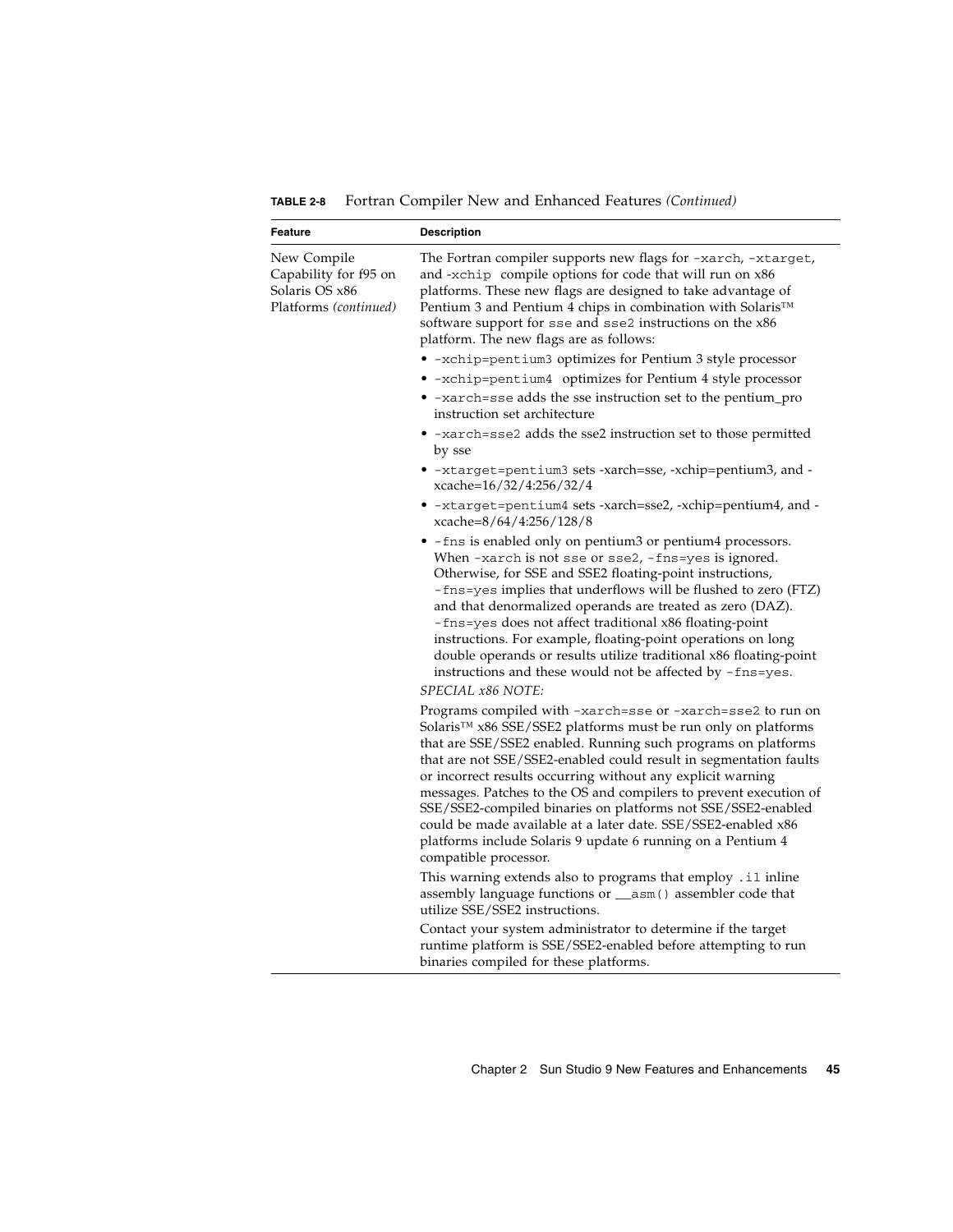| <b>Feature</b>                                       | <b>Description</b>                                                                                                                                                                                                                                                                                                                                                                                                                                                                                                                                                                      |
|------------------------------------------------------|-----------------------------------------------------------------------------------------------------------------------------------------------------------------------------------------------------------------------------------------------------------------------------------------------------------------------------------------------------------------------------------------------------------------------------------------------------------------------------------------------------------------------------------------------------------------------------------------|
| Improved runtime<br>performance                      | Runtime performance for most applications should improve<br>significantly with this release. For best results, compile with high<br>optimization levels -x04 or -x05. At these levels the compiler<br>may now inline contained procedures, and those with assumed-<br>shape, allocatable, or pointer arguments.                                                                                                                                                                                                                                                                         |
| New Fortran 2003<br>command-line<br>intrinsics       | The Fortran 2003 draft standard introduces three new intrinsics for<br>processing command-line arguments and environment variables.<br>These have been implemented in this release of the f95 compiler.<br>The new intrinsics are:<br>• GET_COMMAND(command, length, status)<br>Returns in command the entire command line that invoked the<br>program.<br>· GET_COMMAND_ARGUMENT(number, value, length, status)<br>Returns a command-line argument in value.<br>• GET_ENVIRONMENT_VARIABLE(name, value, length, status,<br>trim_name)<br>Returns the value of an environment variable. |
| Changed command-<br>line option defaults             | The following command-line option defaults have changed with<br>this release of f95.<br>• The default for -xprefetch is<br>-xprefetch=no%auto, explicit.<br>• The default for -xmemalign is -xmemalign=8i, except with<br>-xarch=v9 and v9a where the default is -xmemalign=8f.                                                                                                                                                                                                                                                                                                         |
| Change in Default<br>SPARC <sup>®</sup> Architecture | The default SPARC® architecture is no longer V7. Support for<br>-xarch=v7 is limited in this Sun Studio 9 release. The new<br>default is V8PLUS (UltraSPARC). Compiling with -xarch=v7 is<br>treated as -xarch=v8 because the Solaris 8 OS only supports<br>-xarch=v8 or better.                                                                                                                                                                                                                                                                                                        |
| Enhancements to<br>OpenMP Library                    | The OpenMP library has been enhanced as follows:<br>• The maximum number of threads for OMP_NUM_THREADS and<br>the multitasking library has increased from 128 to 256.<br>• This release of the Fortran 95 compiler's implementation of the<br>OpenMP API for shared-memory parallel programming features<br>automatic scoping of variables in parallel regions. See the<br>OpenMP API User's Guide for details. (OpenMP is only<br>implemented on SPARC® platforms for this release.)                                                                                                  |

**TABLE 2-8** Fortran Compiler New and Enhanced Features *(Continued)*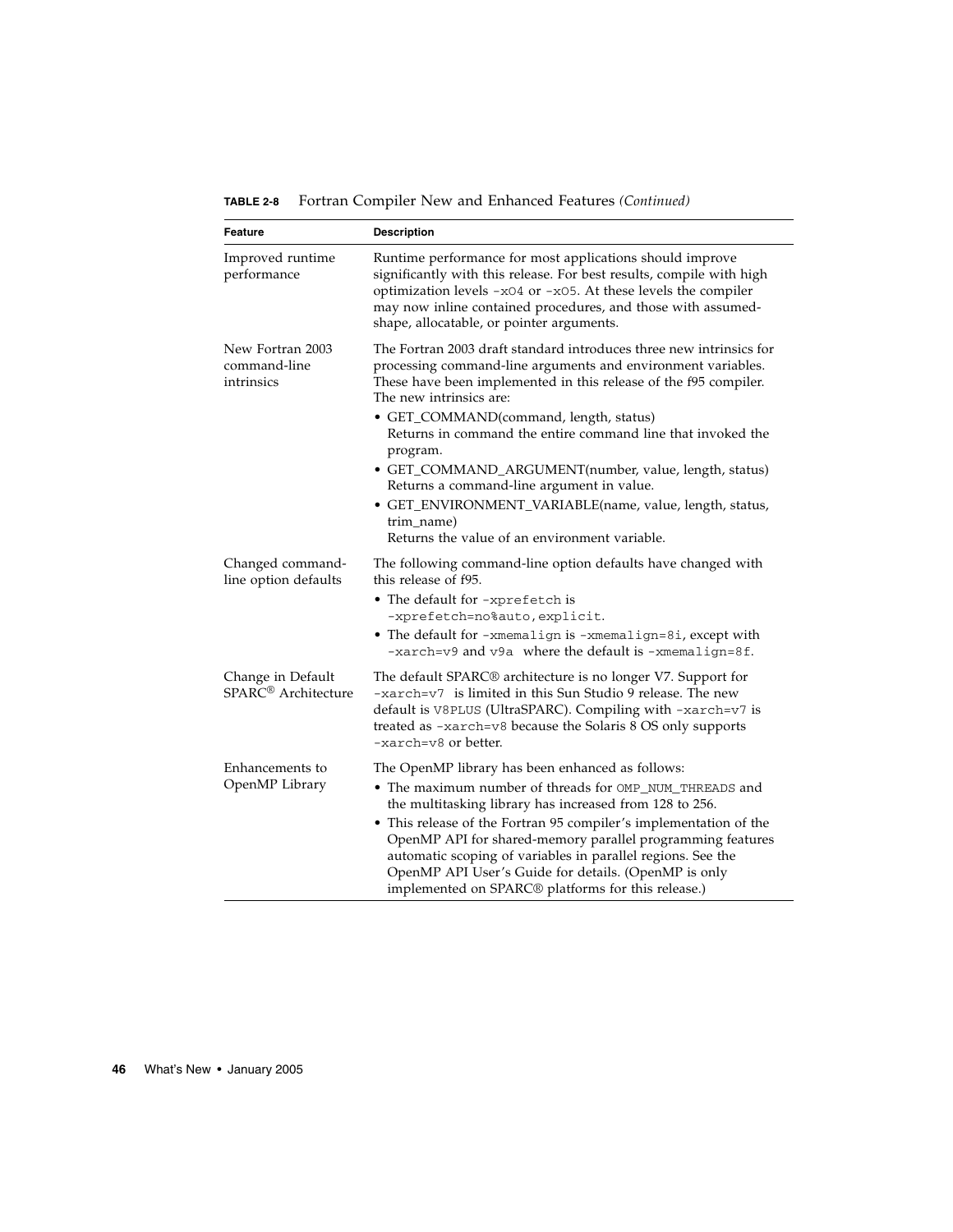| <b>Feature</b>                              | Description                                                                                                                                                                                                                                                                                                                                                                                                                                                                                                                                                                                                                                                                                                                                  |
|---------------------------------------------|----------------------------------------------------------------------------------------------------------------------------------------------------------------------------------------------------------------------------------------------------------------------------------------------------------------------------------------------------------------------------------------------------------------------------------------------------------------------------------------------------------------------------------------------------------------------------------------------------------------------------------------------------------------------------------------------------------------------------------------------|
| New f95 compiler<br>command-line<br>options | The following f95 command-line options are new in this release.<br>See the f95(1) man page for details.                                                                                                                                                                                                                                                                                                                                                                                                                                                                                                                                                                                                                                      |
|                                             | • -xipo_archive={ none   readonly   writeback }<br>Allow crossfile optimization to include archive (.a) libraries.<br>(SPARC <sup>®</sup> only)                                                                                                                                                                                                                                                                                                                                                                                                                                                                                                                                                                                              |
|                                             | • -xipo_archive=none<br>No processing of archive files.                                                                                                                                                                                                                                                                                                                                                                                                                                                                                                                                                                                                                                                                                      |
|                                             | • -xipo_archive=readonly<br>The compiler optimizes object files passed to the linker with<br>object files compiled with -xipo that reside in the archive library<br>(.a) before producing an executable.                                                                                                                                                                                                                                                                                                                                                                                                                                                                                                                                     |
|                                             | · -xipo_archive=writeback<br>The compiler optimizes object files passed to the linker with<br>object files compiled with -xipo that reside in the archive library<br>(.a) before producing an executable. Any object filed contained<br>in the library that were optimized during the compilation are<br>replaced with their optimized version.<br>If you do not specify a setting for -xipo, the compiler sets it to<br>-xipo_archive=none.                                                                                                                                                                                                                                                                                                 |
|                                             | • -xprefetch_auto_type=[no%]indirect_array_access<br>Generate indirect prefetches for a data arrays accessed indirectly.<br>(SPARC <sup>®</sup> only)                                                                                                                                                                                                                                                                                                                                                                                                                                                                                                                                                                                        |
|                                             | • [no%]indirect_array_access<br>Does [Does not] generate indirect prefetches for the loops<br>indicated by the option -xprefetch_level=[1 2 3] in the<br>same fashion the prefetches for direct memory accesses are<br>generated.<br>If you do not specify a setting for -xprefetch_auto_type, the<br>compiler sets it to<br>-xprefetch_auto_type=[no%]indirect_array_access.<br>The -xprefetch options are only available on SPARC®<br>platforms<br>Options such as -xdepend, -xrestrict, and -xalias_level<br>can affect the aggressiveness of computing the indirect prefetch<br>candidates and therefore the aggressiveness of the automatic<br>indirect prefetch insertion due to better disambiguation of<br>memory-alias information. |
|                                             | • -xprofile_pathmap=collect_prefix:use_prefix<br>Set path mapping for profile data files. Use the<br>-xprofile_pathmap option with the -xprofile=use option<br>when profiling into a directory that is not the directory used<br>when previously compiling with -xprofile=collect.                                                                                                                                                                                                                                                                                                                                                                                                                                                           |

**TABLE 2-8** Fortran Compiler New and Enhanced Features *(Continued)*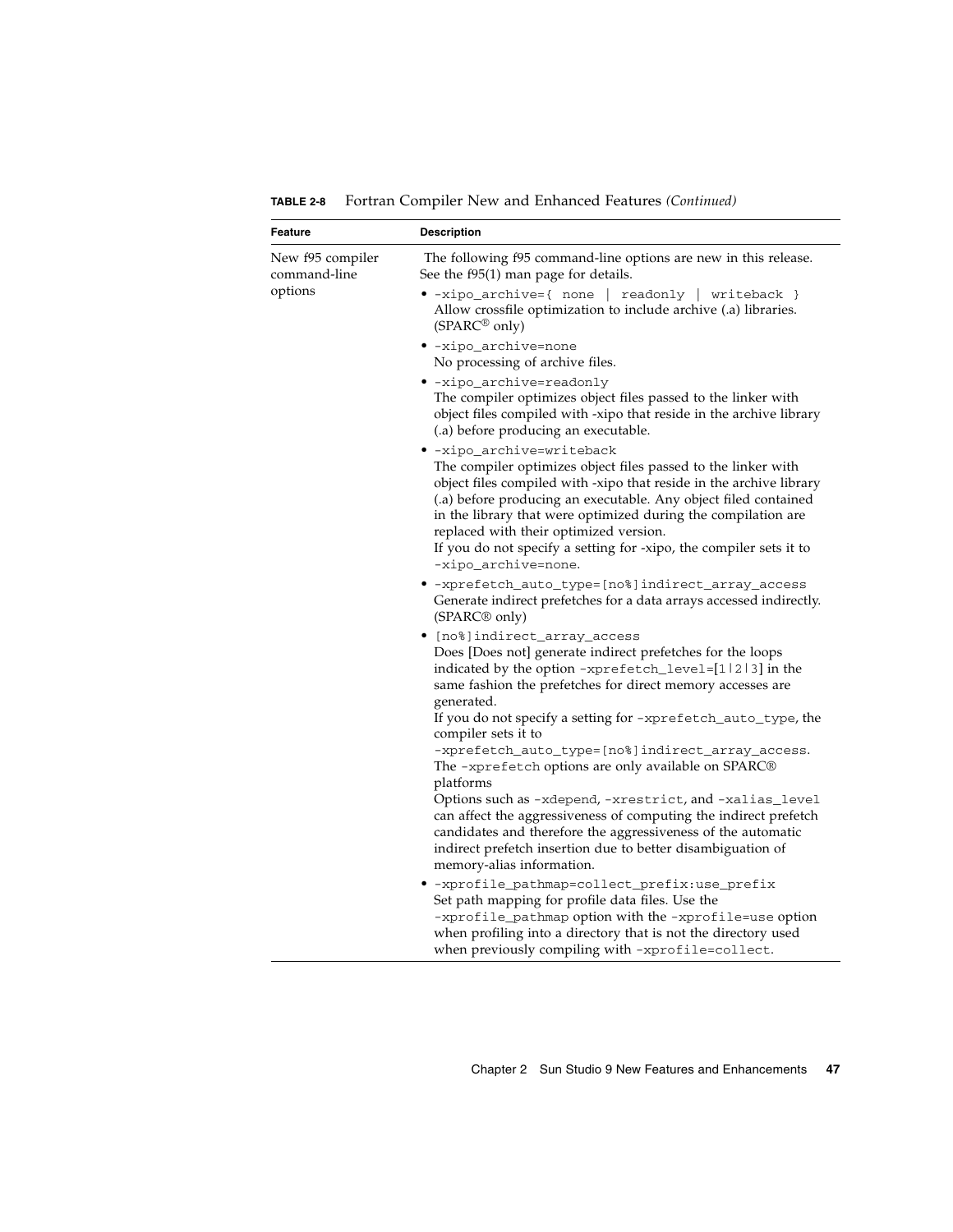## <span id="page-47-0"></span>Command-Line Debugger dbx

The following new features have been added to the Sun Studio 9 release of dbx:

- Support for gcc and  $g++$  compilers on Linux platforms
- Support for Fortran on Solaris<sup>™</sup> OS, x86 platform edition

### <span id="page-47-1"></span>Interval Arithmetic

There are no new interval arithmetic features in this release.

### <span id="page-47-2"></span>Sun Performance Library

Sun Performance Library™ is a set of optimized, high-speed mathematical subroutines for solving linear algebra problems and other numerically intensive problems. Sun Performance Library is based on a collection of public domain applications available from Netlib (at  $http://www.netlib.org)$  $http://www.netlib.org)$ . These routines have been enhanced and bundled as the Sun Performance Library.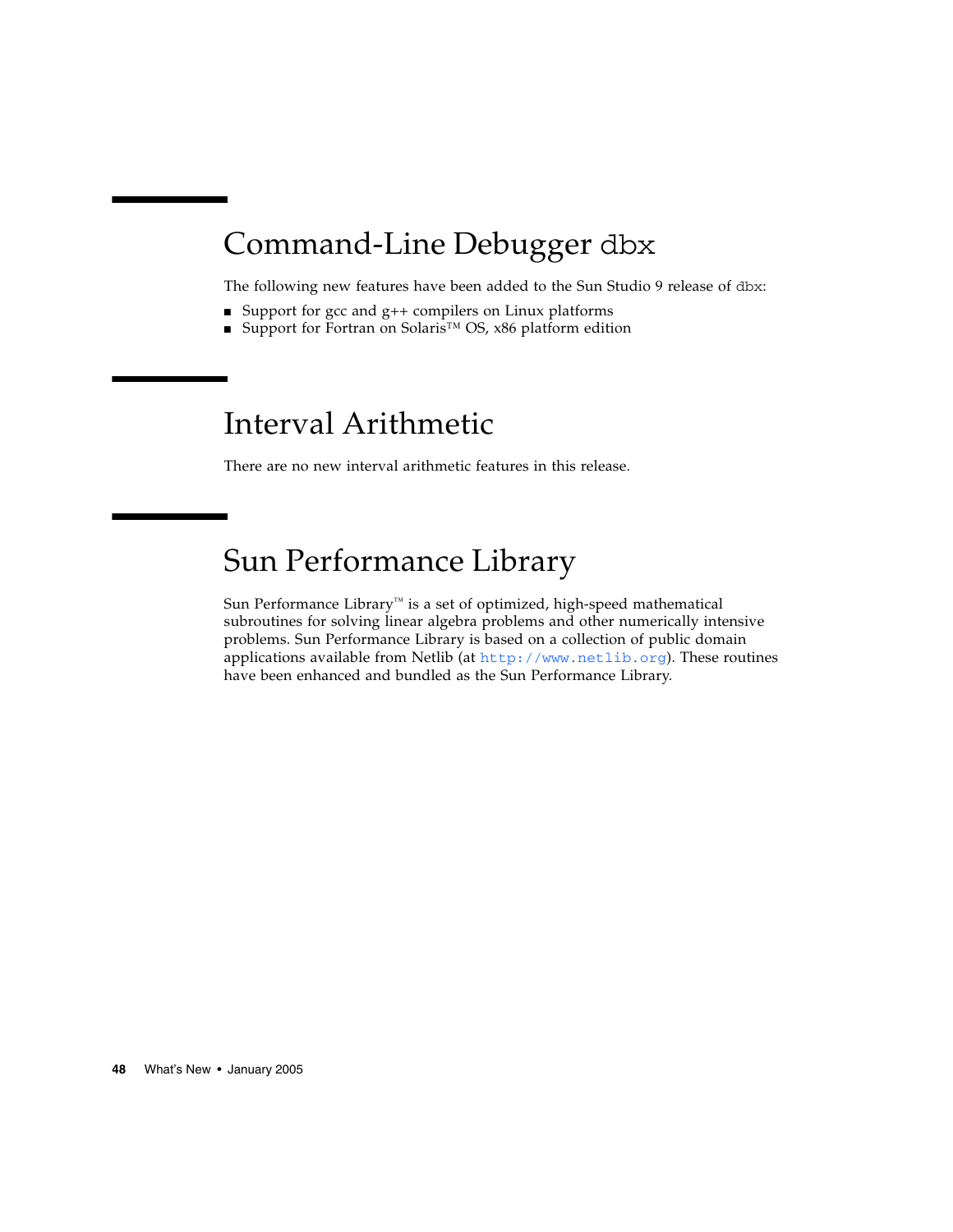[TABLE](#page-48-1) 2-9 lists the new features in this release of the Sun Performance Library. See the *Sun Performance Library User's Guide* and the section 3p man pages for more information.

<span id="page-48-1"></span>

| <b>Feature</b>                              | <b>Description</b>                                                                                                               |
|---------------------------------------------|----------------------------------------------------------------------------------------------------------------------------------|
| Sun Performance Library<br>released for x86 | This release of Sun Performance Library includes libraries<br>for the Solaris/x86 platform. Two versions are available:          |
|                                             | • A high-performance version utilizing SSE2 instructions<br>for systems that support that instruction set.                       |
|                                             | • A compatibility version suitable for systems that do not<br>support SSE2.                                                      |
|                                             | The x86 version of Sun Performance Library is functionally<br>identical to the SPARC® version, with the following<br>exceptions: |
|                                             | • Quad-precision routines (dqdoti, dqdota) are not<br>available                                                                  |
|                                             | • Interval BLAS routines are not available                                                                                       |
|                                             | • The x86 libraries are single-threaded                                                                                          |
|                                             | • Only 32-bit addressing is available                                                                                            |
|                                             | • The Portable Library Performance feature is not available<br>on Solaris/x86                                                    |
|                                             | The following versions of Solaris/x86 are required for SSE2<br>support:                                                          |
|                                             | • Solaris 10 build 48 (or later)                                                                                                 |
|                                             | • Solaris 9 build 6 update 5 (or later)                                                                                          |
|                                             | To link with the high performance SSE2 optimized library,<br>use the -xarch=sse2 flag. For example:                              |
|                                             | f95 -xarch=sse2 example.f -xlic_lib=sunperf                                                                                      |
|                                             | or                                                                                                                               |
|                                             | cc -xarch=sse2 example.c -xlic_lib=sunperf                                                                                       |

**TABLE 2-9** Sun Performance Library New Features

#### <span id="page-48-0"></span>dmake

dmake is a command-line tool, compatible with make(1). dmake can build targets in distributed, parallel, or serial mode. If you use the standard make(1) utility, the transition to dmake requires little if any alteration to your makefiles. dmake is a superset of the make utility. With nested makes, if a top-level makefile calls make, you need to use \$(MAKE). dmake parses the makefiles and determines which targets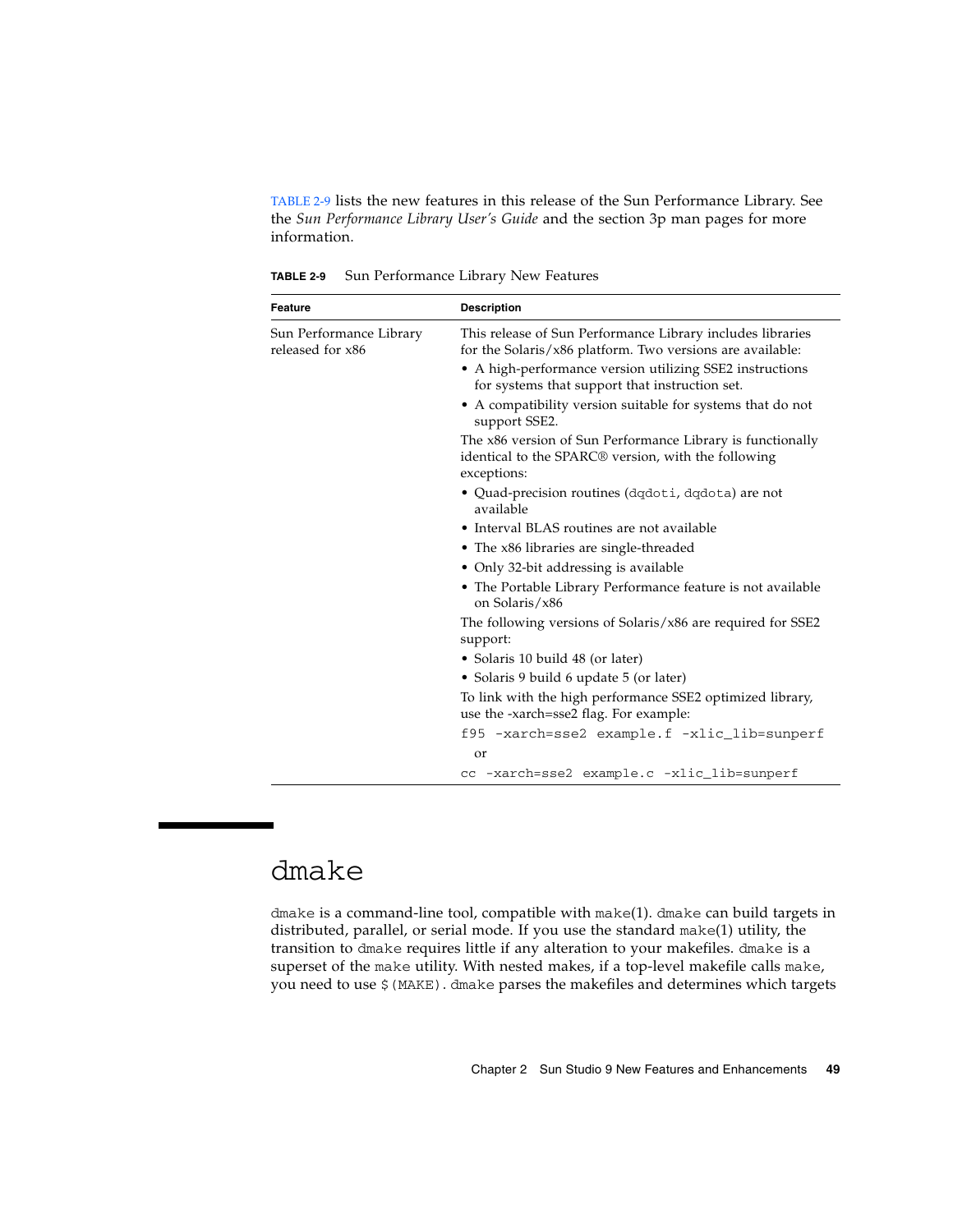can be built concurrently and distributes the build of those targets over a number of hosts set by you. See the dmake(1) man page for additional details. [TABLE](#page-49-1) 2-10 lists the new features of dmake in the Sun Studio 9 release.

<span id="page-49-1"></span>

| Feature                                                                         | <b>Description</b>                                                                                                                                                                                                                                                                                      |
|---------------------------------------------------------------------------------|---------------------------------------------------------------------------------------------------------------------------------------------------------------------------------------------------------------------------------------------------------------------------------------------------------|
| Performance, reliability, and<br>usability improvements in<br>dmake for Solaris | The makefile parser is 10 times faster than the previous<br>version, and 3 times faster than GNU make. Builds run<br>faster and are more stable. The log file is also more readable.                                                                                                                    |
| Linux dmake<br>implementation                                                   | Full dmake functionality is implemented for Linux builds in<br>serial, parallel, and distributed modes. Consequently,<br>Solaris <sup><math>TM</math></sup> applications can be built on Linux without big<br>changes in makefiles. One build can be distributed to both<br>Linux and Solaris™ systems. |

## <span id="page-49-0"></span>Performance Analysis Tools

[TABLE](#page-50-0) 2-11 lists the new data collection and presentation features in the Sun Studio 9 release of the performance analysis tools. For more information, see the following man pages:

- analyzer(1)
- collect(1)
- collector(1)
- er\_print(1)
- $er\_src(1)$
- libcollector(3)

[TABLE](#page-50-0) 2-11 lists the new and enhanced features in the Sun Studio 9 Performance Analyzer.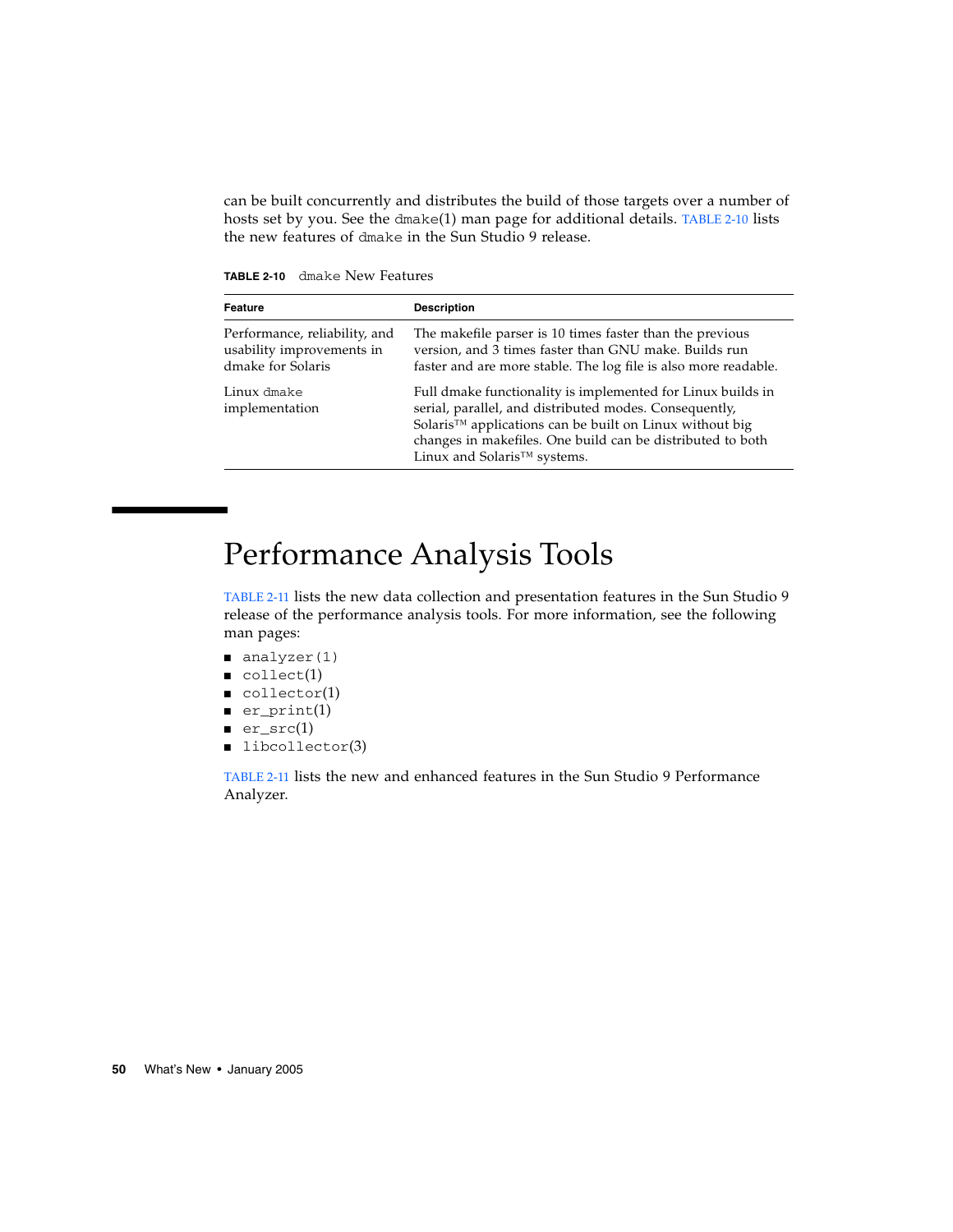<span id="page-50-0"></span>

| Feature                | <b>Description</b>                                                                                                                                                                                                                                                                                                                                                                                                                                                                                          |
|------------------------|-------------------------------------------------------------------------------------------------------------------------------------------------------------------------------------------------------------------------------------------------------------------------------------------------------------------------------------------------------------------------------------------------------------------------------------------------------------------------------------------------------------|
| New Linux distribution | The Performance Analyzer is now available in Sun Studio 9<br>for Linux, in addition to Sun Studio 9 for Solaris™. The<br>following Linux operating systems are supported:<br>• Java <sup>TM</sup> Desktop System 1.0                                                                                                                                                                                                                                                                                        |
|                        | • SuSE Linux Enterprise Server 8                                                                                                                                                                                                                                                                                                                                                                                                                                                                            |
|                        | • RedHat Enterprise Linux 3                                                                                                                                                                                                                                                                                                                                                                                                                                                                                 |
|                        | The utilities available are the same on both operating<br>systems, except that er_kernel is not included in the Linux<br>distribution. The collect command is more restricted on<br>Linux. Only clock-based profiling and heap tracing are<br>available; for details, refer to the collect man page. Profiling<br>of multithreaded applications is possible under Linux, but<br>presently high data discrepancies are observed when<br>profiling under the RedHat version of the Linux operating<br>system. |
| Dataspace profiling    | Dataspace profiling is now possible for C programs targeted<br>to a SPARC® platform. A dataspace profile is a data<br>collection in which memory-related events, such as cache<br>misses, are reported against the data-object references that<br>cause the events rather than just the instructions where the<br>memory-related events occur.                                                                                                                                                              |
|                        | The analysis of dataspace profiling information, can be<br>displayed on the command line or in the Analyzer GUI as<br>follows:                                                                                                                                                                                                                                                                                                                                                                              |
|                        | • The er_print command has three new options related to<br>dataspace profiling: data_objects, data_osingle,<br>and data_olayout                                                                                                                                                                                                                                                                                                                                                                             |
|                        | • The Analyzer now includes two new tabs related to<br>dataspace profiling, labelled "Data Objects" and "Data<br>Layout". These tabs will show automatically if a<br>dataspace profile is present in the experiment.                                                                                                                                                                                                                                                                                        |

**TABLE 2-11** Performance Analysis Tools New Features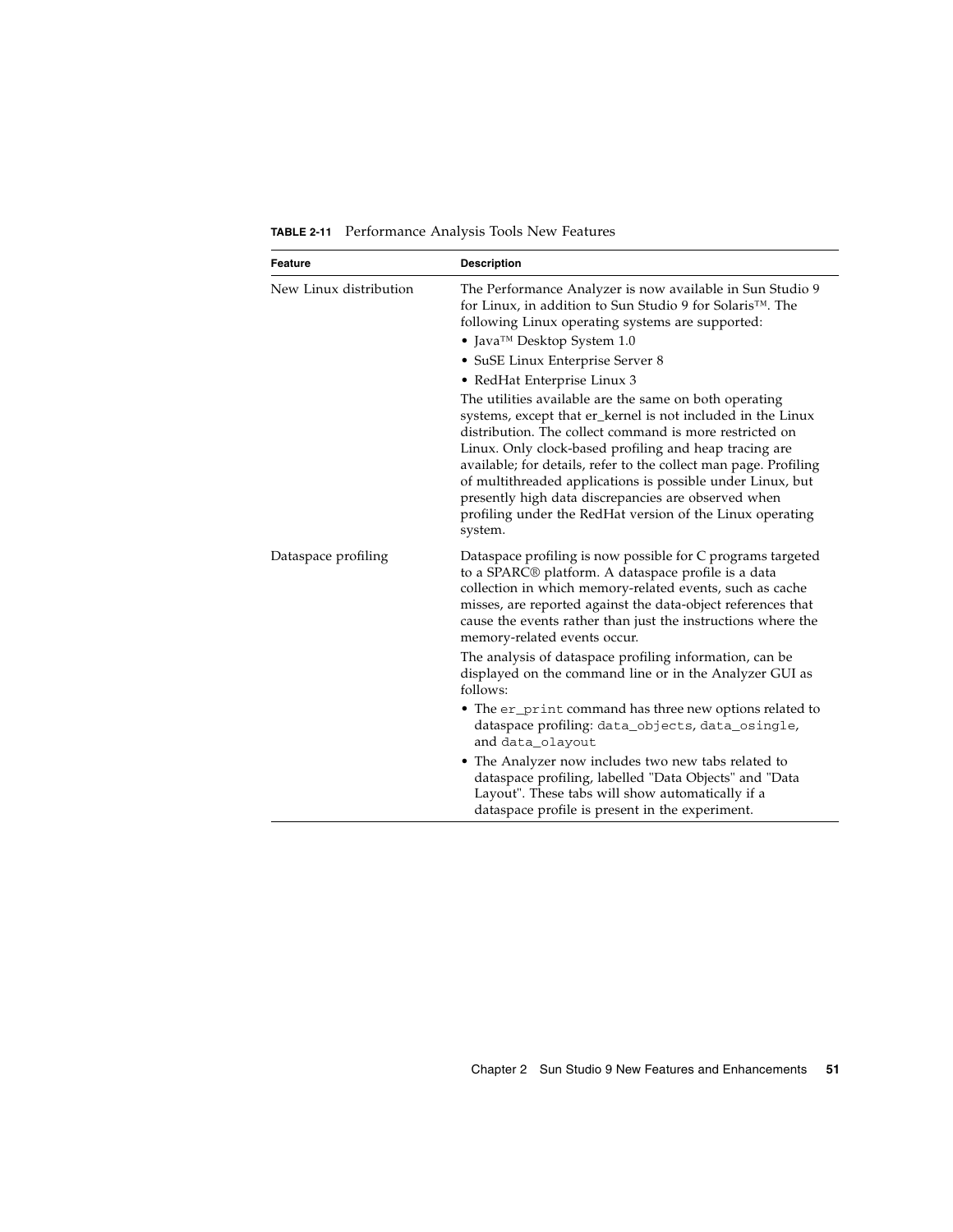| Feature                                                 | <b>Description</b>                                                                                                                                                                                                                                                                                                   |
|---------------------------------------------------------|----------------------------------------------------------------------------------------------------------------------------------------------------------------------------------------------------------------------------------------------------------------------------------------------------------------------|
| Descendant processes                                    | The recording of descendant processes has been enhanced<br>to include the ability to record all descendant processes, not<br>just processes created using the fork and exec commands<br>and their variants. To support the enhanced functionality,<br>the collect -F command now has a new option:<br>collect-F all. |
|                                                         | Descendants processed by $-F$ all but not by $-F$ on, like<br>system calls, are named with the code letter "c".                                                                                                                                                                                                      |
|                                                         | The data for descendant processes can be explicitly selected<br>for display using the command-line utility er_print or in<br>the Analyzer GUI.                                                                                                                                                                       |
|                                                         | For more information, refer to the $\text{collect}(1)$ man page.                                                                                                                                                                                                                                                     |
| Data collection output<br>redirection                   | The collect command has a new option, $\text{collect} \text{ } -0 \text{ file},$<br>which redirects all output from collect to the named file.<br>The command does not redirect the output from the<br>spawned target.                                                                                               |
| Enhanced Analyzer<br>command-line arguments             | The analyzer command (launch script) now accepts double-<br>dash for long argument-in particular, --jdkhome and<br>--fontsize.                                                                                                                                                                                       |
| New packages for Analyzer<br>API shared libraries       | The shared libraries for the Analyzer API have been put<br>into separate packages so that they can be distributed<br>independently and freely.                                                                                                                                                                       |
| Notes file support for<br>collect command               | The collect command has a new command-line option:<br>collect -C <i>comment</i> . The <i>comment</i> is added to the notes<br>file for the experiment. Up to $10$ -C arguments may be<br>applied.                                                                                                                    |
| Notes in experiment<br>preview and experiment<br>header | Experiment preview and experiment header will show the<br>contents of any notes file in the experiment                                                                                                                                                                                                               |
| Enhanced source and<br>disassembly displays             | Annotated source and disassembly has improved handling<br>of code from alternate source contexts. Index lines, shown in<br>red italics, indicate where code is inserted from another file.<br>With the Source tab, clicking the mouse on an index line<br>will open the Source window in the alternate source file.  |
| Enhanced er_src command                                 | The command-line utility er_src can now show a function<br>list, process Java .class files, and show source and<br>disassembly from alternate source contexts.                                                                                                                                                       |
| Java™ method signatures                                 | The Java <sup>TM</sup> long name format shows full method signatures<br>rather than just the function name alone.                                                                                                                                                                                                    |
| Inclusion of mmap calls when<br>heap tracing            | Calls to mmap are treated as memory allocations when heap<br>tracing.                                                                                                                                                                                                                                                |

**TABLE 2-11** Performance Analysis Tools New Features *(Continued)*